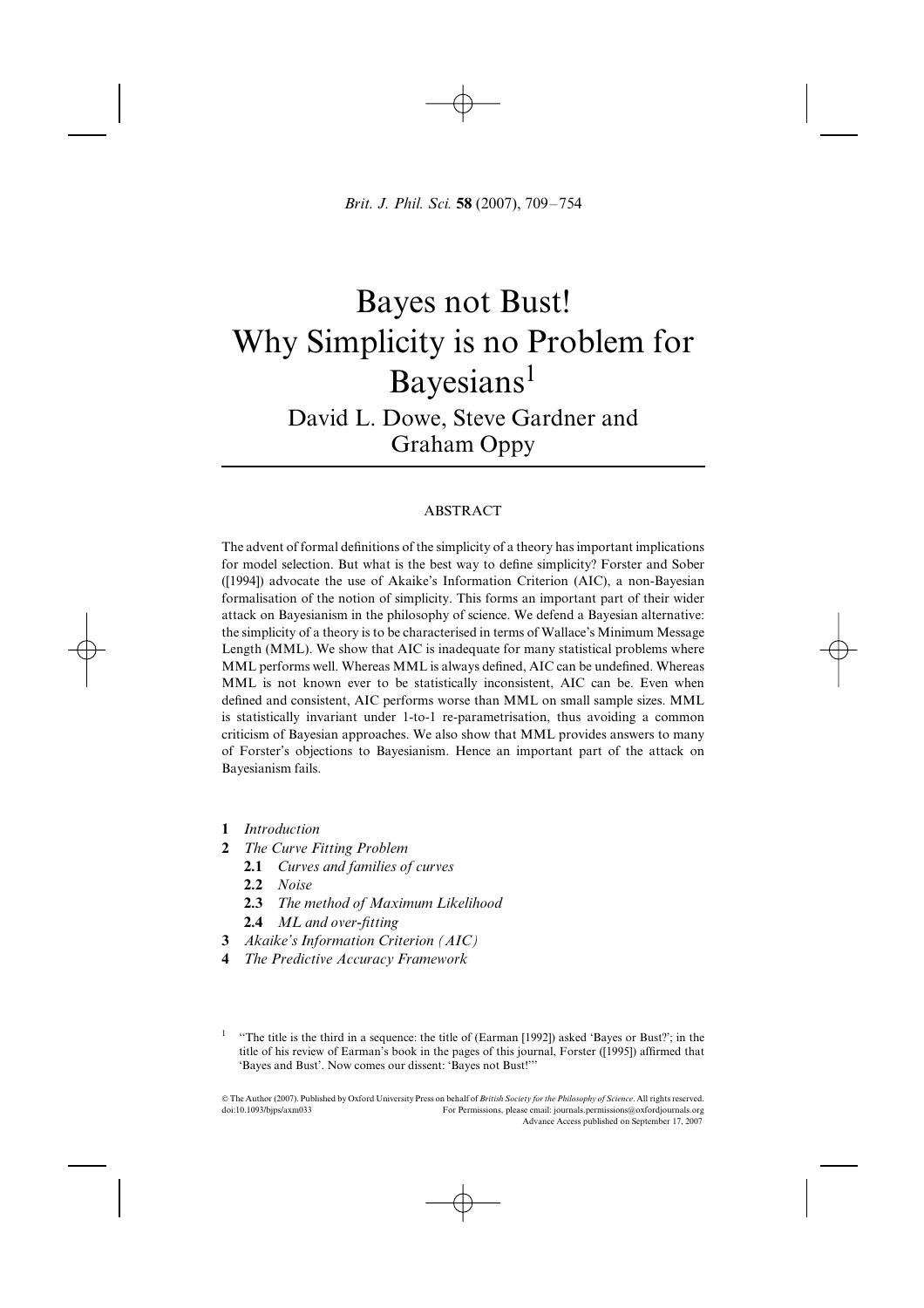- **5** *The Minimum Message Length (MML) Principle*
	- **5.1** *The Strict MML estimator*
	- **5.2** *An example: The binomial distribution*
	- **5.3** *Properties of the SMML estimator*
		- **5.3.1** *Bayesianism*
		- **5.3.2** *Language invariance*
		- **5.3.3** *Generality*
		- **5.3.4** *Consistency and efficiency*
	- **5.4** *Similarity to false oracles*
	- **5.5** *Approximations to SMML*
- **6** *Criticisms of AIC*
	- **6.1** *Problems with ML*
		- **6.1.1** *Small sample bias in a Gaussian distribution*
		- **6.1.2** *The von Mises circular and von Mises—Fisher spherical distributions*
		- **6.1.3** *The Neyman–Scott problem*
		- **6.1.4** *Neyman–Scott, predictive accuracy and minimum expected KL distance*
	- **6.2** *Other problems with AIC*
		- **6.2.1** *Univariate polynomial regression*
		- **6.2.2** *Autoregressive econometric time series*
		- **6.2.3** *Multivariate second-order polynomial model selection*
		- **6.2.4** *Gap or no gap: a clustering-like problem for AIC*
	- **6.3** *Conclusions from the comparison of MML and AIC*
- **7** *Meeting Forster's objections to Bayesianism*
	- **7.1** *The sub-family problem*
	- **7.2** *The problem of approximation, or, which framework for statistics?*
- **8** *Conclusion*
- **A** *Details of the derivation of the Strict MML estimator*
- **B** *MML, AIC and the Gap vs. No Gap Problem*
	- **B.1** *Expected size of the largest gap*
	- **B.2** *Performance of AIC on the gap vs. no gap problem*
	- **B.3** *Performance of MML in the gap vs. no gap problem*

# **1 Introduction**

'Pluralitas non est ponenda sine necessitate,' said William of Occam in the 14th century, 'We should not posit plurality without necessity.' In modern times, Albert Einstein is said to have expressed much the same thought this way: 'Our theories should be as simple as possible, but no simpler.'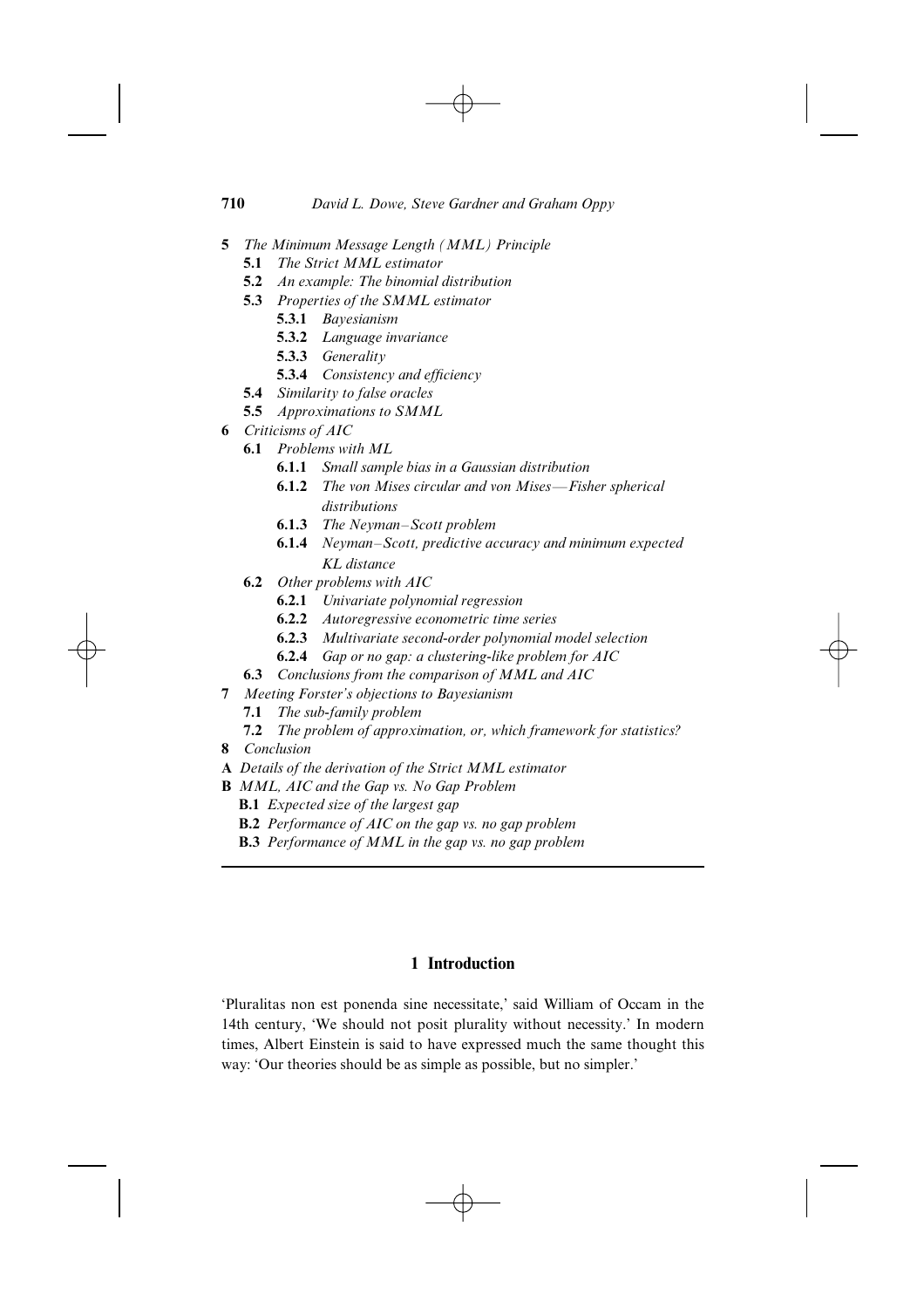But what is simplicity in a theory? Historically, most attempts to understand simplicity have tried to connect it up with aesthetic concepts such as beauty and elegance. This approach has not been entirely satisfactory because these concepts appear to be of a familiar type that bedevils philosophers: even though we think we know them when we see them, they seem hard, if not impossible, to define.

Still, the aesthetic appreciation of scientific theories has remained widespread. This has had two important effects in the philosophy of science: first, it has made it seem as though the question of what makes one theory simpler than another does not have an objective answer. The argument runs roughly: simplicity is a form of beauty; beauty is a matter of taste, and there's no accounting for taste. Second, it has driven some philosophers of science to search elsewhere for ways to distinguish good theories from bad. Popper and Hempel, both of whom tried to distinguish among theories on the basis of their logical entailments, come especially to mind in this connection.

It often happens, however, that discoveries in other fields of enquiry can dramatically change the way we look at certain philosophical questions, and here we encounter a rather startling example of this. For it turns out that the relatively new discipline of information theory allows us to say, with mathematical precision, exactly how simple a theory is. Not only that, it tells us exactly when we should prefer more complex theories to their simpler alternatives. To gloss the theory very briefly at the outset, here's what it says: the best theory to infer from the data is the one that can be stated with the data in a two-part message of the shortest length. This is called the minimum message length (MML) principle, and we owe it largely to the work of Chris Wallace. One aim of this paper is to explain this result, and its implications for the philosophy of science.

The implication we are particularly interested in is the bearing this result has on the debate about Bayesianism in the philosophy of science. This complex and ongoing debate is difficult to summarise, but we will try to characterise the opposing positions briefly here.

Bayesians hold that all of the important beliefs, attitudes and intuitions that we have about scientific theories can be expressed in terms of probabilities that certain propositions are true; that Bayes's Rule of Conditionalisation (for hypothesis  $H$  and evidence  $E$ )

$$
posterior(H) = p(H|E) = \frac{p(H)p(E|H)}{p(E)}
$$

tells us how we should update our beliefs in the light of new evidence; and that (therefore) some knowledge of, or reasonable assumptions about, our prior knowledge of a situation  $(p(H)$  in the above) is indispensable in the calculation of what we should believe about it in the light of evidence *E*.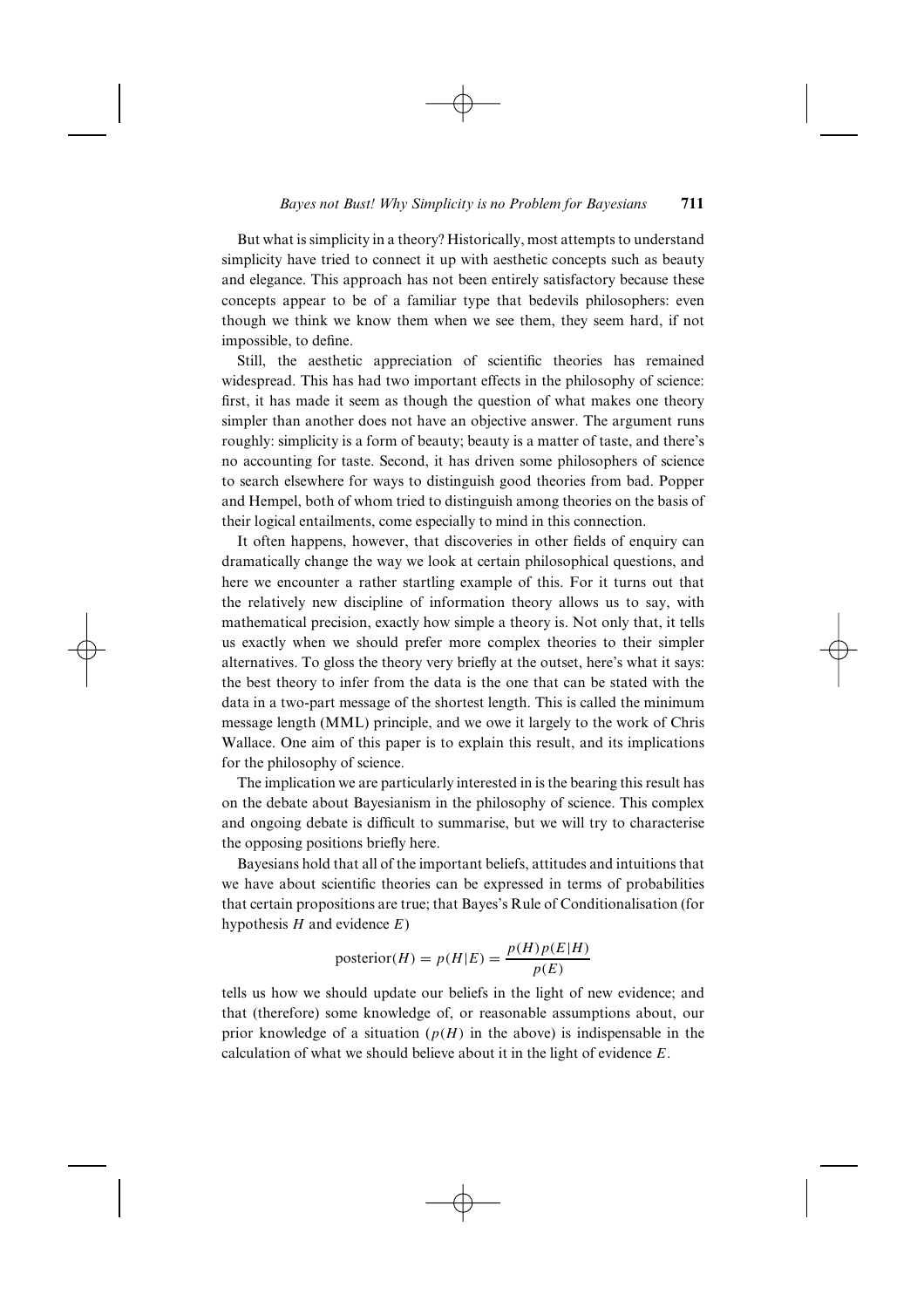Anti-Bayesians deny all of this: they hold that important aspects of our attitudes towards scientific theories cannot adequately be captured by any statement expressed in terms of the probability that a proposition is true; it follows that there are situations in which Bayes's Rule is of no use to us, since the Rule can only be applied if our prior knowledge of a situation can be stated in terms of probabilities; but that is no matter, since we have other tools that do not involve probabilities that tell us what we should believe about scientific theories—the use of priors is therefore not indispensable.

The connection between these two issues—on the one hand, the existence of formalised notions of theoretical simplicity, and on the other, the arguments about Bayesianism—is not obvious. To understand it, it helps to go back to a paper written in 1994 by Malcolm Forster and Elliott Sober. In that paper, they described and defended a different formalisation of the notion of simplicity, based on the work of Akaike, than the one we wish to defend. A detailed explanation of the difference between Akaike's Information Criterion (AIC) and the MML principle will have to wait until later. The key point to make here in the Introduction is that AIC is a non-Bayesian technique, making no essential use of conditionalisation or of priors; by contrast, MML is a Bayesian technique that does make essential use of conditionalisation and of priors.

With that in mind, Forster and Sober's argument can be summarised as follows: a formalised notion of the simplicity of a theory would be a great breakthrough in the philosophy of science. AIC provides the best way of formalising the notion of the simplicity of a theory. But AIC is a non-Bayesian technique. We should not conclude, therefore, that the best philosophy of science is non-Bayesian.

The counter-argument presented in this paper goes like this: we agree completely about the significance of formalised notions of simplicity for philosophy of science. But we shall argue that AIC is a demonstrably inadequate way of formalising that notion, and that the MML principle provides a much superior formalisation, one that performs better than AIC in every empirical test that we have tried. Since MML is a Bayesian technique, we should conclude that the best philosophy of science is Bayesian.

The theoretical arguments mostly come first. In Section 2, we define the curve-fitting problem, the method of maximum likelihood (ML), and the problem of over-fitting. In Section 3, we describe AIC for doing model selection, and in Section 4, the broader Predictive Accuracy framework into which Forster places AIC. Section 5 introduces the MML Principle, and describes the construction of the Strict MML estimator, a language-invariant Bayesian estimator which can be used for both model selection and parameter estimation.

In Section 6, we exhibit direct comparisons between AIC and MML on several different kinds of statistical inference problems. The comparisons are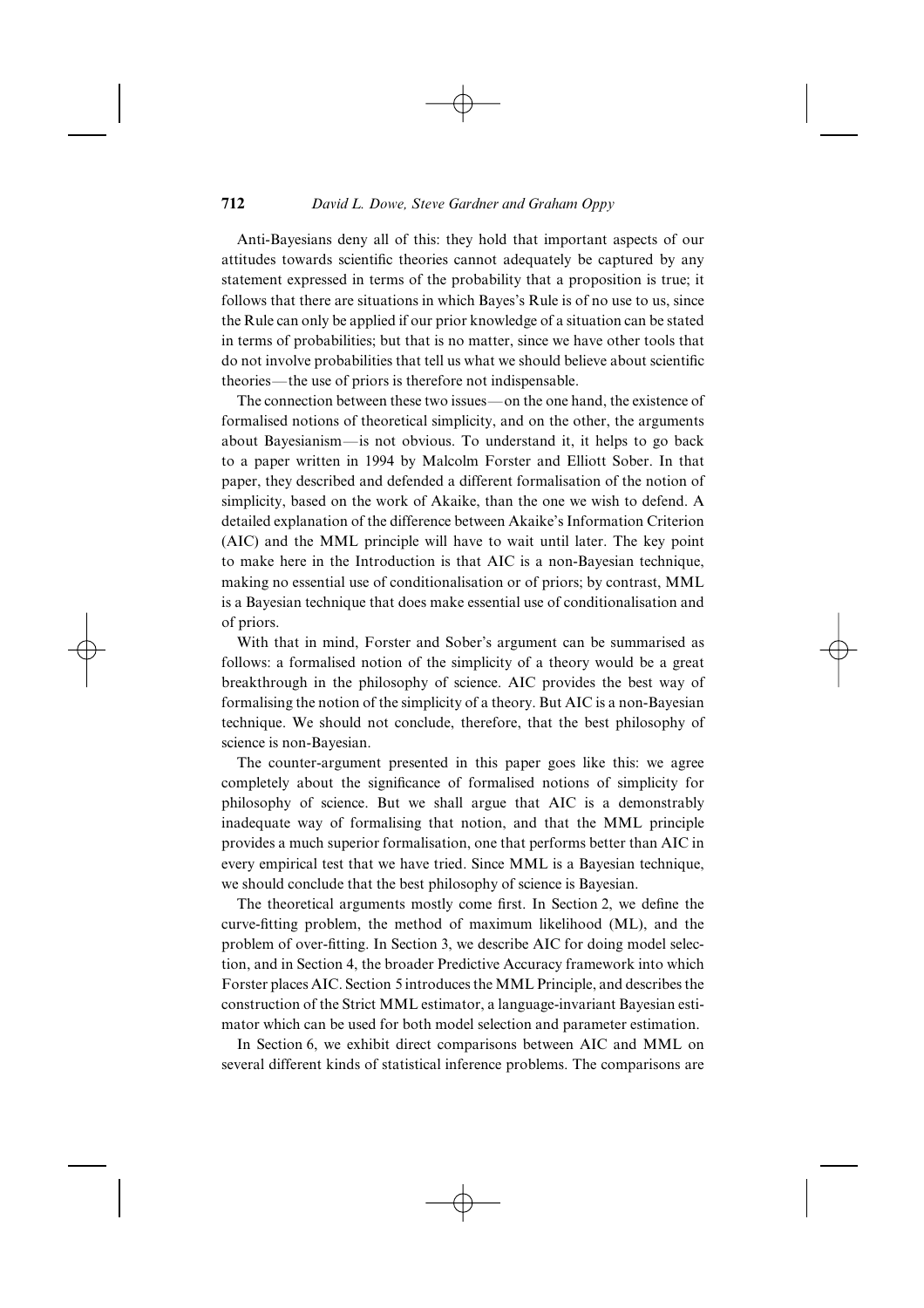all in favour of MML over AIC. We include examples of cases which MML handles well, but for which AIC gives statistically inconsistent answers. Of special interest is the Neyman–Scott problem (Section 6.1.3), for on this problem it turns out that aiming for predictive accuracy leads us to give statistically inconsistent estimates. We also give examples where it appears that AIC gives no answer at all.

Finally, in Section 7 we show how the MML Principle meets two of Forster's oft-repeated objections to Bayesianism, the sub-family problem, and the problem of approximation. Our view is that for philosophers of science, Bayesianism remains the best—and perhaps the only—game in town.

#### **2 The Curve Fitting Problem**

The best way to engage with Forster and Sober's 1994 argument is to follow their exposition as far as possible, and then show where we diverge from them. Since they begin their paper by describing what they call the 'curve fitting problem', we shall do likewise.

The most general form of the curve fitting problem arises in many experimental contexts. We have some data, which we can plot on a Cartesian plane, with x- and y-axes. We represent a hypothesis about how the data was produced by some function, which maps x-values onto unique y-values. For example, the hypothesis that there is some specific linear relationship between the x and y values is represented by the function

$$
y = a_1 x + a_0
$$

where  $a_1$  and  $a_0$  are constants (or co-efficients), giving respectively the gradient of the line, and the point where the line intersects the y-axis.

# **2.1 Curves and families of curves**

Without specifying the value of the co-efficients, we have not picked out a *specific* function, but rather a *family* of functions; here, the family of straight lines.

Likewise, the hypothesis that there is a quadratic relationship between the *x* and *y* values is represented by the function

$$
y = a_2 x^2 + a_1 x + a_0
$$

which picks out the family of parabolas.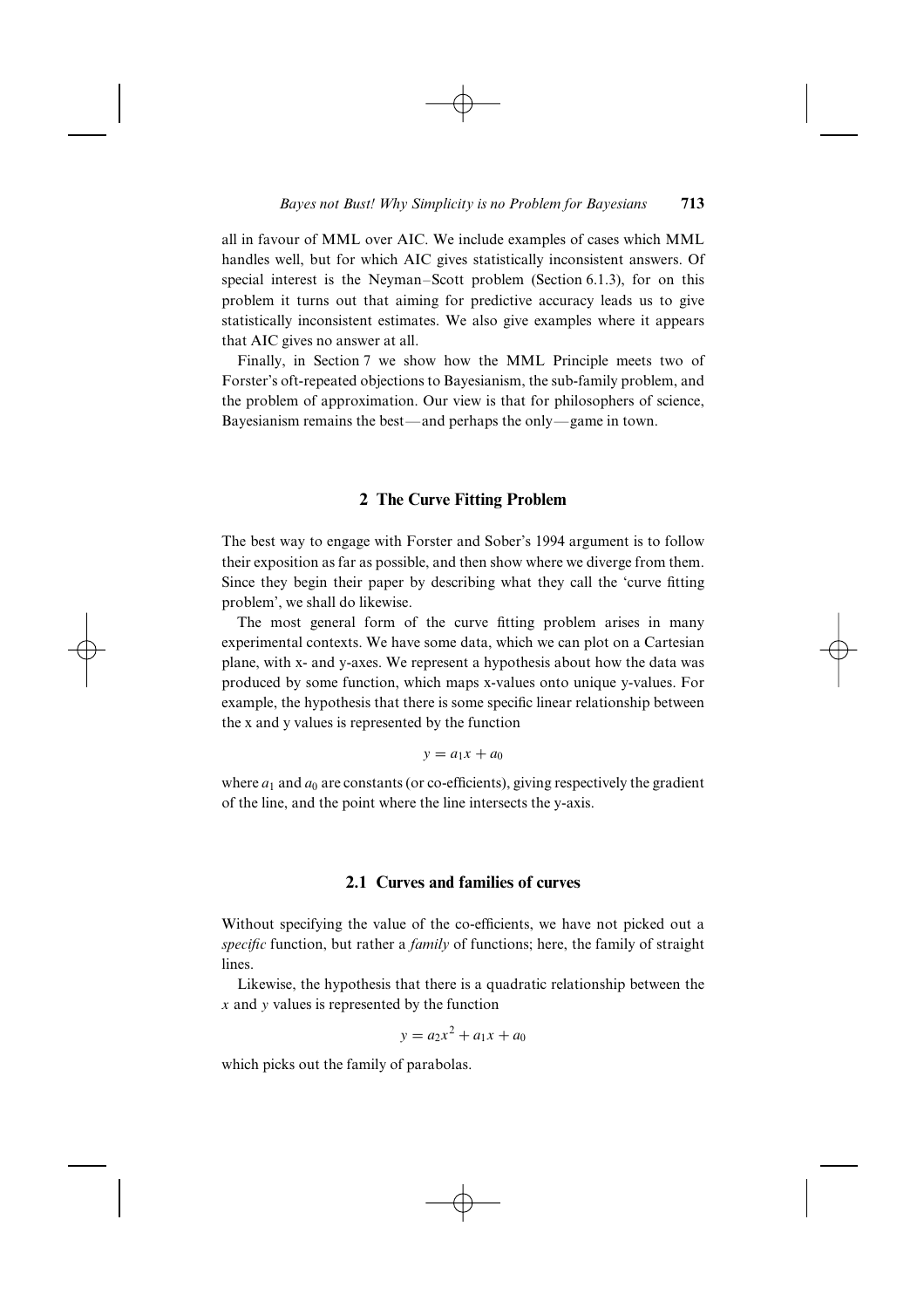# **2.2 Noise**

In a perfect world, experiments would be free of noise. In such a world, if the true curve were a straight line, the data would fall exactly on that straight line. But data is usually noisy, so even if the linear hypothesis is correct, it does not follow that our data will fall on a straight line. Rather, while the data will tend to be close to a straight line, they will be distributed above and below it.

It is typical to assume that noise is random with a Gaussian distribution of unknown variance,  $\sigma^2$ . We can therefore represent our hypotheses about the observed relationship between the *x* and *y* values by adding another term to our functions, e.g.:

$$
y = a_1x + a_0 + N(0, \sigma^2)
$$
 or  $y = a_2x^2 + a_1x + a_0 + N(0, \sigma^2)$ 

# **2.3 The method of Maximum Likelihood**

Let us imagine just for the moment that we have some noisy data, and that we know that the linear hypothesis is correct. We should like to know exactly which straight line from the family of straight lines should be our best guess. We would also like to estimate how noisy the data is. This is called *parameter estimation*.

One answer is that we should choose the line to which the data is closest. We can measure the distance of some data from a line (or curve) by using the least squares method.

This least squares method is an instance of a more general method—the method of Maximum Likelihood (ML). The ML method says that if you want to know which curve is the most likely to be true, choose the curve which would have made the observed data most likely.

Note that it is important not to get confused between  $Pr(H|E)$ , the probability that a hypothesis is true given the evidence, and  $Pr(E|H)$ , the probability of observing the evidence, given the hypothesis, which we (following statistical usage) call the *likelihood*.

#### **2.4 ML and over-fitting**

However, there is a problem with the ML method. In the above, we assumed that we knew that the linear hypothesis was correct. What if we do not know that? What if we have to do *model selection*, as well as parameter estimation?

We can use the ML method to find the ML straight line from the family of straight lines. But equally, we can use the ML method to find the ML parabola from the family of parabolas, the ML cubic from the family of cubics, and so on.

Moreover, the best parabola will always have at least the likelihood, and usually greater likelihood, than the best straight line, and the best cubic at least the likelihood of the best parabola, and so on.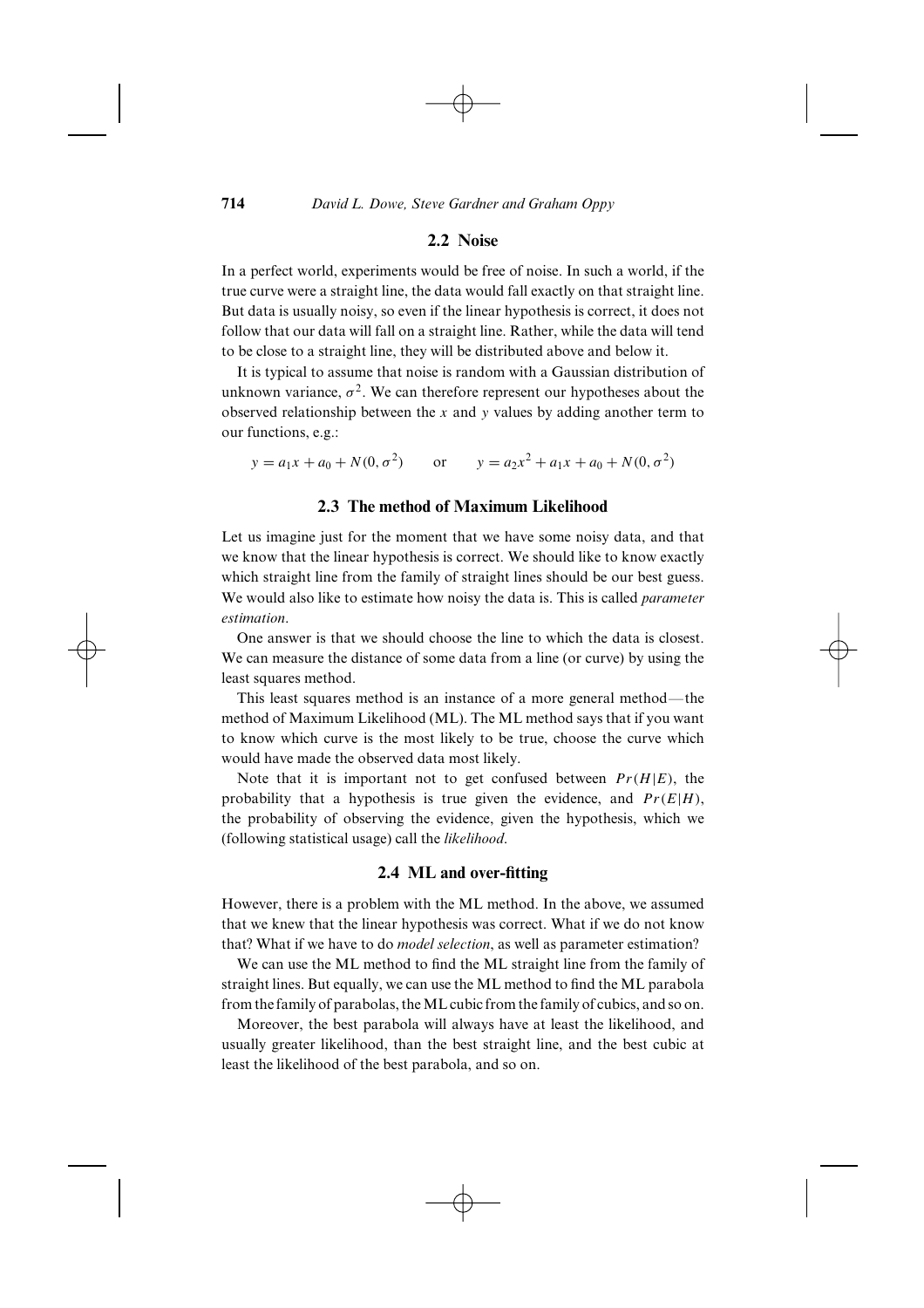In fact, if we are prepared to choose a polynomial of sufficiently high degree, we can choose a curve whose distance from the data is zero. If we have *N* data points, a polynomial of degree  $N - 1$  is sufficient for this.<sup>2</sup>

Yet we do not want to say in general that our best guess at the true curve is a polynomial of degree  $N - 1$ . To say that is to confuse signal with noise. This is the *problem of over-fitting*: by concentrating on minimising the squared distance between the true curve and the actual data observed, the ML method gives too much weight to the data; it is, in general, insufficiently cautious, willing to spuriously over-fit weak or non-existent patterns.

# **3 Akaike's Information Criterion (AIC)**

How do we justify our preference for a curve of lower likelihood? We appeal to *simplicity*. As we suggested in our introduction, before the middle of the 20th century, this seemed to be an appeal to aesthetic criteria, an appeal to something beyond the data.

However, during the last 50 years, several different proposals have been advanced for defining the simplicity of a theory in precise mathematical terms.

Forster and Sober describe and defend one of these proposals, Akaike's Information Criterion (AIC) (Akaike [1973]).

AIC is a proposal for doing *model selection*, that is picking the right family of curves. If  $F$  is a family of curves,  $L(F)$  the likelihood of the best fitting member of that family, and  $k$  the number of free parameters (co-efficients) in the family, then according to AIC we should aim to minimise this quantity:

 $-2 * log-likelihood [L(F)] + 2k$ 

The proposal can be described as a *penalised ML* function. The first term says that the likelihood of a family of curves goes with its ML member. The second term then corrects this with a penalty proportional to the complexity of the family. Akaike's proposal is only one of many such proposals, which differ in how they propose to penalise the ML estimate of the goodness-of-fit of a family of curves.

# **4 The Predictive Accuracy Framework**

Forster ([2002], p. S160) defines a *framework* for philosophy of science by asking three questions:

- (1) What goal, or goals, can be achieved in science?
- (2) What possible means, method, or criterion, can achieve the goal?

<sup>2</sup> We assume here that no two points are vertically aligned. If the data contains two points that are vertically aligned, then polynomials of degree  $N - 1$  can get arbitrarily close to the data.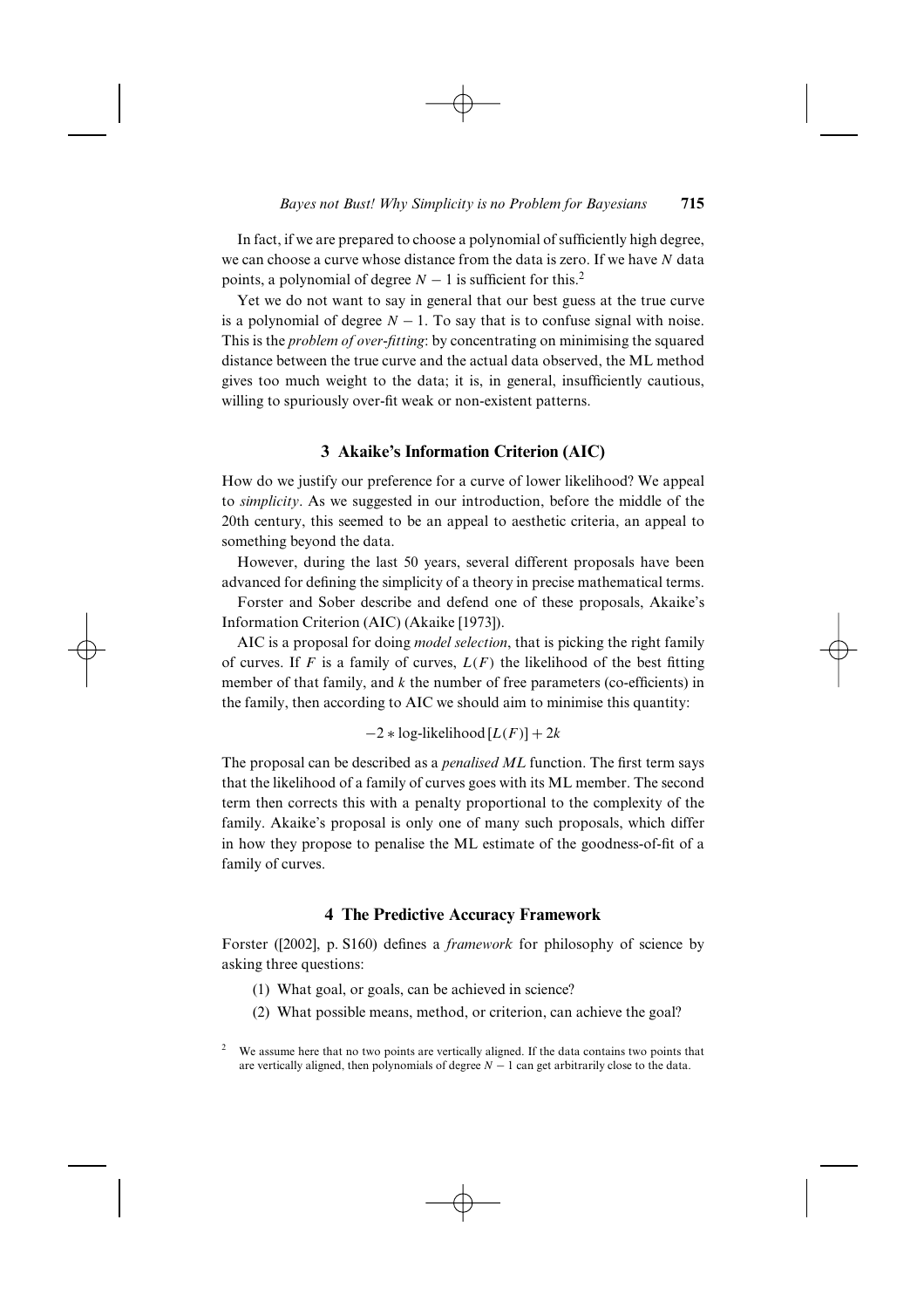(3) What *explanation* is provided of how the means tends to achieve the goal? Is there any account of the mean  $\rightarrow$  goal connection?

Forster places Akaike's work within what he calls the *predictive accuracy framework*: the postulation of the goal of predictive accuracy as the goal of science. 'Predictive accuracy' is the term coined by Forster and Sober ([1994]) to describe the goal of maximising the expected log-likelihood of re-sampled data (that is, future data sampled from the same source as the data we have already). This is equivalent to minimising the expected Kullback–Leibler distance, a concept we explain in Section 6.1.4.

Before proceeding any further, it's worth commenting on an interesting slip between questions (1) and (2) in Forster's framework. In the first question, Forster asks what goal or goals can be achieved in science. We think this way of putting it, which allows for the possibility of multiple goals, is right. But in the second question, the reference is to 'the goal', singular, and Forster's subsequent arguments defend only predictive accuracy as the single goal of science. So it is not clear whether Forster really believes that there could be multiple legitimate goals for science. We certainly do.

Here is how the Bayesian/MML approach to statistics looks in terms of Forster's framework: whereas Forster postulates predictive accuracy as the single goal of science, and AIC as the means of achieving it, we offer inference to the most probable theory as a goal of at least comparable importance, and the method of MML as the means of achieving it. The arguments we give in this paper are intended to serve as an account of how MML achieves the goal of inference to the most probable theory, a goal which Forster claims Bayesians cannot achieve. In our view, prediction remains an important goal. But we claim further that knowledge of the most probable theory gained from inference using MML can be used to make excellent predictions, much better than those made by AIC.

Two further points should be mentioned briefly here: Forster claims that Akaike's criterion provides a general means of achieving the goal of predictive accuracy. But he is mistaken about this, as we show in Section 6.1.4. In an interesting class of cases where the amount of data per parameter is bounded above, you cannot achieve predictive accuracy by using Akaike's criterion.<sup>3</sup> Secondly, these cases cast doubt on the goal of predictive accuracy as the single overarching goal of science, for they show that maximising predictive accuracy can lead to statistical inconsistency in inference. This demonstrates an important difference between the goals of inference and prediction in science.

<sup>3</sup> The case discussed in 6.1.4, the Neyman–Scott problem, shows the problems for AIC in a particularly stark way. But even in friendlier cases, where the amount of data per parameter is not strictly bounded above (for example, the cases of univariate polynomial regression (Section 6.2.1), or econometric time series regression (Section 6.2.2)), AIC is generally the worst or nearly the worst estimator of those studied for predictive accuracy.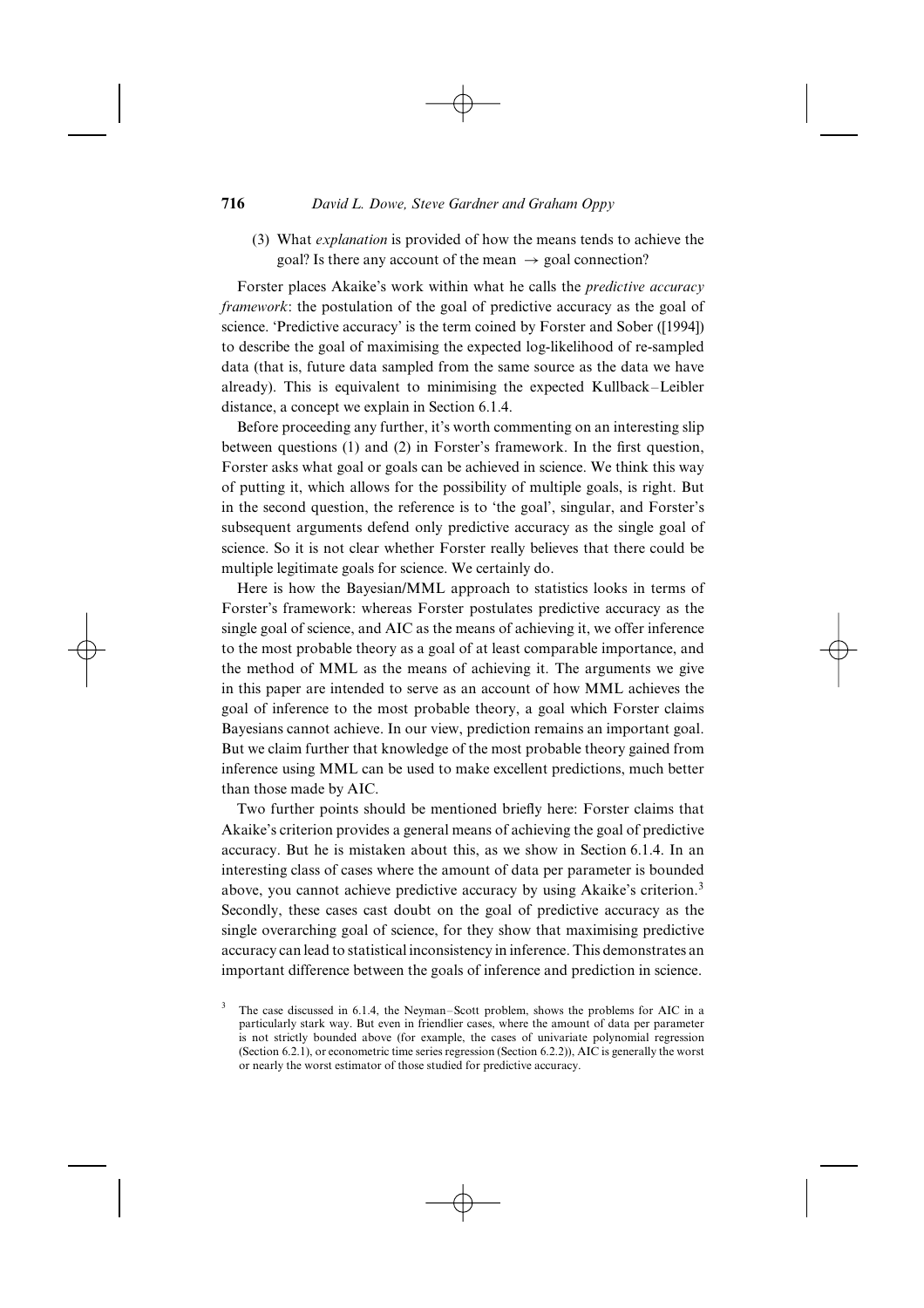# **5 The Minimum Message Length (MML) Principle**

Before proceeding with our criticisms of AIC, it would be well to have before us the alternative proposal we are defending, which is derived from the principle of MML.<sup>4</sup> According to the principle, we should infer the theory that allows the data to be stated in the shortest two-part message, where the first part of the message asserts the theory, and the second part of the message encodes the data under the assumption that the asserted theory is true.

The fundamental idea is that *compact coding theory* provides the right framework in which to think about inference and prediction (Wallace and Boulton [1968a]; Wallace and Freeman [1987]; Wallace and Dowe [1999a]; Wallace [2005]). Begin by thinking of the data as a string of symbols in a finite alphabet. Given an estimate of parameters, we may be able to get a briefer encoding of our data under the assumption that the estimated parameters are the true values. A given model is only worth considering if the shortening of the encoded data string achieved by adopting it more than compensates for the lengthening caused by the quotation of the estimated parameters. Within a given model, the preferred parameter estimates are those that lead to the shortest total encoded length. And the preferred model amongst a class of models is the one with the shortest total two-part message length (minimised with respect to its parameter estimates). The method is Bayesian because it assumes known proper prior distributions for unknown quantities. The method comes in various varieties: we shall describe Strict MML (SMML), even though this is not computationally tractable, except in special cases. The computationally tractable MML (Wallace and Freeman [1987]) is derived from a quadratic Taylor series approximation of SMML, and shares many of the desirable features of SMML.

## **5.1 The Strict MML estimator**

A point estimation problem is a quadruple {*H, X, f, p*}:

*H* is a parameter space (assumed to be endowed with a  $\sigma$ -field of subsets).

<sup>4</sup> MML has important similarities and differences to Rissanen's Minimum Description Length (MDL) (Rissanen [1978], [1989], [1999]). They are similar in that they share the aim of making an inference about the source of the data (and not just making predictions about future data); they also share the insight that inference is fundamentally connected to achieving a brief encoding of the data. However, they differ in two important respects: firstly, Rissanen's work is non-Bayesian, and MDL tries to avoid any use of priors. Secondly, MDL (like AIC) typically aims to infer only the model class from which the true (fully specified) model comes, while MML aims to infer a single, fully specified model. For detailed discussions of the differences between MML and MDL, see (Wallace and Dowe [1999a]) and the other articles in that special issue of *Computer Journal*, as well as (Wallace [2005], Chapter. 10.2) and (Comley and Dowe [2005], Section. 11.4.3). It is also worth mentioning that the 1978 version of MDL, although not the later versions, is equivalent to Schwartz's Bayes Information Criterion (BIC) (Schwartz [1978]).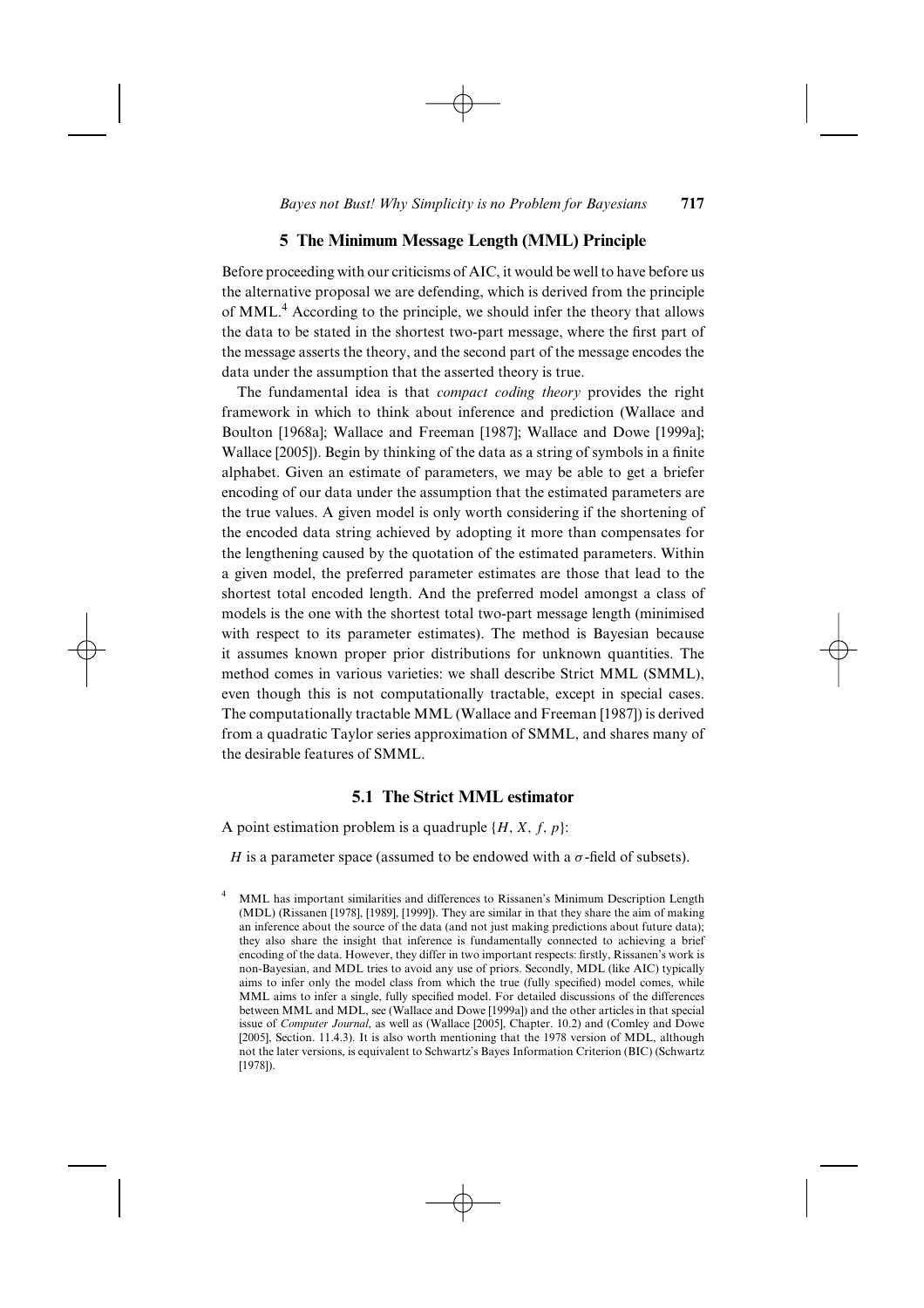*X* is a set of possible observations  $\{x_i : i \in \mathbb{N}\}\.$ 

- *f* is a given prior probability density function with respect to a measure d*h* on the parameter space  $H: \int_H f(h)dh = 1$ .
- *p* is the known conditional probability function  $p : (X, H) \rightarrow [0, 1]$ :  $p(x; h) = p(x|h)$ , where  $\sum_{i} p(x_i|h) = 1$ , for all  $h \in H$ .

A solution to a point estimation problem is a function  $m: X \to H : m(x) = h$ , which given some possible observation, tells you which theory to infer from it.

A Bayesian solution to a point estimation problem makes essential use of Bayes's Theorem:

$$
f(h|x) = \frac{p(x|h) \cdot f(h)}{\int_H p(x|h) \cdot f(h) dh}
$$

Conditionalising on observations, we can obtain  $f^*(h)$ , the posterior probability density function, from *f (h)*, the prior probability density function.

If a cost function is known which expresses the cost of making an estimate  $h'$  when the true value of the parameter is  $h''$ , then standard decision theory allows us to calculate a minimum expected cost estimate (and so we would have a solution to our point estimation problem).

In the absence of a cost-function, it is not clear how to proceed. Given that the parameter space is continuous, the probability of any individual hypothesis is 0. So we cannot use Bayes's Theorem in order to calculate point estimates. We might think that we can derive a point estimate from  $f^*(h)$  by choosing that value of *h* which maximises the posterior density. Alas, however, any such 'estimate' is dependent upon parametrisation.

Forster ([1995]) calls this the 'problem of language variance' and suggests that, in the light of considerations such as those just given, the game is more or less up: there is no satisfactory Bayesian statistics, or, at least, none that he knows of  $5$ 

However, all is not lost! Wallace and Boulton ([1975]) describe a language invariant Bayesian solution to the point estimation problem. Wallace, with the cooperation of various co-workers, has since gone on to develop this Bayesian method into an enormously powerful and well-justified approach to inference and prediction. Here, we shall just outline a version of the argument from (Wallace and Boulton [1975]). We give a more technical (although still brief) exposition in Appendix A, while a thorough exposition of the argument can be found in (Wallace [2005], Chapter. 3).

<sup>5</sup> Forster and Sober ([1994]) also discuss the consequences of their arguments for Bayesianism. However, since their main question is whether Bayesianism can somehow replicate Akaike's work, the significance of their discussion is rather diminished when the shortcomings of AIC, demonstrated below, are fully appreciated!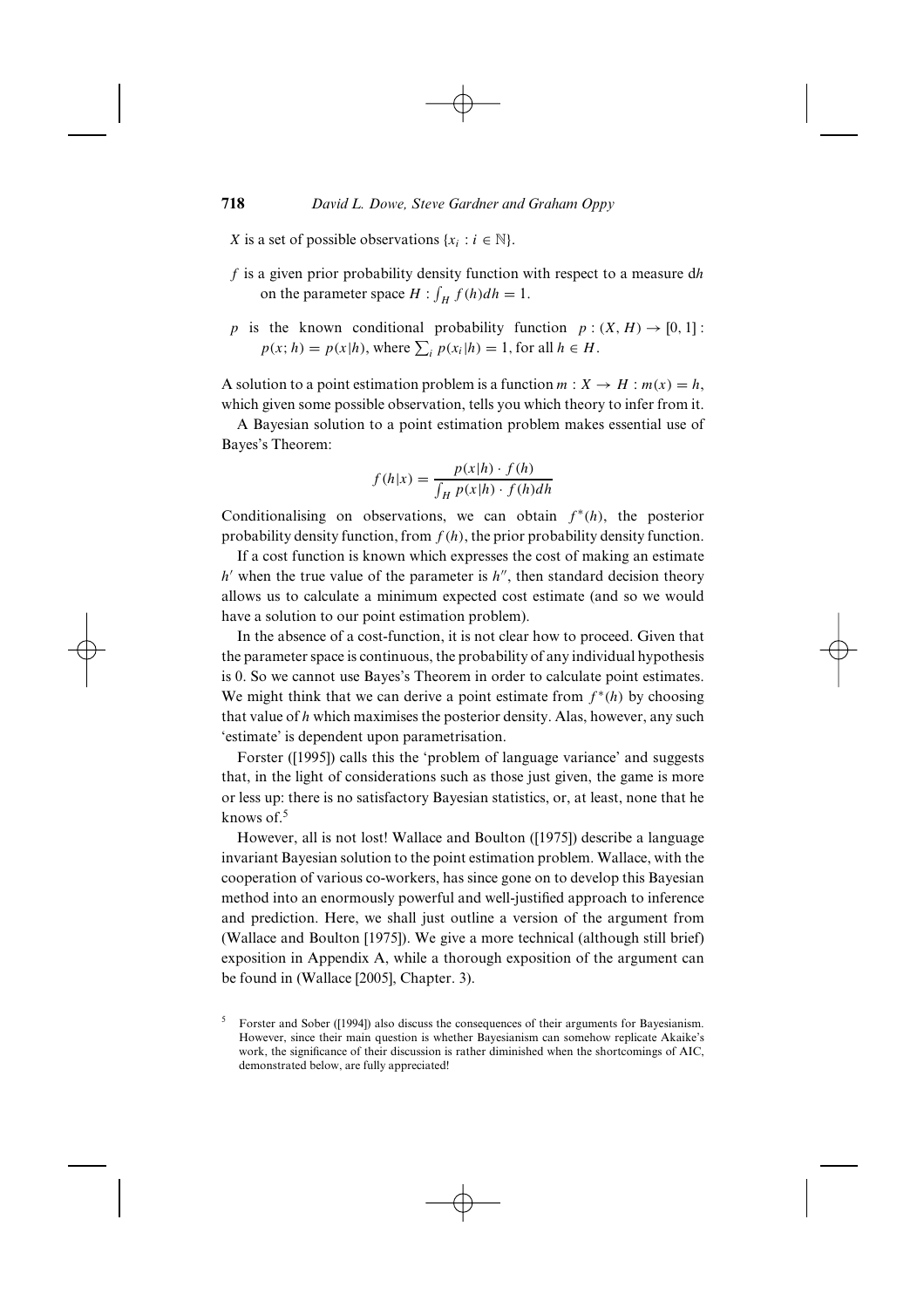SMML gives us a way of dealing with any continuous or discrete prior and still ending up with a Bayesian point estimator which is statistically invariant and *in some sense* (see below) maximises the posterior *probability*. 6

What we would like to be able to do is to choose the hypothesis with the highest posterior probability. While we cannot do this in the continuous case—for the reasons given above—we can do it in the discrete case. So, the guiding idea is that we should consider a discrete problem that is a close enough approximation to our initial point estimation problem.

To outline SMML, our initial objective is to construct a *codebook* with the shortest expected length of a two-part message. The first part of the message asserts a theory, while the second part of the message encodes the data under the assumption that the theory is true. The codebook will tell us, for any possible observation, which estimate allows the briefest encoding of theory and data.

By virtue of the fact that all data is recorded to finite accuracy, each of the countably many observable data has a *probability* (rather than a density) of occurring. So, given the relevant likelihood functions and Bayesian prior distributions on the parameters, we can calculate a marginal probability,  $r(x<sub>i</sub>)$ , of each possibly observable datum,  $x_i$ . We note that the sum over all data of the marginal probabilities  $r(x_i)$  equals 1.

We partition the data into groups, always balancing the expected lengths of the first and second parts of the message. The number of possible data is countable, and clearly so is the number of groups. Every time a new datum joins a group the prior probability of that group's being chosen goes up and the message length to encode the parameters of that group correspondingly goes down. On the other hand, the new datum will almost certainly cause a change in the group's parameter estimates, not decreasing and almost certainly increasing the expected length of encoding the values of the previous group members using the parameter estimates.

SMML chooses the partition which results in the shortest expected length over all possible two-part messages. The expectation is calculated using the Bayesian prior probability and the marginal probability,  $r(x_i)$ , of each possibly observable datum, *xi*. A codebook is made from this with code-lengths, *li*, of events of probability,  $p_i$ , given by  $l_i \approx -\log p_i$ .<sup>7</sup>

The data is partitioned so that each possible datum appears in exactly one group, and each group is assigned a point estimate tailor-made to best fit

<sup>6</sup> Unlike Maximum A Posteriori (MAP), which maximises a posterior *density* and is generally not statistically invariant. See footnote 15 for more details.

 $7$  The equality is approximate rather than strict because code lengths must be integers, while probabilities need not be. But the difference is negligible; in fact  $-\log p_i \approx l_i < -\log p_i + 1$ . Shannon ([1948]) proved that it is always possible to construct such a codebook, and demonstrated a method for doing so. See (Wallace [2005], Chapter. 2) for a clear exposition.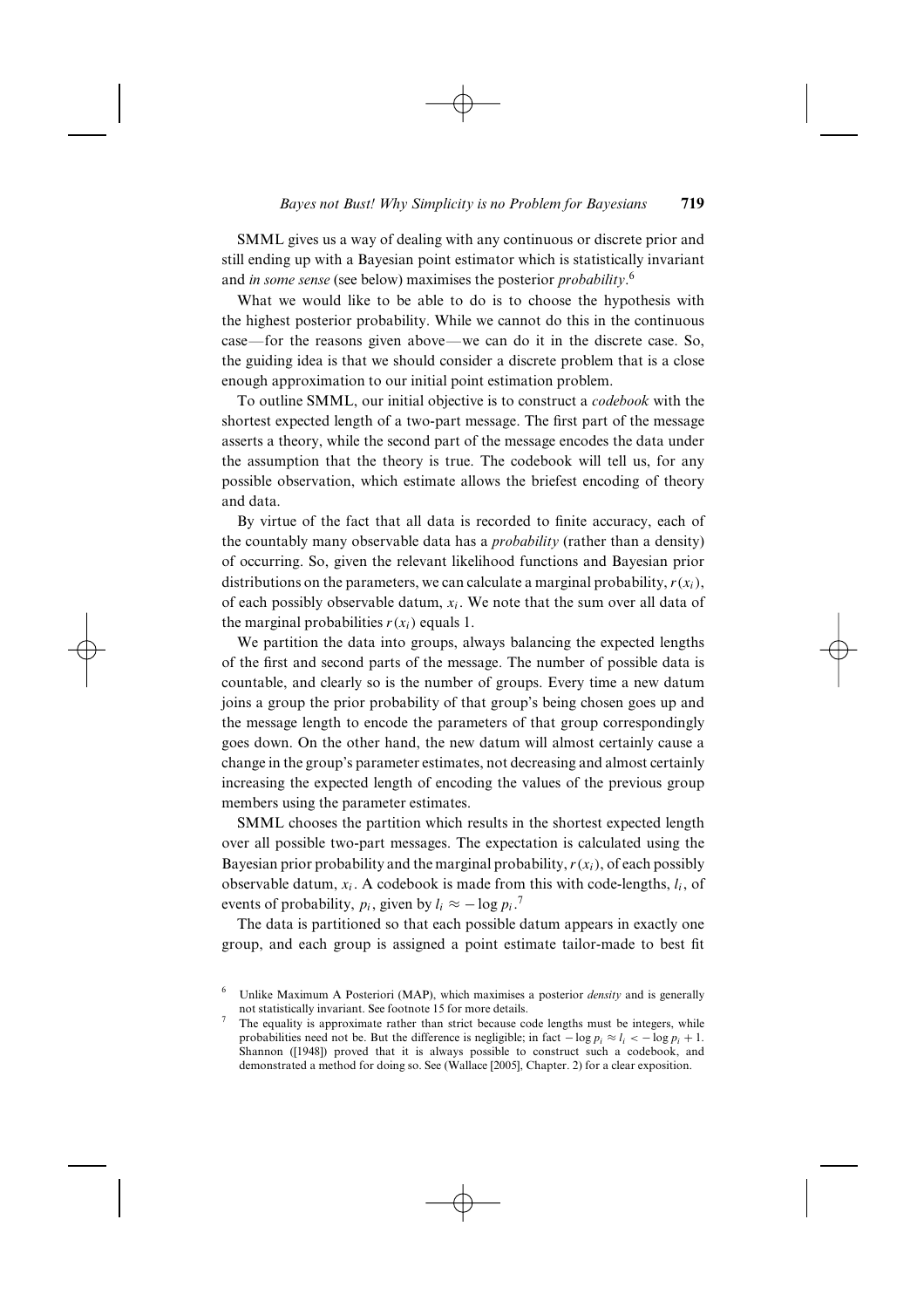(on weighted average) its group members. More explicitly, if the codebook partitions the data into *J* groups { $c_j$  :  $j = 1, ..., J$ }, then the point estimate  $h_j$ for each group  $c_j$  is chosen to maximise

$$
\sum_{i \in c_j} r(x_i) f(x_i | h_j). \tag{1}
$$

Each group can be thought of as having a prior probability equal to the sum of the marginal probabilities of all the data in the group—and, as such, the prior probabilities of all the groups must sum to 1. We shall refer to this prior probability of the groups (and, in turn, their parameter estimates) as the *coding prior*. The partition of the possible data into groups, and the use of the the coding prior, together constitute an acceptable approximate discretisation of the original continuous point estimation problem.

It is important to note that the SMML codebook described above is constructed prior to the observation of any data, and depends only on the likelihood functions and on Bayesian priors.

For every group and for every possible datum,  $x_i$ , two-part messages exist which encode the parameter estimates of the group in the first part of the message, followed in the second part of the message by the  $x_i$  given those parameter estimates.<sup>8</sup> Once we have observed a datum, choosing the estimate is simply a matter of finding out to which group the observed datum is assigned by the codebook, and choosing the estimate for that group. This is equivalent to using the coding prior and taking the Maximum A Posteriori (MAP) estimate.

# **5.2 An example: The binomial distribution**

We will very briefly discuss an example to make clearer how the SMML method works in practice.<sup>9</sup> The problem is that of the Binomial distribution: given a sequence of *N* independent trials each giving success or failure with unknown probability of success,  $p$ , and a prior distribution  $h(p)$ , we are to estimate *p*. Let  $N = 100$  and assume a uniform prior  $h(p) = 1$  over the possible values of *p*. Then the possible observations are just the set of the binary strings of length 100. The partitioning of the possible data into groups can be carried out according to an algorithm due to Farr (Farr and Wallace [2002]), and results in the formation of ten groups, each represented by a single estimate. One of the two possible mirror-image solutions for the groups and estimates is shown in Table 1.

Unless the parameter estimates render  $x_i$  impossible, such as if  $x_i$  were 50 Heads followed by 50 Tails but the group parameter estimate was that the probability of Heads was 1.

This problem was originally treated in (Wallace and Boulton [1975]). A more detailed exposition than we offer here can be found in (Wallace [2005], Chapter. 3.2.3).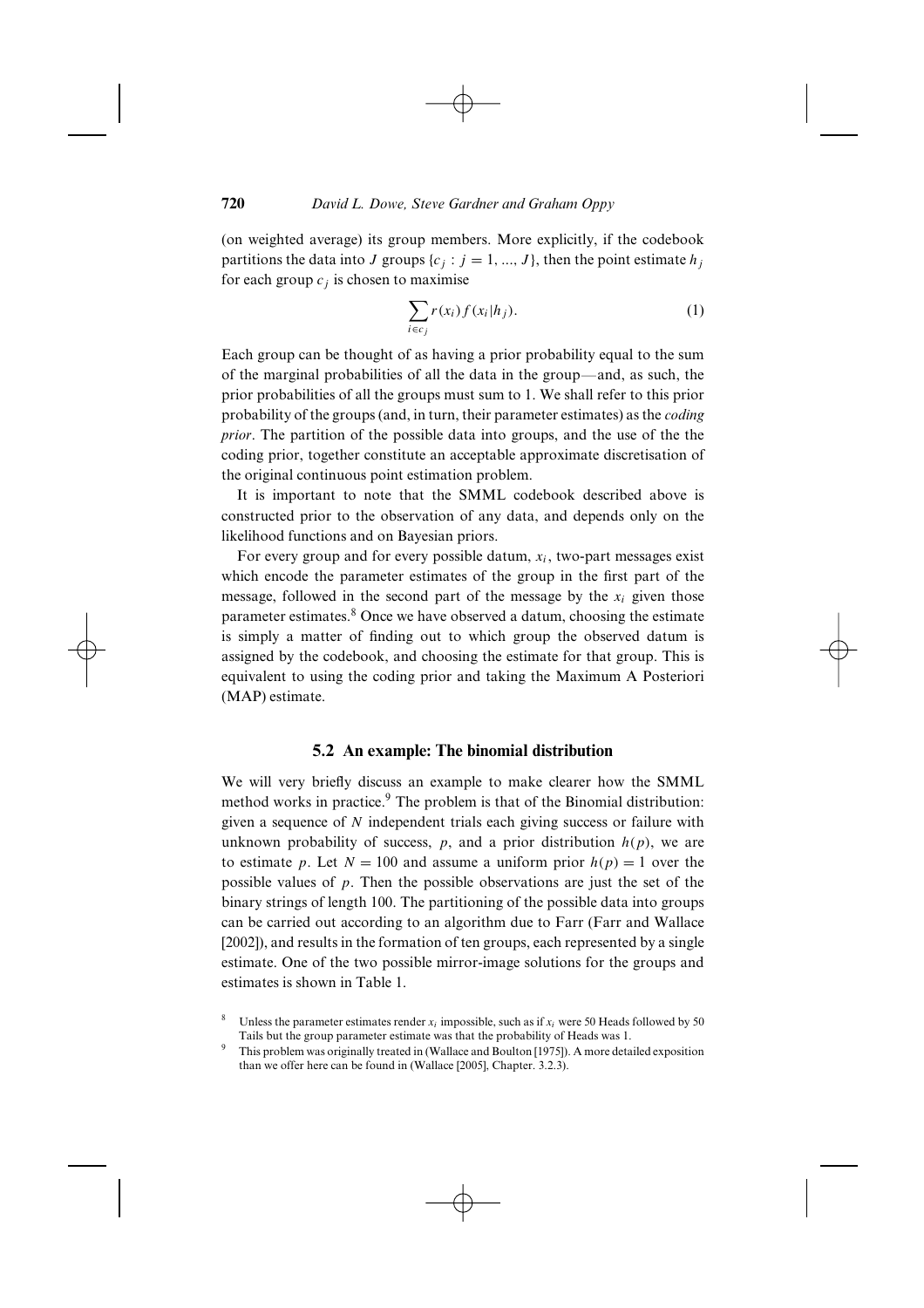| j              | $\mathbf{c}_\mathbf{i}$ | h <sub>i</sub> |
|----------------|-------------------------|----------------|
|                | 0                       | 0              |
| 2              | $1 - 6$                 | 0.035          |
| 3              | $7 - 17$                | 0.12           |
| 4              | $18 - 32$               | 0.25           |
| 5              | $33 - 49$               | 0.41           |
| 6              | $50 - 66$               | 0.58           |
| $\overline{7}$ | $67 - 81$               | 0.74           |
| 8              | $82 - 93$               | 0.875          |
| 9              | $94 - 99$               | 0.965          |
| 10             | 100                     | 1.0            |

**Table 1** Groups, success count ranges and estimates of the Strict MML estimator for the Binomial distribution, 100 trials, uniform prior

We can see that the initial continuous, uniform prior  $h(p) = 1$  has been transformed into a discrete coding prior containing just ten possible estimates. The number of groups may seem surprisingly small and the widths of the groups surprisingly wide. For example, any experiment which yields between 33 and 49 successes will result in the same estimate,  $h_5 = 0.41$ . But in fact  $h_5 = 0.41$  is a plausible value to infer for *p* if the number of successes lies in that range. As Wallace ([2005], p. 160) notes, the probability that 100 trials with  $p = 0.41$  would yield exactly 41 successes is 0.0809, whereas the probabilities of 33 and 49 successes are respectively 0.0218 and 0.0216, over a quarter of the most probable value. The spacing of the estimates is consistent with the expected error in their estimation, an important point to which we return in Section 7.2.

Table 1 also shows the difference between SMML and MAP estimation. For the Binomial distribution with *N* trials and *s* successes, and a uniform prior, the MAP estimate in this parametrisation is equal to the ML estimate, and is given by *s/N*. The SMML estimate can differ significantly from this value, because of the way the SMML procedure maps different possible observations to the same estimate.

#### **5.3 Properties of the SMML estimator**

#### **5.3.1 Bayesianism**

That the method described above is Bayesian is perhaps apparent enough from the essential use it makes of prior probabilities. The length of the first part of the message, asserting the theory, is determined by our prior probabilities.

However, there is a more fundamental connection between Bayesianism and the principle of MML. Recall from the Introduction our summary of Bayesian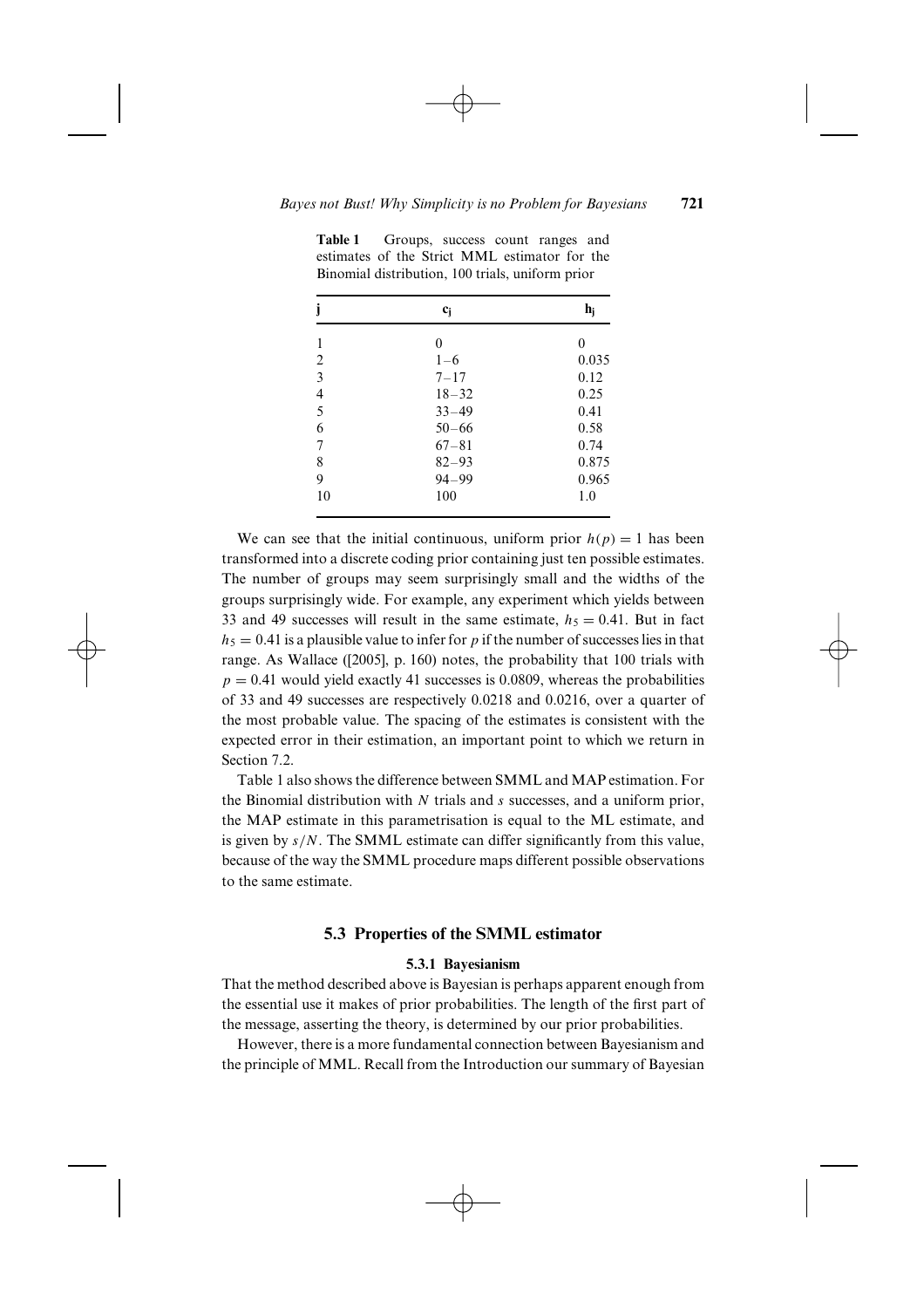commitments: (1) the indispensability of probabilities for characterising the degree of belief in a theory; (2) use of the Rule of Conditionalisation to update our beliefs about a theory in the light of new evidence; (3) the indispensability of priors. It is possible to view the principle of MML as providing *independent support* for these Bayesian principles.

The connection is made via Shannon's theory of information, in which information is equated with the negative log of a probability. At first it might seem that this objective measure of the information content of a theory has little to do with our subjective degree of belief in the theory. However, as Wallace ([2005], p. 79) points out, the information content of a message (or theory) is a subjective notion: a message that tells us something we already knew conveys no information, while a message that tells us something we thought improbable tells us a great deal. This provides strong support for the idea that what we believe about theories is best characterised in terms of (subjective) probabilities. This is the first Bayesian principle.

Next, let's look at Bayes's Rule. Suppose that you accept that the best theory is the one that can be stated in the shortest two-part message, where the first part of the message asserts the theory, and the second part of the message encodes the data under the assumption that the theory is true. For given data *x*, let  $h = m(x)$  be the hypothesis chosen by the SMML estimator as best explaining that data, and  $q(h)$  be the coding prior probability assigned to this hypothesis. Then the length of the message asserting the theory and encoding the data is given by  $-\log(q(h)f(x|h))$ , the negative log of the joint probability of the estimate and the data.

On the other hand, the length of a message optimally encoding the data, but without making any attempt to explain it, would be given by  $-\log r(x)$ , the negative log of the marginal probability of observing the data. The difference between these two quantities

$$
-\log \frac{q(h)f(x|h)}{r(x)},\tag{2}
$$

is formally identical to Bayes's Rule of Conditionalisation.<sup>10</sup> In other words, choosing the SMML estimate leads to a degree of belief in the estimate chosen which is exactly described by Bayes's Rule.

<sup>10</sup> Wallace ([2005], p. 160) notes, 'If the set of possible models were discrete*...*the correspondence would be exact. [But see (Wallace [2005], Chapter. 3.2.1) and (Comley and Dowe [2005], Section. 11.3.1) for caveats.] However, when *h* is a continuum [...]  $q(h)$  is not the prior probability that ''*h* is true'': indeed no non-zero probability could be attached to such a statement. Nonetheless, the difference can play the role of a negative log posterior probability, and its expectation is a good measure of the ''believability'' of the estimates.' An example of the need for some caution in the interpretation of Equation (2) can be seen in (Wallace and Boulton [1975], Table 3, p. 29), where the ratio exceeds unity for some possible data, typically those having relatively high likelihood given their associated parameter estimate.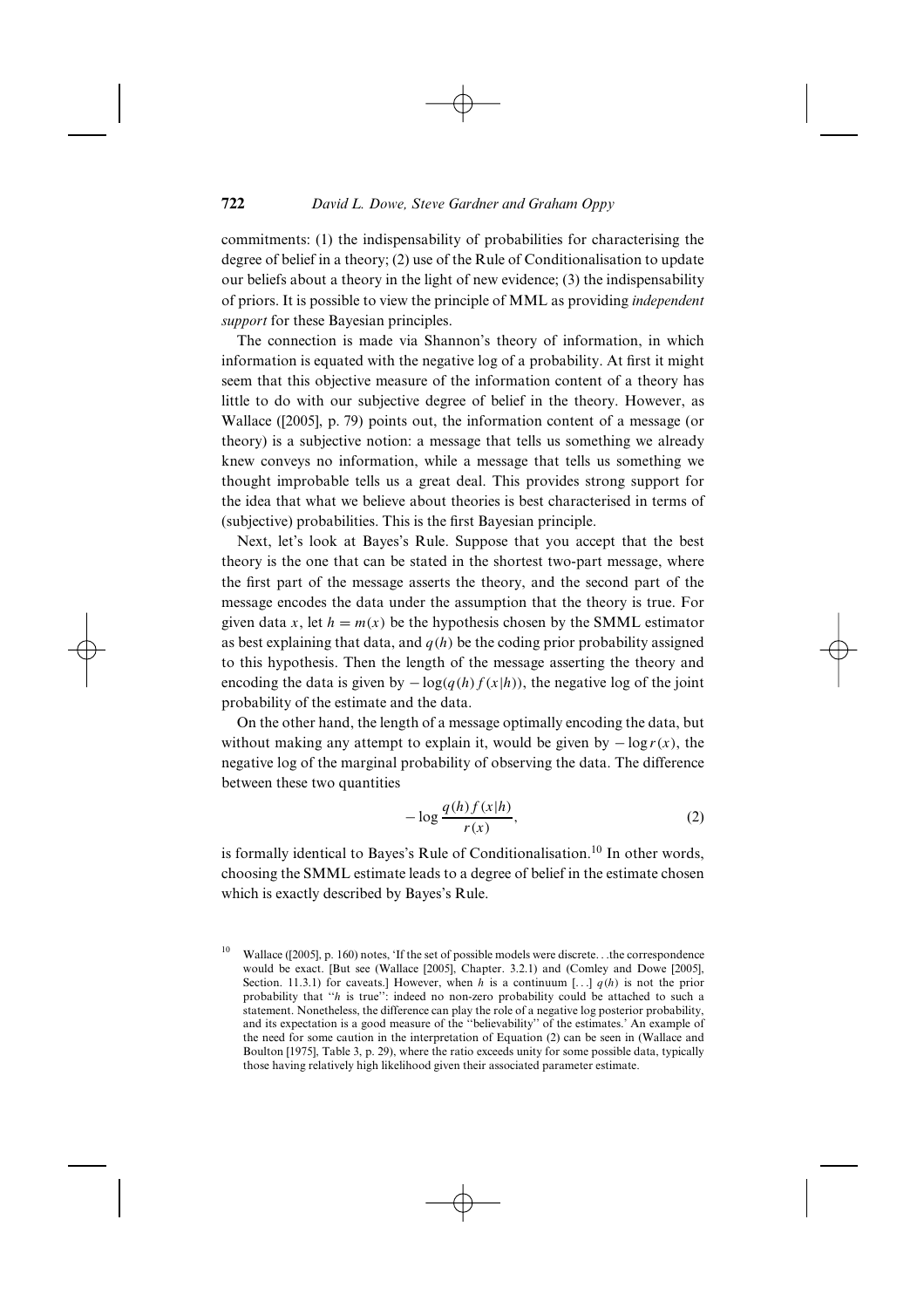Finally, the indispensability of priors is manifested in the choice of encoding of the first part of the message asserting the theory. So far, we have emphasised that the choice of prior determines the optimal encoding of the assertion. But in Shannon information theory, message lengths and negative log probabilities are interchangeable. So one can equally say that a choice of encoding (i.e. the choice of message length for the first part of the message) implicitly asserts a prior probability distribution over the theories being considered, with Pr(asserted theory) = 2−*(*length of encoded assertion*)* .

Imagine that you want to send a two-part message to a receiver. The question naturally arises as to how to encode the first part of the message, asserting the theory. You and the receiver of the message must agree to use some language which you both regard as reasonably efficient for the encoding of the theory, in the sense that theories which are more likely to be asserted will be given shorter encodings in the language. In adopting such a language, you and the receiver implicitly assert a prior probability distribution over the space of possible theories.

It is true, and worth noting, that the prior probability implicitly asserted by the choice of encoding may differ in a number of ways from the kinds of prior probability distributions usually considered in traditional Bayesian statistics. In the first place, such a prior may not be proper: the different possible theories may not be assigned probabilities that collectively sum to 1. In the second place, the prior may not have an easily expressible mathematical form. For these reasons, Wallace ([2005], pp. 148–9) draws a distinction between prior probabilities and *coding probabilities*, where the latter are probabilities implicitly asserted by a choice of encoding for the first part of the message. Wallace notes that careful thought must be given to the choice of encoding, with regard to what coding probabilities are being implicitly asserted. He also shows that, if a code can be constructed that assigns longer strings to implausible theories and shorter strings to plausible theories, then such a code may well be an acceptable summary of vague prior beliefs. Even if the coding probability distribution, considered as a prior, is strictly speaking improper, its use in practice will often lead to acceptable, even excellent results.<sup>11</sup>

 $11$  In case this use of improper priors should alarm friends or critics of Bayesianism, Wallace includes some mathematical techniques for renormalising improper priors. For example, a uniform prior distribution for a location parameter is improper, but we can renormalise this prior by observing that the prior belief that the uniform distribution is meant to capture is that the location is equally likely to be anywhere within a large but finite range. As long as there is only negligible probability that the data will reflect a location from outside this range, we need not even specify what the range is. He also observes that improper priors, when combined with real data, usually lead to proper posterior densities.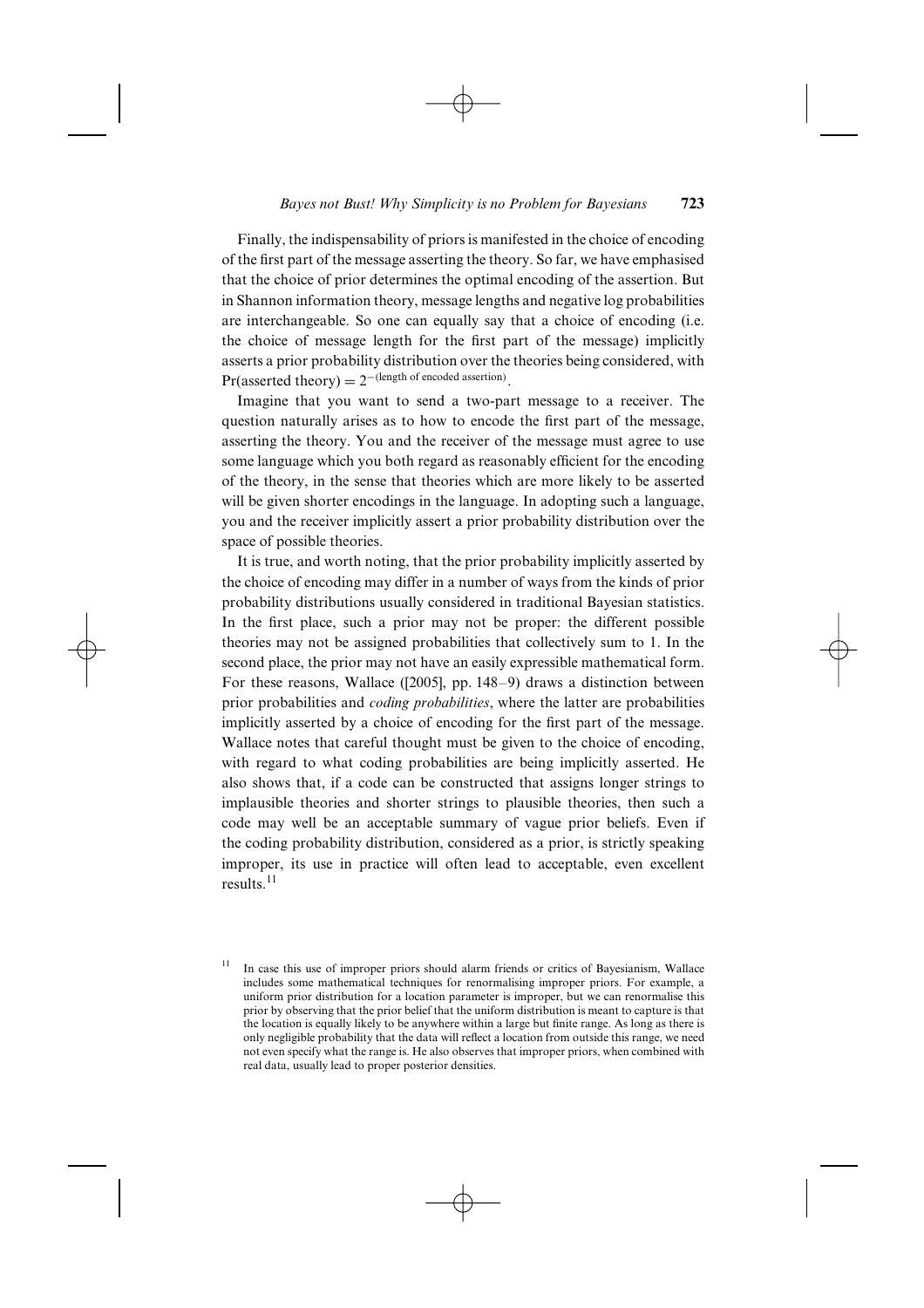#### **5.3.2 Language invariance**

The SMML estimator is language invariant. That is, both the estimator and the message length are unchanged by any one-to-one measure-preserving transformation in the parametric representation of the model. It is thus immune to the 'problem of language variance' often raised by Forster (see for example [1995]; [1999], Section. 5) as a general objection to Bayesian statistics. The model invariance of the SMML estimator follows from the fact that transformations of the model space do not affect the model distribution, and that the prior enters into the calculation of the message length only via the marginal probability of the data. Hence, if we use an appropriately transformed prior, a change in the representation of the model space has no effect on message length.

#### **5.3.3 Generality**

The SMML method (or approximations to it, see Section 5.5 below), can be used for a wide variety of problems. In the first place, it is applicable equally to problems of parameter estimation and model selection. This unified treatment can be regarded not only as a strong theoretical virtue, but one which gives demonstrably better results in practice, as we show below. Many other methods are restricted in the classes of models to which they can be applied. The ML method requires the set of possible models to be either countable or a continuum of fixed dimension. That is, it cannot directly be used to choose among models with different numbers of parameters. Akaike's method cannot be applied to models with non-real valued parameters.<sup>12</sup> By contrast, the SMML method requires only that (1) the data can be represented by a finite binary string; (2) there exists a language for describing models of the data which is agreed to be efficient, i.e. there exists a prior density  $f(h)$ ; (3) the integrals  $r(x)$  exist for all possible data values, and satisfy  $r(x) > 0$ ,  $\sum_{X} r(x) = 1.$ 

# **5.3.4 Consistency and efficiency**

An estimator is statistically consistent if it converges on the true distribution given enough data. It is efficient if the rate of convergence is as fast as possible. Starting from the basic results of information theory it can be shown that because the SMML estimator chooses the shortest encoding of the

<sup>&</sup>lt;sup>12</sup> We say this because Akaike's argument in support of penalising the number of parameters applies to continuous-valued parameters rather than discrete-valued parameters. An example of an inference problem with discrete-valued parameters is the inference of decision trees. If AIC can be defined for decision trees, then it can presumably only take the form of penalising the log-likelihood with twice the number of nodes. In the case of binary decision trees, this is equivalent to a penalty of the number of nodes, which is the penalty function adopted in the binary tree study by Murphy and Pazzani ([1994]). Even if we are to permit this interpretation of AIC, MML has empirically been shown to work decidedly better on this problem in (Needham and Dowe [2001]).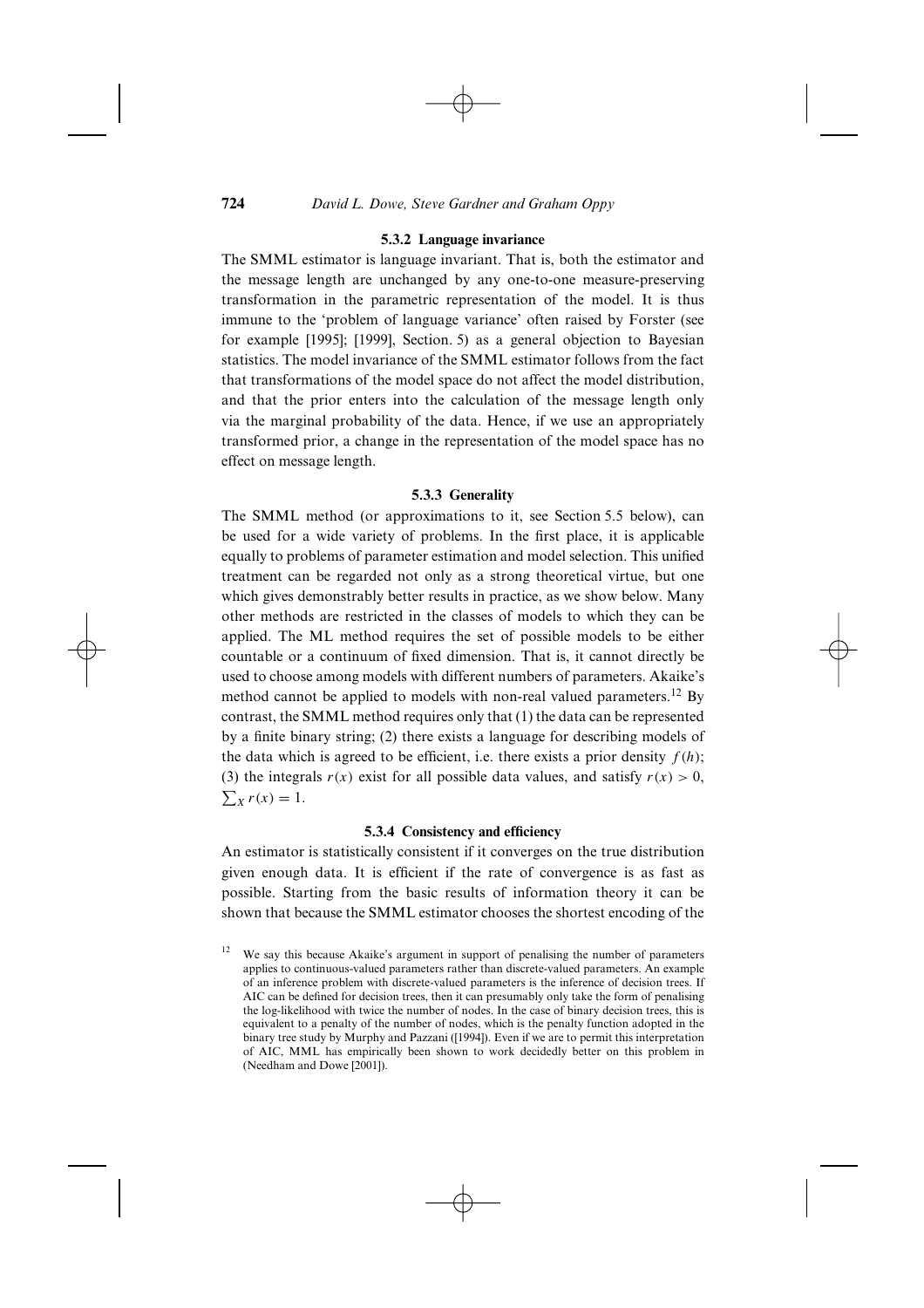model and data, it must be both consistent and efficient.<sup>13</sup> These results are (1) that the expected message length is minimised when the asserted probability distribution agrees with the distribution of the source from which the data actually comes, and (2) that when data from some source is optimally encoded, the encoded string has the statistical properties of a random sequence.

Here's the argument. The SMML method separates data into pattern and noise. The pattern, which describes all the information relevant to the quantities we are estimating, is encoded in the first part of the message. Anything that cannot be deduced from the pattern is encoded in the second part.

Suppose on the one hand that the asserted pattern does not contain all of the pattern information which is present in the second part. Then the second part of the message will contain some pattern information and so cannot be a random sequence. In that case, there must exist some shorter encoding of the second part, violating the assumption that the SMML estimator chooses the shortest encoding.

Now suppose, on the other hand, that the asserted pattern contains some noise, i.e. information not relevant to the quantities we are estimating. Since the estimator is a deterministic function of the data, this information must be recoverable from the data. It follows that the noise information in the first part of the message is redundant, since it can be deduced from the second part of the message. Once again the assumption that the SMML estimator chooses the shortest encoding of the data is violated.

The above argument shows that the SMML assertion contains all and only the information relevant to knowledge of the true model that can be extracted from the data.<sup>14</sup>

# **5.4 Similarity to false oracles**

Wallace ([1996]) defines an *oracle* to be an estimator which, regardless of the data, always gives the true parameter value (or selects the correct model). A *false oracle* is an estimator such that no fair criterion can be expected to distinguish between it and an oracle. While we cannot expect to have access to (true) oracles, Wallace shows that we can construct false oracles, which is the

<sup>&</sup>lt;sup>13</sup> Wallace and Freeman ([1987], p. 241) give a laconic hint to this effect, mentioning the second result but leaving the reader to draw out for themselves the conclusions which follow from it. A much more detailed argument can be found in (Wallace [2005], ch. 3.4.5, pp. 190–1), and an independent derivation of an almost identical result can be found in (Barron and Cover [1991]).

<sup>&</sup>lt;sup>14</sup> Strictly speaking, as Wallace ([2005], p. 191) notes, because optimal encoding ideally requires a non-integral number of binary digits (as in footnote. 7), the above arguments imply only that the assertion chosen by the SMML estimator lacks at most one binary digit of information and contains at most one binary digit of noise.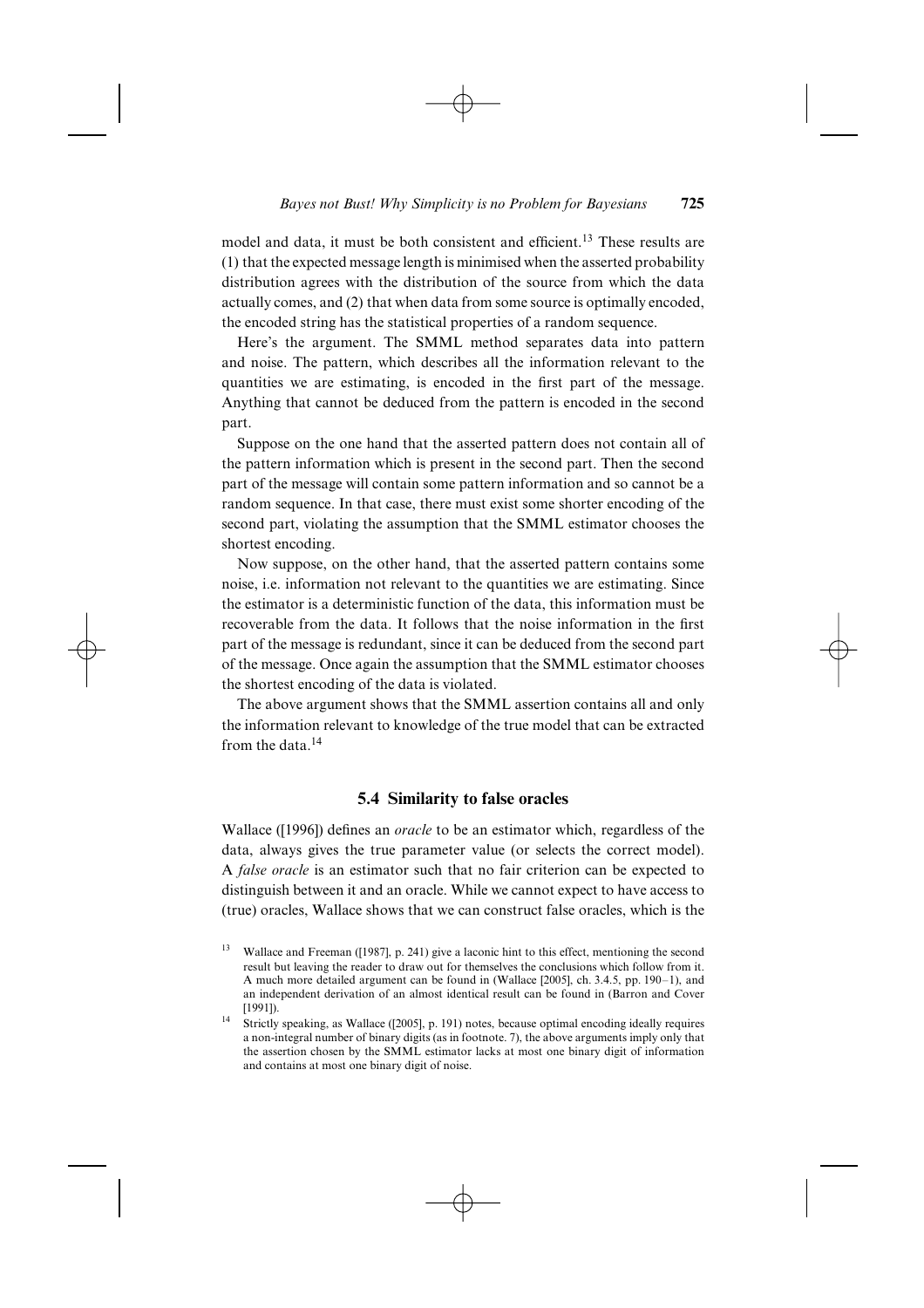next best thing. He shows firstly that *sampling from the posterior distribution* is a false oracle. Wallace ([1996], p. 307) notes, 'This may seem a strange rule compared with, say, choosing the mean, median or mode of the posterior, but it has the advantage of being invariant under arbitrary measure-preserving transformations of the parameter space.' He then shows that the Strict MML estimator closely approximates the behaviour of a false oracle.

# **5.5 Approximations to SMML**

The basic idea of the SMML estimator developed above is that one partitions the set of possible observations into an exhaustive set of disjoint regions. Each region is represented by a single estimate, chosen as in Equation 1 of Section 5.1 to maximise the weighted marginal likelihood of the observations in the region it is representing.

This procedure can be carried out if we know how to construct the correct partition of the possible observations, can calculate the marginal probability of observing any datum and know how to choose the estimate to represent each region. However, in the general case this is far from easy to do. Farr and Wallace ([2002]) exhibit a polynomial-time algorithm for constructing an SMML estimator for the binomial distribution, and they show that this algorithm can be applied more generally to any estimation problem which is one-dimensional in character. Wallace ([2005], ch. 3) has an example of a one-dimensional problem of this type, the estimation of the mean of a normal distribution of known variance. More generally still, as Farr and Wallace ([2002]) prove, construction of the SMML estimator is NP-hard. They were, for example, unable to find a polynomial-time algorithm for the trinomial distribution, although they were able to achieve quite good results with a heuristic argument.

Fortunately, there are approximations to the SMML method that are computationally tractable. There are two basic ideas. The most computationally intractable parts of the SMML procedure are the calculation of the marginal probabilities of observing any data and the construction of the partition of all possible observations. These can both be avoided if we replace reliance on the marginal probability of the data with an approximation based on the prior probability distribution. Secondly, we use a quadratic approximation to the log-likelihood function  $\log f(x|h)$  in the neighbourhood of parameter vector *h*. 15

<sup>&</sup>lt;sup>15</sup> The estimator derived using these approximations is often referred to as MML87; for continuous-valued attributes, it can be thought of as maximising the posterior density divided by the square root of the Fisher information, which shows clearly its difference from MAP estimation. More detailed expositions can be found in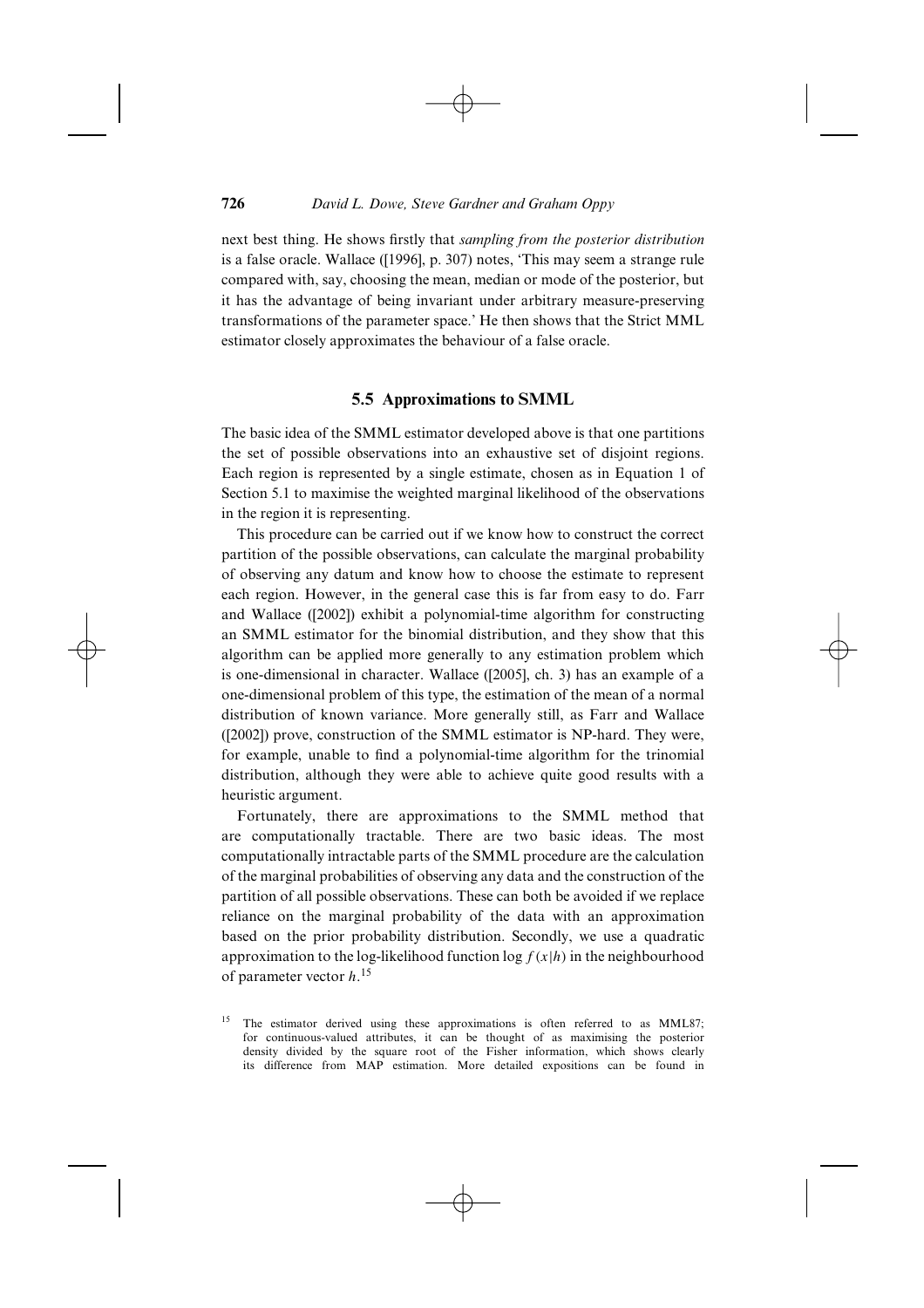Estimators derived using these approximations for the most part retain the desirable properties of the SMML estimator described above, namely, language invariance, independence from cost functions, generality (i.e. applicability to cases where the likelihood function has no useful maximum), consistency and efficiency.<sup>16</sup> The estimators for the problems discussed in Section 6 are all derived from these approximations.

# **6 Criticisms of AIC**

We turn now to direct comparisons of AIC and MML. AIC tells us to optimise a penalised maximum-likelihood function. Our criticism of AIC takes three forms. First, there are cases where the use of any kind of maximum-likelihood function leads to problems. Second, there are cases where the specific form of the penalty function chosen, used by AIC to measure the complexity of a model, can be shown to be too crude. Third, since AIC is applicable only to problems containing real-valued parameters, it cannot be be applied to the many kinds of problems where the parameters are discrete.<sup>17</sup>

Forster and Sober say they are impressed by the generality of AIC. We are not. Overall, we think AIC is insufficiently general. There is nothing very startling about this. Statistics is replete with techniques that are applicable only within a limited range of cases. If our criticisms were purely negative, they would not be particularly interesting. What is more significant is the existence of an alternative method, based on the MML principle, that can be successfully applied to all of the different cases that we are about to exhibit.

# **6.1 Problems with ML**

Let us look again at AIC. As we have said, it is a technique for doing model selection. The criterion gives us a measure of the goodness or badness of fit of a model or family (F) to the data.

The first part of AIC says that the likelihood of the family is given by the likelihood of the best fitting member of that family, where that is determined

<sup>(</sup>Wallace and Freeman [1987], Section. 5; Wallace and Dowe [2000], Section. 2; and Wallace [2005], Chapter. 5). For non-quadratic approximations to SMML, based on different ideas, see (Wallace [2005], Chapter. 4).

<sup>&</sup>lt;sup>16</sup> For the precise conditions under which the approximations of Wallace and Freeman ([1987]) can be applied, see (Wallace [2005], Chapter. 5.1.1).

<sup>&</sup>lt;sup>17</sup> In addition to the inference of decision trees mentioned in footnote. 12, other such problems include the hierarchical mixture modelling of Boulton and Wallace ([1973]), as well as the generalised Bayesian networks of Comley and Dowe ([2003], [2005]), which treat model families with mixtures of continuous and discrete variables. These are but a few of many inference problems well-studied in the machine learning and artificial intelligence literature for which AIC appears to be undefined.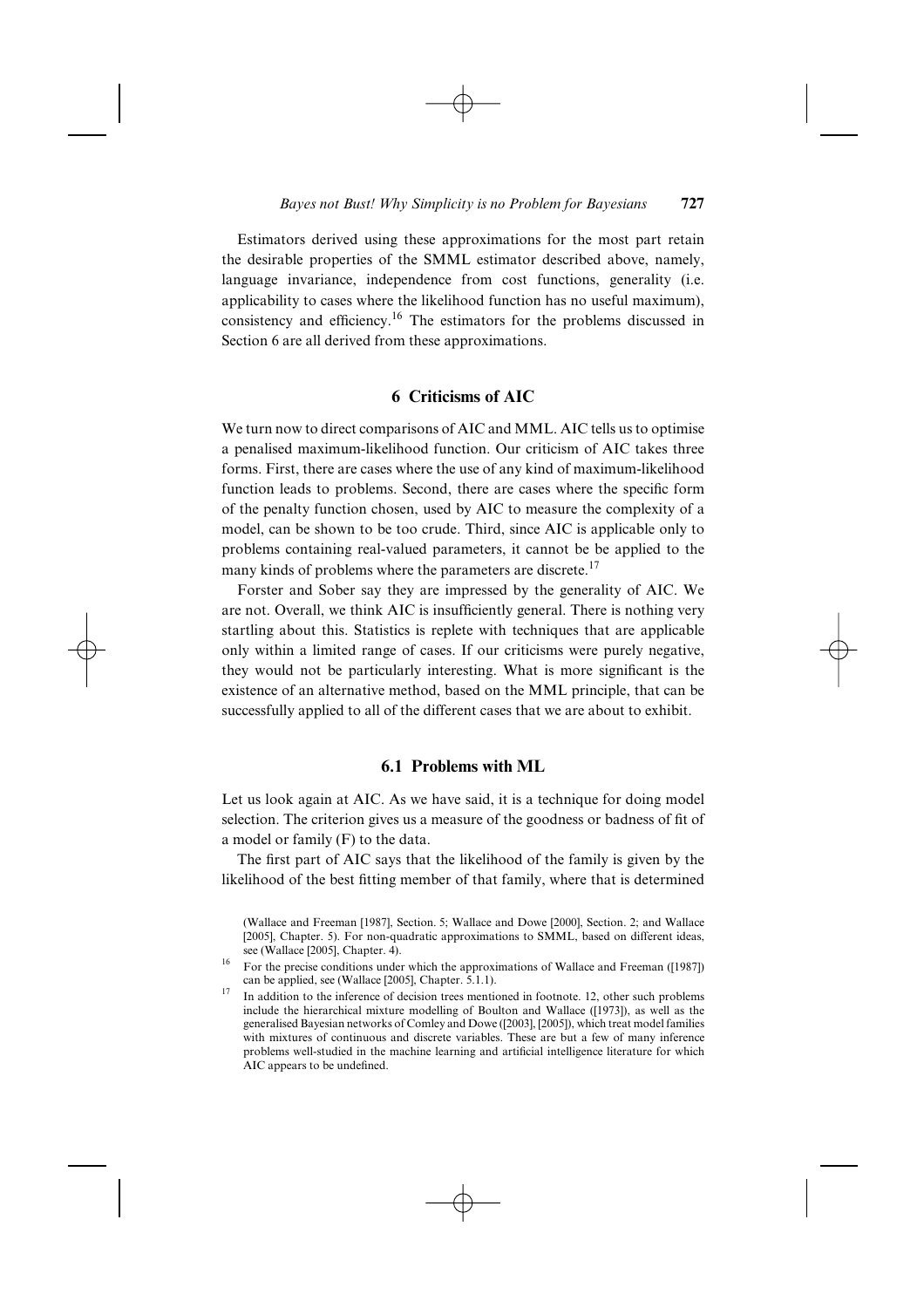by the method of ML. Then you correct this by adding a penalty for the complexity of the model.

The first thing we want to point out is: not every problem involves model selection. Many problems are just problems of parameter estimation. For those problems, using AIC is equivalent to using the method of ML.

But there are many problems of parameter estimation where ML gives the wrong answers. Fundamentally, the reason for this is ML's incaution, its tendency to find patterns in the data that are not really there. This tendency is very pronounced when the amount of data per parameter is small. This can happen either when the absolute amount of data itself is small, or when the number of parameters to be estimated is large, e.g. growing with the amount of data. We illustrate with examples of both kinds. Note that for all of the problems discussed in this section, the MML estimators behave well on finite samples and converge on the true parameter values in the limit.

#### **6.1.1 Small sample bias in a Gaussian distribution**

This is a well known result, and so on its own not especially impressive. But it is a good warm up exercise.

Consider the simple univariate Gaussian distribution with mean  $\mu$  and standard deviation  $\sigma$ . The probability density function for this distribution is given by:

$$
f(\underline{x}) = \prod_{i=1}^{N} \frac{1}{\sigma \sqrt{2\pi}} e^{-\frac{1}{2} \left[ \frac{x_i - \mu}{\sigma} \right]^2}
$$

whose negative logarithm can be written as

$$
L = -\sum_{i=1}^{N} \left( -\frac{1}{2} \log 2\pi - \log \sigma - \frac{1}{2} \left[ \frac{(x_i - \mu)}{\sigma} \right]^2 \right)
$$

Taking partial derivatives of *L* with respect to  $\mu$  and  $\sigma$  gives

$$
\hat{\mu}_{ML} = \frac{1}{N} \sum_{i=1}^{N} x_i = \overline{x}
$$

and the sample variance  $\hat{\sigma}_{ML}^2$  is given by:

$$
\hat{\sigma}_{\text{ML}}^2 = \sum_{i=1}^N \frac{(x_i - \overline{x})^2}{N}
$$

It is well known that this is a biased estimator of the true variance. For large sample sizes, the bias is quite small; for small sample sizes the bias is considerable. Replacing the divisor *N* by  $N - 1$  gives an unbiased estimator, but this move away from the ML estimator seems ad hoc. Sure, it works, but *why* does it work? Some classical statisticians have suggested that changing the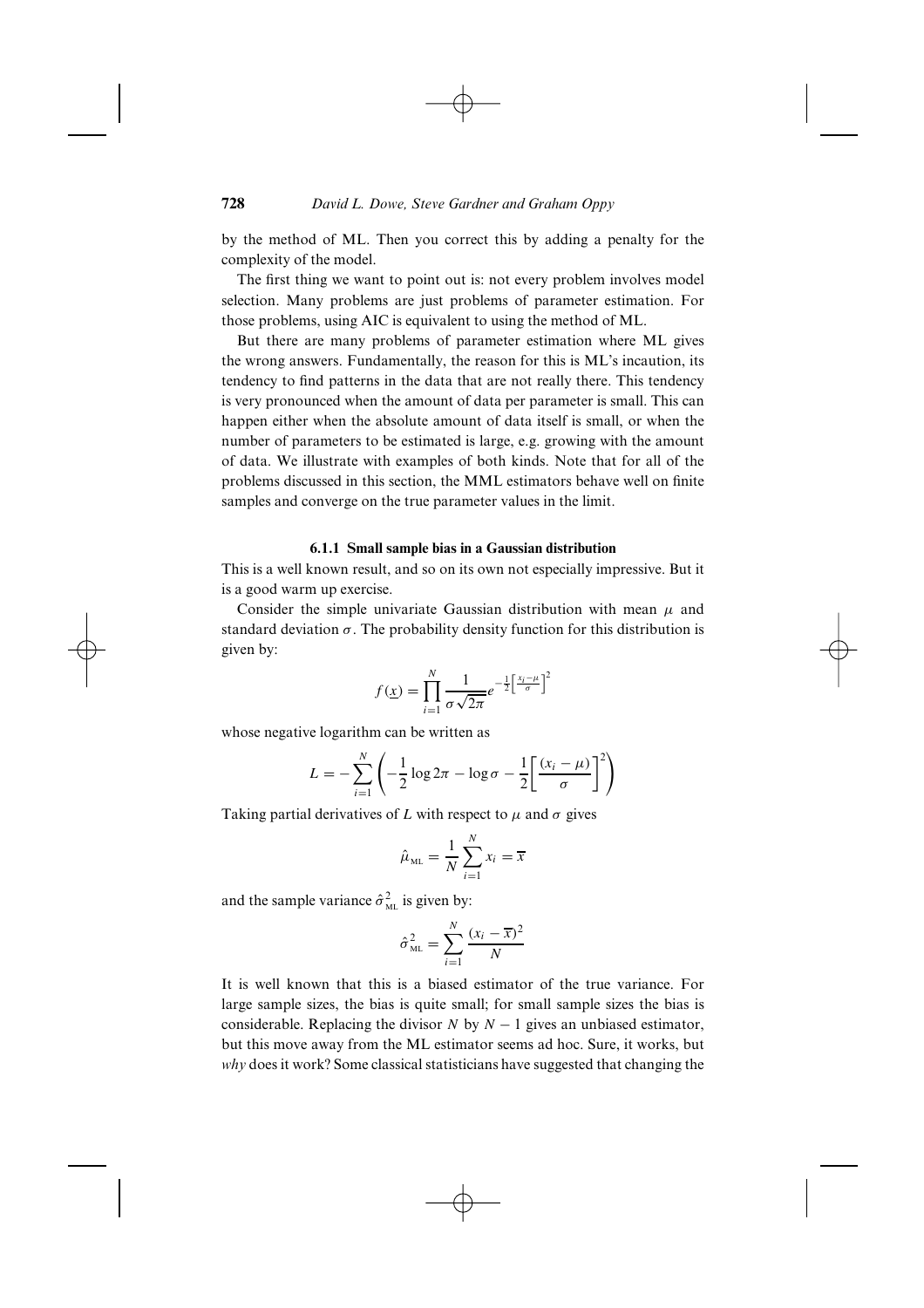divisor to *N* − 1 is justified because  $\sum_{i=1}^{N} (x_i - \overline{x})^2$  is distributed as a constant of proportionality (namely, the unbiased estimate of  $\sigma^2$ ) times  $\chi^2_{N-1}$ , but this special case of a fix hints more at problems than it does at solutions in the general case.

The MML treatment of this problem is instructive. Because MML is a Bayesian technique, the derivation of the estimator relies on the choice of a prior. Critics of Bayesianism view this as a weakness, seeing the choice of prior as arbitrary and difficult to justify. A typical objection in a problem like this one might be that we have no particular reason to expect one value of *σ* rather than another. Here, however, we can choose a prior that represents an important belief that we do have about the data: that the spread of the data is independent of the magnitude of the data, i.e. that  $\sigma$  is *scale-invariant*. That is, we do not know, and it does not matter, whether the data are measured in nanometres or light-years, molehills or mountains. Hence we choose a prior which is uniform in  $\log \sigma$ , namely,  $1/\sigma$ . With this choice of prior,  $\hat{\mu}_{\text{MML}} = \hat{\mu}_{\text{ML}} = \hat{\mu}$ , and the MML estimate of  $\sigma^2$ ,

$$
\hat{\sigma}_{\text{mML}}^2 = \sum_{i=1}^N \frac{(x_i - \hat{\mu})^2}{N - 1},
$$

which as we noted above is unbiased for any sample size.<sup>18</sup>

Hence we see that what looks to be a kludge from the perspective of classical statistics is actually justified by broader principles from the perspective of MML.

#### **6.1.2 The von Mises circular and von Mises–Fisher spherical distributions**

The von Mises circular and von Mises–Fisher spherical distributions are angular analogues of the Gaussian distribution. These distributions with mean direction,  $\mu$ , and concentration parameter,  $\kappa$ , can be thought of as the longterm distribution of the direction of a compass needle in the plane (for the circular distribution), or in *Euclidean 3-space* (for the spherical distribution), subjected to something like magnetic field strength, *κ*.

 $\kappa = 0$  corresponds to a uniform distribution around the circle (through the sphere), and for large  $\kappa$  the distribution approximates a Gaussian distribution with mean  $\mu$  and variance,  $\sigma^2 = 1/\kappa$ . The von Mises circular distribution has

<sup>&</sup>lt;sup>18</sup> Despite the fact that the choice of prior is independently motivated, some sceptics about Bayesianism might still be troubled that the MML estimator has been 'cooked up' by careful choice of prior. So it is worth noting that in fact the choice of prior on its own makes the situation worse, changing the divisor in the estimator from *N* to  $N + 1$ . What saves MML, and brings the divisor back from  $N + 1$  to  $N - 1$ , is the use it makes of the Fisher information, the expectation of the determinant of the matrix of second partial derivatives of the negative log-likelihood, which can be thought of as relating to the uncertainty of our estimates. See (Wallace and Dowe [2000], Section. 2.1) for more details.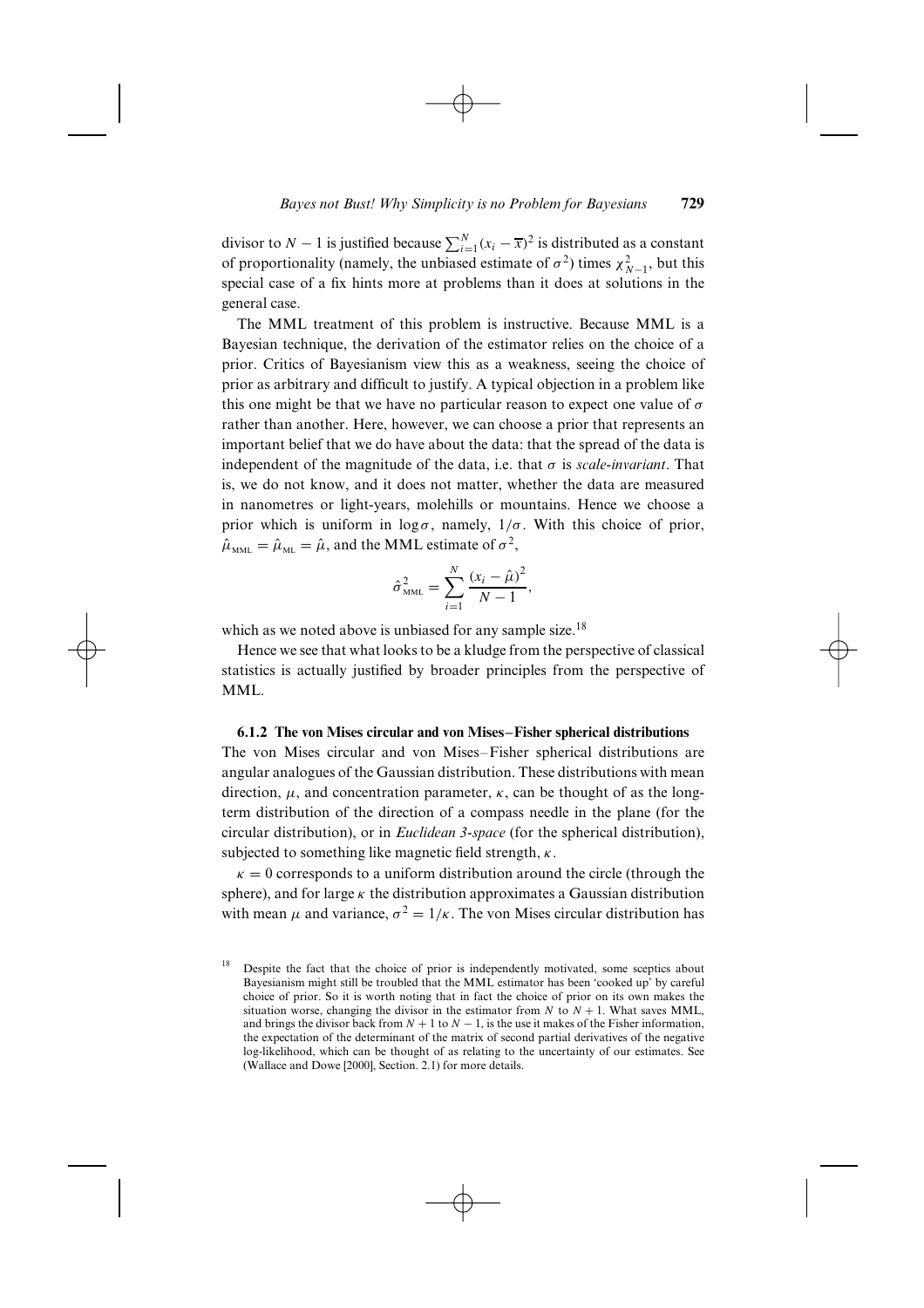been used to model protein dihedral angles (see Wallace and Dowe [2000] and references therein) and hospital arrival times around a 24-hour clock.

It is generally agreed that (as with the Gaussian distribution) the best way to estimate  $\mu$  is to average the sample data—this corresponds to the direction of a head-to-tail vector addition. The difficult issue is how to estimate *κ*.

Wallace and Dowe ([1993]) considered a variety of estimation criteria for the circular distribution, including ML and MML.<sup>19</sup> They found that for *all* measurements of error (bias, absolute error, squared error and Kullback–Leibler (KL) distance), for *all* (true) values of *κ*, for *all* sample sizes, *N*, ML, and therefore AIC, was the worst (or equal worst)-performing method on *all* occasions. The differences are especially apparent for small sample sizes.<sup>20</sup> By contrast, MML was in most cases the best, and otherwise nearly the best of the estimators.

Dowe *et al*. ([1996]) similarly showed that ML is the worst-performing estimation criterion, and in general MML the best, for the von Mises–Fisher spherical distribution.

#### **6.1.3 The Neyman–Scott problem**

The small sample bias of ML in the Gaussian distribution led Neyman and Scott ([1948]) to wonder how ML would perform on a problem where the number of data per parameter to be estimated is necessarily small, because the number of parameters to be estimated grows with the data.

The Neyman–Scott problem is one where we have 2*N* measurements arising as 2 measurements each from *N* things. Given measurements  ${x_{i1}, x_{i2} : i = 1, ..., N}$ , assuming  $x_{i1}$  and  $x_{i2}$  to come from a population of mean  $\mu_i$  and standard deviation  $\sigma$  (independent of *i*), the problem is to estimate  $\sigma$  and the  $\mu_i$ .

MML is consistent (Dowe and Wallace [1997]) but the uncorrected small sample bias of ML for the Gaussian distribution prevails here, and we see the ML estimate of  $\sigma^2$  inconsistently converging to  $\frac{1}{2}\sigma^2$ .<sup>21</sup> Similar inconsistencies in ML can be seen in other problems where there is a finite amount of data per parameter to be estimated, even as the number of data increases: for example, single and multiple factor analysis $22$  (Wallace and Freeman [1992]; Wallace

<sup>&</sup>lt;sup>19</sup> The other criteria considered were N. I. Fisher's modification to ML (Fisher [1993]), and G. Schou's marginalised ML (Schou [1978]).

<sup>&</sup>lt;sup>20</sup> Indeed, a theorem of Dowe's shows that for the von Mises circular distribution, when  $N = 2$ , regardless of the true value of *κ* (even with *κ* = 0), the expected value of the ML estimate of *κ* is infinity.

<sup>&</sup>lt;sup>21</sup> See also (Wallace [2005], Chapter. 4.5) for further discussion.

In Section 5 ('Control of Improper Solutions by a Bayesian Modeling') of his paper on AIC and factor analysis (Akaike [1987], p. 325), the inconsistency of AIC on this problem not only led Akaike to adopt a Bayesian prior, but moreover a 'prior' whose logarithm is proportional to the sample size.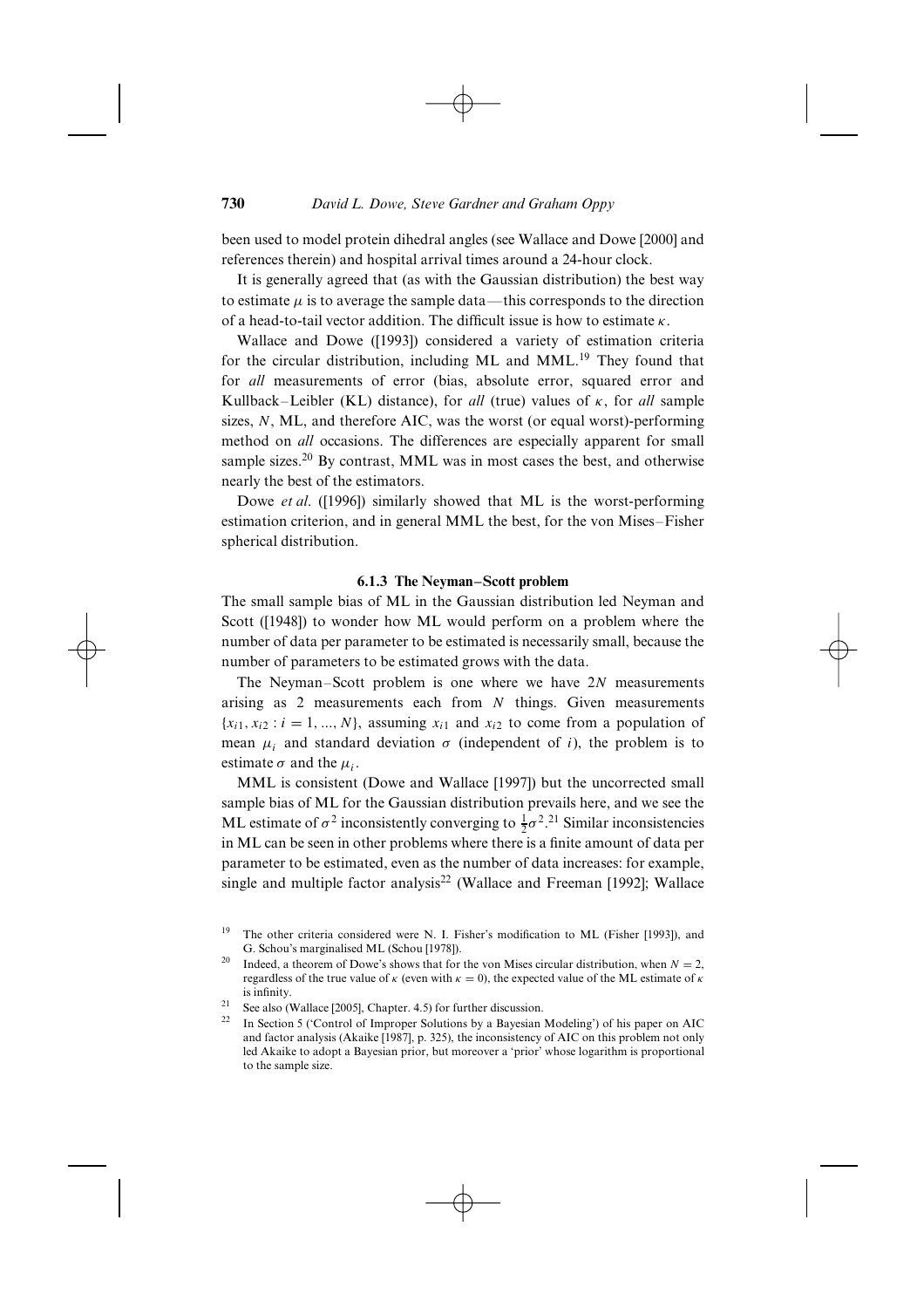[1995]) and also for fully-parametrised mixture modelling (Wallace [2005], Chapter. 6.8; Wallace and Dowe [2000], Section. 4.3).

**6.1.4 Neyman—Scott, predictive accuracy and minimum expected KL distance** SMML and its approximations are not the only statistically invariant Bayesian methods of point estimation. Another is the Minimum Expected KL Distance (MEKLD) estimator (Kullback and Leibler [1951]; Dowe *et al*. [1998]; Wallace [2005], pp. 205–9). The KL distance is a measure of the difference between two probability distributions for the same variable. Let  $a(x)$  and  $b(x)$  be two probability distributions of a discrete random variable *x*. Then the KL-distance of *b()* from *a()* is defined as

$$
KLD(a, b) = \sum_{x} a(x) \log(a(x)/b(x))
$$

The KL-distance is a measure of how surprising observed values of *x* will appear if we think they are being generated according to  $b()$  when in fact they come from *a()*. Because it is invariant under re-parametrisation, the KL-distance is useful as a general purpose cost-function, giving the cost of mistaking *a()* for *b()*. Of course, we do not in general know what the true distribution *a()* is, and so we cannot calculate directly how far away from it is some other distribution,  $b()$ , that we have estimated from the data. But we can minimise the *expected* cost with respect to the posterior distribution of the true value. This MEKLD estimate is also called a *predictive distribution*; it is the maximum expected log-likelihood estimate based, not on the data we have, but on what data we might expect to get from the same source. According to the predictive accuracy framework advocated by Forster, finding this estimate is the goal of science, and AIC is the means to achieve this goal.

The Neyman–Scott problem raises difficulties for both of these claims. If AIC provides the means to achieve predictive accuracy, then the estimates recommended by AIC should converge to MEKLD estimates. As with all the problems discussed in this section, the estimates recommended by AIC are just those derived using the method of ML. For the Neyman–Scott problem, ML inconsistently *over*-fits the data, with  $\hat{\sigma}_{ML}^2 \rightarrow \frac{1}{2}\sigma^2$ , MML consistently converges on  $\sigma^2$ , while MEKLD inconsistently *under*-fits the data, with  $\hat{\sigma}_{M\text{EKLD}}^2 \to \frac{3}{2}\sigma^2$ (Wallace [2005], p. 207). So even if we accept the goal of predictive accuracy, AIC is not the means to achieve that goal.

The Neyman–Scott problem also casts doubt on the adequacy of predictive accuracy as the single goal of statistics, because it shows an interesting distinction between inference and prediction. We just noted above that MEKLD under-fits the data, that is, it overestimates the value of  $\sigma$ . This is not to say that MEKLD is failing in its task. While MEKLD is overly conservative in terms of inference, in terms of expected predictive error it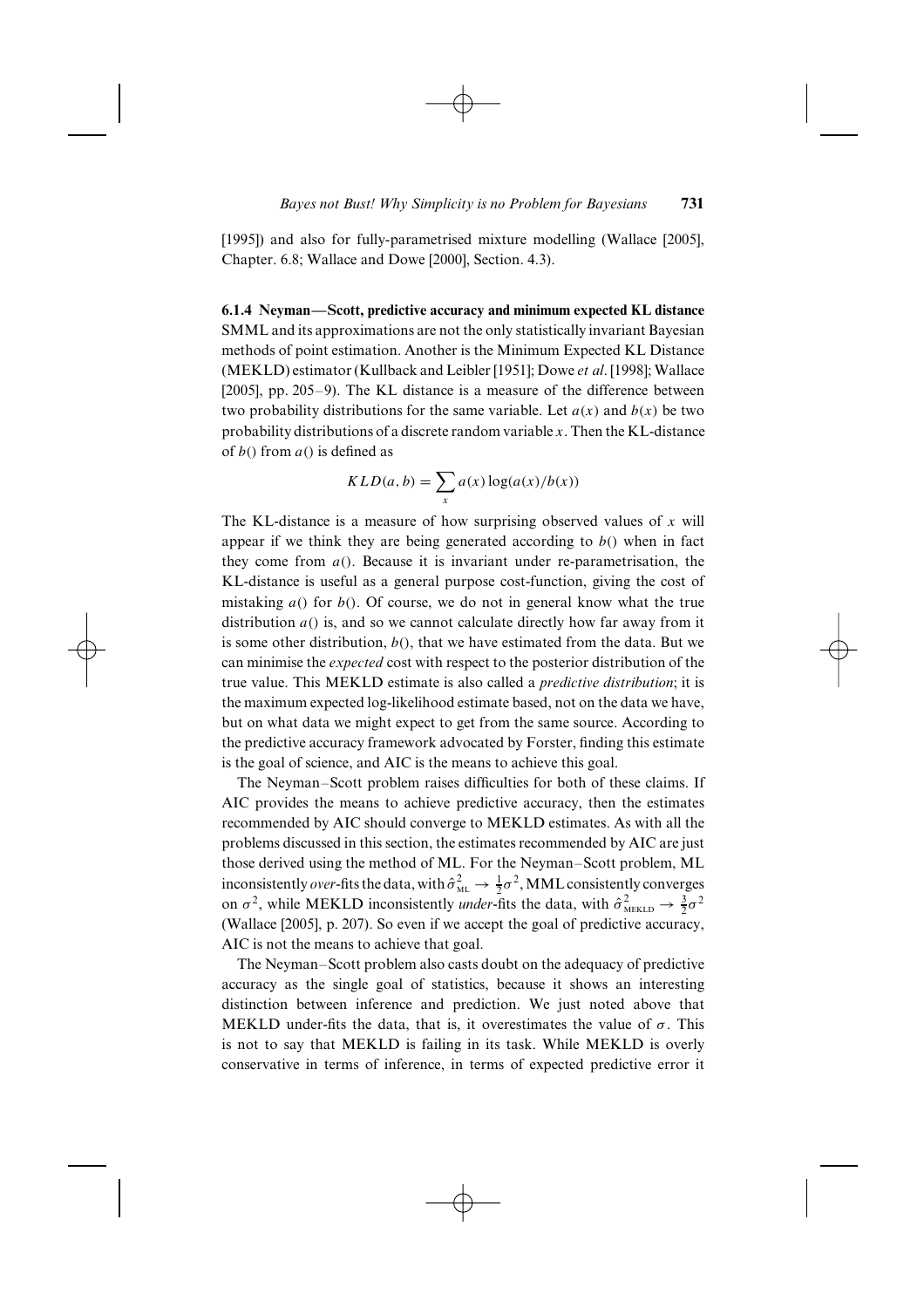makes perfectly good sense to let all theories have their say and consequently, to overestimate the noise term. Our position is not that inference is better than prediction, only that they can be different things. If you have some data for the Neyman–Scott problem and you want to minimise the surprise when you see new data, you should use the predictive distribution. But if you are interested in inferring the source from which the data actually came, then MML is the method you need.

An example may help clarify the distinction. Say you want to predict tomorrow's maximum temperature. Today it's hot, but there is a strong cold front on its way. However, it is hard to know exactly when the front will arrive. According to your weather model, if the front arrives early tomorrow, temperatures will be cool, with a maximum of  $20^{\circ}$ C, whereas if the front arrives late, the maximum temperature will be  $30^{\circ}$ C. According to your model, there is a 40% chance that the front arrives early. What should your prediction be? If you want to minimise your surprise on learning what the temperature was, you should predict a maximum temperature of 26 °C, even though you are almost certain that the maximum temperature will not have this value. If the cost of being wrong is proportional to your distance from the right answer, this prediction makes sense. However, if it is more important to get the right answer, you should predict a temperature of 30 $^{\circ}$ C.<sup>23</sup>

# **6.2 Other problems with AIC**

The preceding criticisms of AIC may strike some readers as unfair, since the difficulties encountered are actually difficulties with the ML method of estimating parameters, whereas AIC is being advanced as a method of doing model selection. However, it is not so easy to get AIC off the hook. AIC maximises a penalised maximum likelihood function. Any problems with ML are therefore going to be conceptual problems for AIC. In addition, the problems with ML identified above will become problems for AIC as soon as AIC is asked to discriminate between different models, some or all of which take these forms.

In any case, not all of the problems with AIC can be attributed to difficulties with the method of ML. In this section we demonstrate several problems in which AIC performs very badly in selecting a model, even where ML or similar related methods can be used to estimate the parameters of the model. These cases show that the penalty function used in AIC to balance model complexity against goodness-of-fit with the data is too crude to work effectively in many commonly occurring statistical problems.

<sup>&</sup>lt;sup>23</sup> See (Wallace and Dowe [1999a], Section. 8) for other examples and further discussion.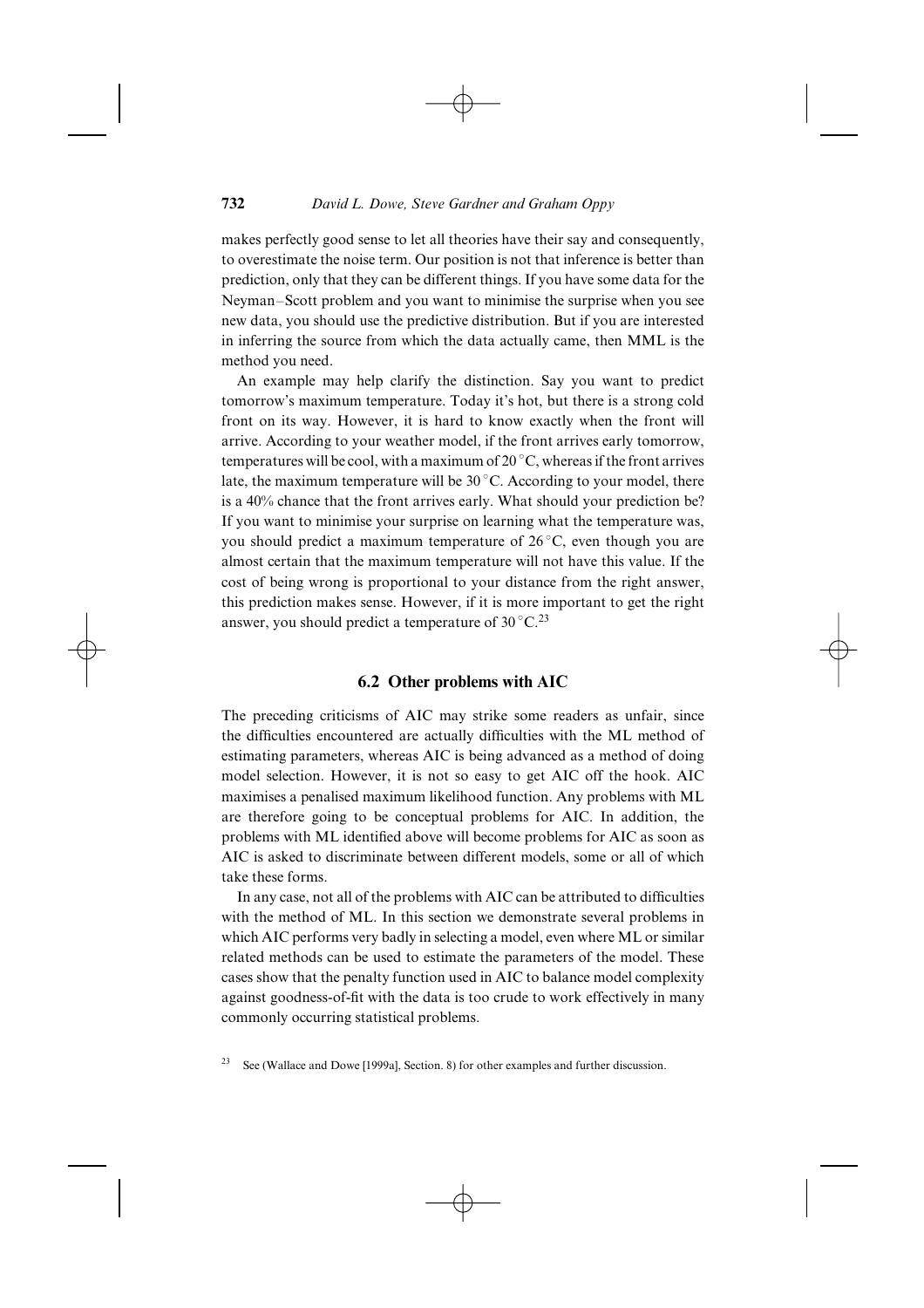#### **6.2.1 Univariate polynomial regression**

The key model selection problem discussed in (Forster and Sober [1994]) is that of univariate polynomial regression, which they call the 'curve-fitting problem'. In this problem, the task is to choose the degree of a polynomial approximation to an unknown function. It is specifically to this problem that Forster claims Akaike has provided the solution.

Wallace ([unpublished]) compares the performance of five methods for selecting the order of a polynomial approximation to a function. The methods compared include AIC and MML.<sup>24</sup> The tests were conducted as follows: we have some unknown target function,  $t(x)$ .<sup>25</sup> We are given some training data comprising N pairs  $\{x_n, y_n : n = 1, \ldots, N\}$ , where the *x*-values are chosen randomly from the uniform distribution on [−1,1], and the *y*-values are given by  $y_n = t(x_n) + \varepsilon_n$ , where each of the noise values  $\{\varepsilon_n : n = 1, ..., N\}$  are selected from a Gaussian distribution of zero mean and unknown variance, *v*.

The task is to construct some polynomial function  $f(d, x)$  of degree *d* which may be used to predict the value of  $t(x)$  in the interval  $[-1,1]$ . Only polynomials of degree up to 20 are considered, and for any degree, only the polynomial which minimises the squared error on the training data (i.e. the ML polynomial) is considered. The model selection problem is thereby reduced to the choice of degree, *d*.

The success of the chosen approximation is measured by its Expected Squared Prediction Error, i.e. the average value of  $[f(d, x) - t(x)]^2$ , estimated using a Monte Carlo estimate as

$$
ESPE[f(d, x)] = \frac{1}{M} \sum_{m=1}^{M} [f(d, x_m) - t(x_m)]^2
$$

<sup>24</sup> To be more precise, a version of AIC called *final prediction error* (FPE) is used (Akaike [1970]). FPE is derived from AIC by estimating the variance of the noise in the data independently for each model family (see Cherkassky and Ma [2003], p. 1694). The other methods compared are Vapnik-Chervonenkis dimension (Vapnik [1995]), Schwartz's Bayes Information Criterion (Schwartz [1978]), and Craven and Wahba's Generalised Cross-Validation technique (Craven and Wahba [1979]).

<sup>&</sup>lt;sup>25</sup> The functions tested are a trigonometric function, a logarithmic function, a function with a discontinuous derivative, and a discontinuous function. It is important to note that none of the 'true curves' here are actually polynomial functions. As Cherkassky and Ma ([2003]) point out, this violates an assumption of AIC that the true model is among the possible models. However, we do not therefore consider the comparison between MML and AIC to be unfair to AIC, for three reasons: (1) the theory of MML is in part motivated by the same assumption, so violating it seems equally unfair to both methods; (2) as Cherkassky and Ma ([2003]) also note, AIC is often used in contexts where this assumption does not hold; and (3) the violation of the assumption is realistic, in the sense that many real-world settings require us to pick the best polynomial approximation to a function where we cannot be sure that the true model is a polynomial function. The problem of predicting the intensity of tropical cyclones by modelling them as second-order polynomials, tackled in (Rumantir and Wallace [2003]) and discussed in Section 6.2.3, is an example.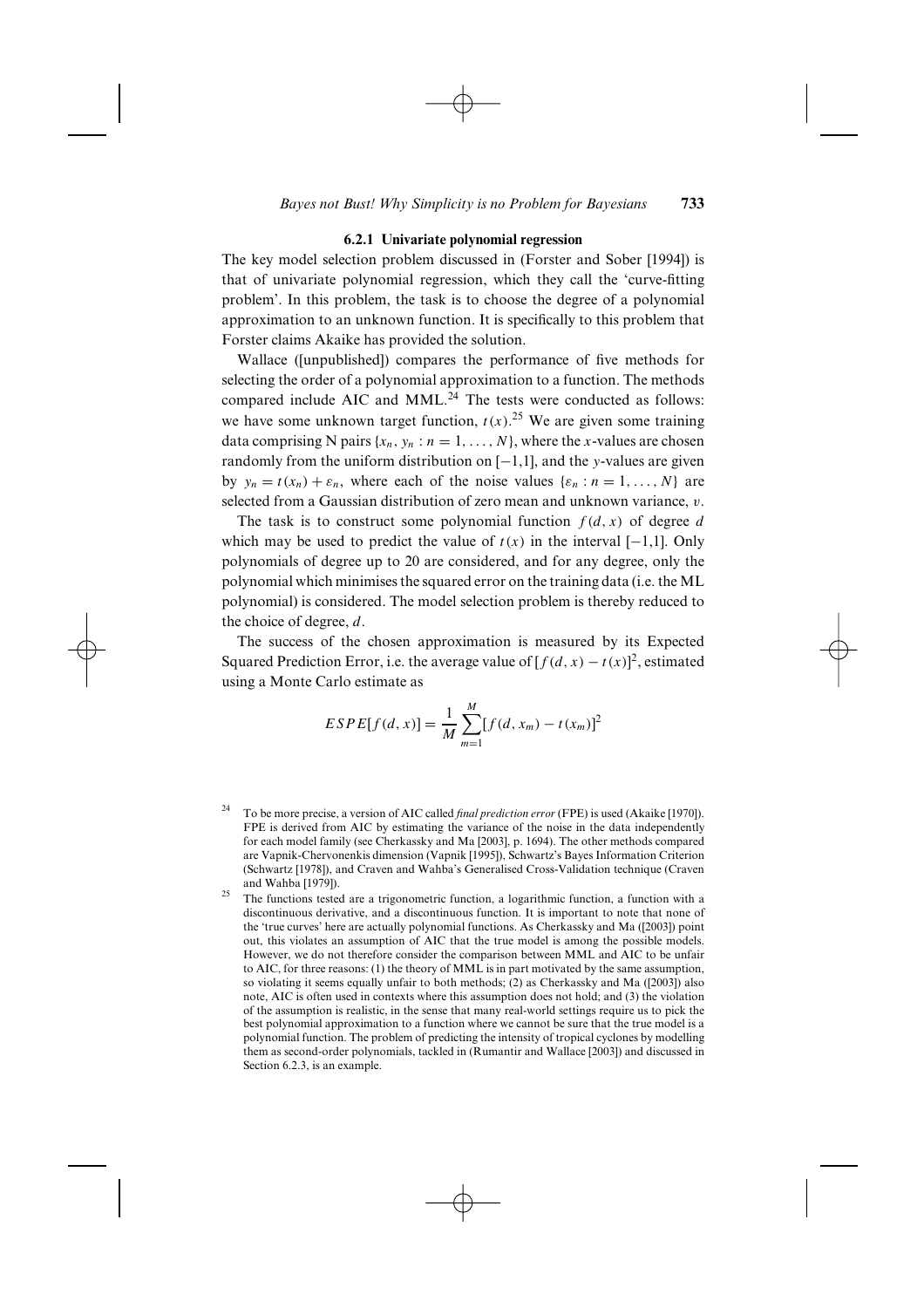| Target function: $y = \sin^2(\pi (x + 1.0))$ , 1000 Cases,<br>$N = 10$ , Noise SD = 0.61, signal/noise = 10.0 |        |            |            |                |  |
|---------------------------------------------------------------------------------------------------------------|--------|------------|------------|----------------|--|
| <b>KEY</b>                                                                                                    | MML    |            | <b>AIC</b> |                |  |
| AV                                                                                                            | 0.1857 |            | 15.8055    |                |  |
| <b>SD</b>                                                                                                     | 0.2633 |            | 63.8077    |                |  |
| 5pc                                                                                                           | 0.0078 |            | 0.0091     |                |  |
| 25pc                                                                                                          | 0.0385 |            | 0.0863     |                |  |
| 50pc                                                                                                          | 0.1236 |            | 0.7974     |                |  |
| 75pc                                                                                                          | 0.1880 |            | 5.4448     |                |  |
| 95pc                                                                                                          | 0.6075 |            | 60.7315    |                |  |
| 99 <sub>pc</sub>                                                                                              | 1.3700 |            | 306.5231   |                |  |
| Max                                                                                                           | 3.0411 |            | 771.4965   |                |  |
| <b>DEG</b>                                                                                                    | avERR  | <b>CNT</b> | avERR      | <b>CNT</b>     |  |
| $\mathbf{0}$                                                                                                  | 0.141  | 222        |            | $\theta$       |  |
| 1                                                                                                             | 0.281  | 33         |            | $\theta$       |  |
| $\overline{c}$                                                                                                | 0.406  | 27         | 7.587      | $\overline{2}$ |  |
| $\overline{3}$                                                                                                | 0.698  | 23         | 13.099     | 17             |  |
| $\overline{4}$                                                                                                | 0.303  | 177        | 39.709     | 78             |  |
| 5                                                                                                             | 0.421  | 30         | 18.996     | 214            |  |
| 6                                                                                                             | 0.106  | 426        | 10.882     | 340            |  |
| 7                                                                                                             | 0.112  | 52         | 18.547     | 195            |  |
| 8                                                                                                             | 0.095  | 10         | 7.068      | 154            |  |

**Table 2** Comparison of MML and AIC on the task of selecting a polynomial approximation to a non-polynomial function. Adapted from (Wallace [unpublished]).

with the test points  $\{x_m : m = 1, \ldots, M\}$  chosen randomly and uniformly in [-1,1]. A test consists of 1000 cases of this kind, and the ESPE is averaged over the 1000 cases.

The results clearly show that AIC is not competitive with MML, except under the very favourable conditions of low noise and large sample, where the methods give similar results. The difference between the two methods is especially stark when the amount of data is small. The results of one such experiment are shown in Table 2, adapted from (Wallace [unpublished]).<sup>26</sup> This experiment shows the average results over 1000 cases for approximation of a trigonometric function with only 10 data points, $2<sup>7</sup>$  under conditions of low noise. The first row of the table shows the average ESPE (AV), followed

<sup>&</sup>lt;sup>26</sup> The results for the other model selection criteria mentioned in footnote. 24 have been removed from this table. AIC was clearly the worst of all the methods studied.

<sup>&</sup>lt;sup>27</sup> This is why the maximum degree considered is only 8, rather than 20.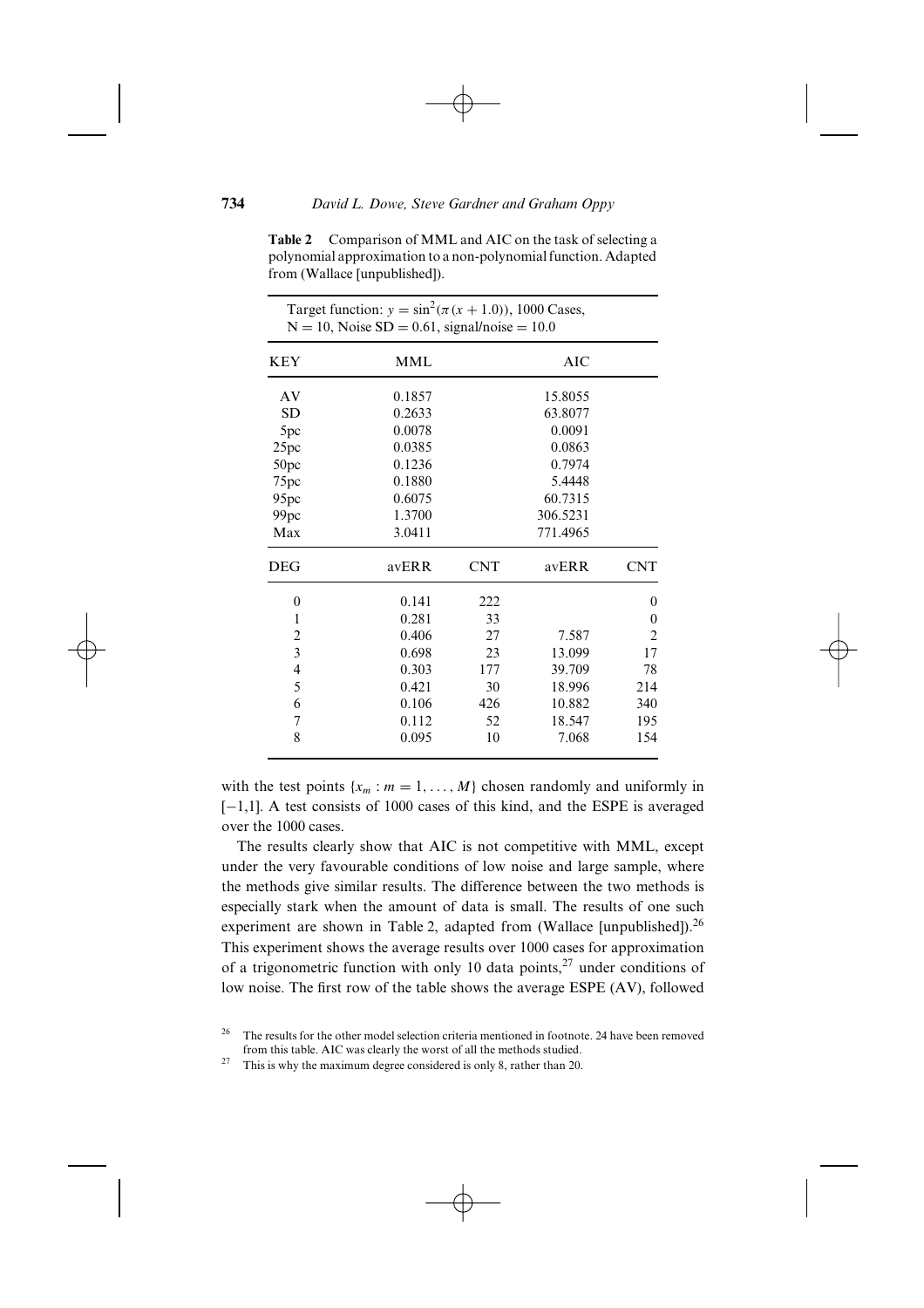by its standard deviation (SD), and percentile points and maximum of the ESPE distribution over the cases. Finally, the average ESPE is shown for those cases where a method has selected a polynomial of particular degree (avERR), together with the number of times it chose that degree (CNT).

AIC's pronounced tendency to over-fit the data is clear from the table. While both AIC and MML chose a 6th-degree polynomial more often than any other, AIC's other choices were heavily weighted towards the higher degrees. In 1000 cases, AIC never selected a polynomial of degree zero or one, whereas MML selected one of these on 255 occasions. AIC chose the highest possible 8th-degree polynomial 154 times, as against 10 times for MML.

The tendency to overfit is reflected in the average errors. We can see from the table that the average ESPE for AIC is nearly a hundred times greater than that for MML, and that AIC's worst case is more than two hundred times worse than MML's worst case.

Nor is this case particularly unusual among the many different trials conducted in (Wallace [unpublished]). In general, the average squared prediction error for AIC is orders of magnitude greater than that for MML. Moreover, the great superiority of MML over AIC in these tests cannot be attributed to the use of helpful priors: the only prior beliefs assumed are that all degrees are equally likely, and that the signal and noise are likely to be of similar size. These assumptions are at best uninformative and at worst misleading in this context.

#### **6.2.2 Autoregressive econometric time series**

Econometric autoregression has quite a bit in common with univariate polynomial regression. Univariate polynomial regression consists of regressing a variable on polynomial powers of another variable and a noise term. Econometric autoregression consists of regressing a variable on lags of itself (which can be thought of as powers of the Backshift operator:  $B(x_t) = x_{t-1}, B^2(x_t) = x_{t-2}, \ldots$ ) and a noise term.

The study in (Fitzgibbon *et al*. [2004]) compares several criteria, including AIC, a corrected version of AIC (AIC<sub>c</sub>), and an MML estimator.<sup>28</sup> The comparison was performed by using ML to estimate the parameters for each of the models, with the different criteria then being used to select the model order. In all cases, MML was the best at choosing the model order and the one most prone to under-estimating the model order while AIC was the worst at choosing the model order and the one most prone to over-estimating the model order. With *T* being the training sample size and the Mean Squared Prediction

<sup>28</sup> The other criteria tested were Schwartz's Bayesian Information Criterion (Schwartz [1978]) and a criterion due to Hannan and Quinn ([1979]). MML also outperformed both these criteria in the test.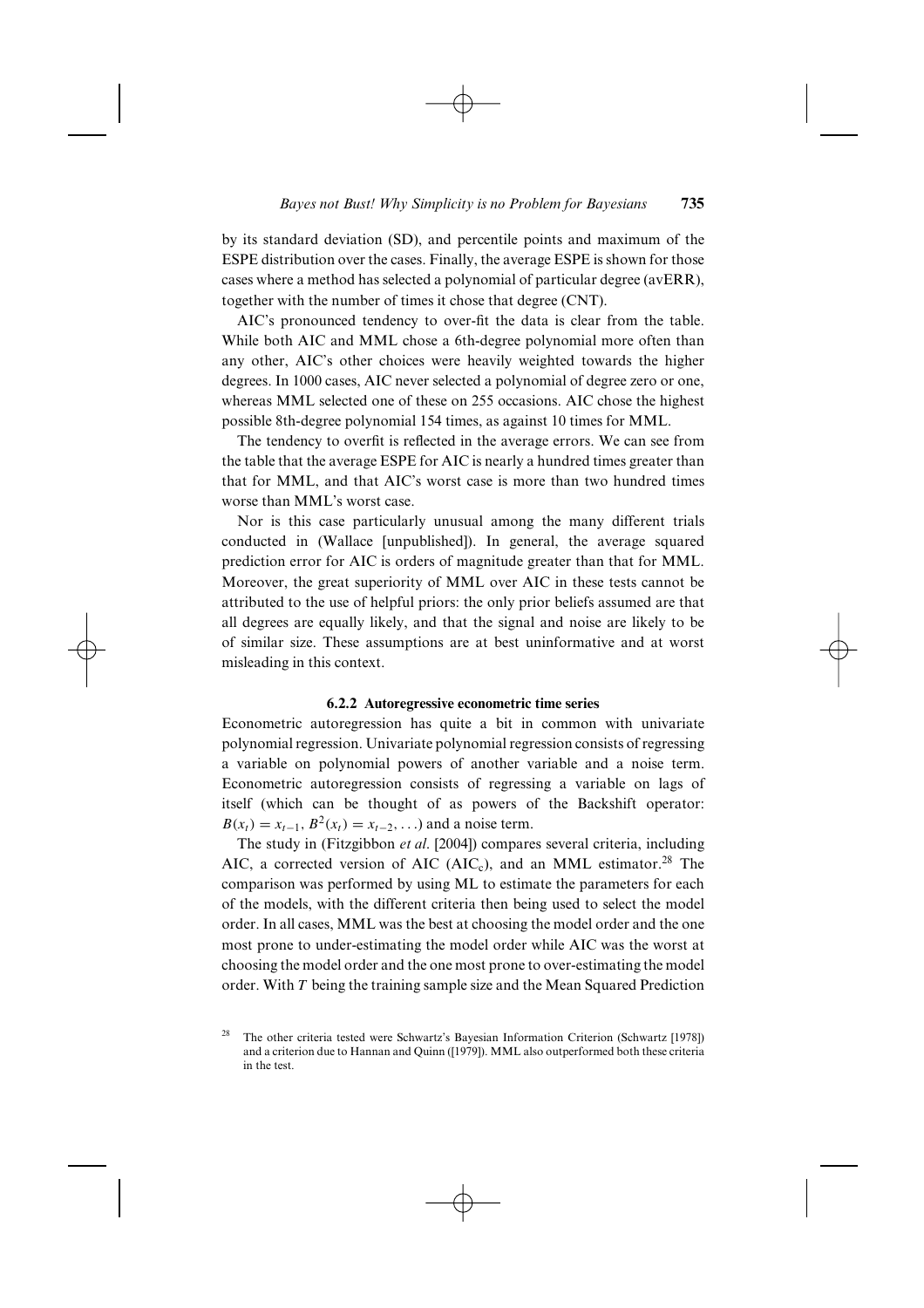Error (MSPE) for model order *p* with parameters  $(\phi_1, \ldots, \phi_n)$  being given by

$$
\text{MSPE}(p) = \frac{1}{T} \sum_{i=T+1}^{2T} (y_i - (\hat{\phi}_1 y_{i-1} + \dots + \hat{\phi}_p y_{i-p}))^2
$$

in all cases, MML gave the least squared prediction error and AIC gave the largest squared prediction error.

#### **6.2.3 Multivariate second-order polynomial model selection**

A variation of the polynomial regression problem arises when the order of the model is fixed and known, while the models vary in selecting from among a large set of variables. The task is both to select the correct variables and to determine how the chosen variables influence the model directly and in collaboration with other variables.

Rumantir and Wallace ([2003]) discuss this problem as it arises in the context of predicting the intensity of tropical cyclones. The order of the model is presumed to be a second-order polynomial, while the models vary in selecting from among thirty six variables, representing a wide variety of meteorological, geographical and hydrological data. Rumantir and Wallace compare twelve different model selection techniques, including MML and AIC, using both artificially generated and real data. MML was found reliably to converge to the true model for the artificially generated data, and to a reasonably parsimonious model when tested on real data. Indeed, MML was shown to outperform existing cyclone prediction techniques, and to discover new and useful regularities in the data. The models selected by AIC on the artificial data were found to have over-fitted the data. AIC was not sufficiently competitive with the other techniques to warrant its being tested on the real data.

#### **6.2.4 Gap or no gap: a clustering-like problem for AIC**

The last statistical problem to be discussed in this section is a new problem which has not (to our knowledge) previously been discussed in the literature. Suppose that we have to select between the following two models: either a quantity is uniformly distributed over [0*,* 1], or else it is uniformly distributed over the intervals  $[0, a] \cup [b, 1]$ , where  $0 < a < b < 1$ . (In this second case, there is a gap—the interval  $(a, b)$ —over which the quantity is absent.) Although this problem is different from, and simpler than, typical problems studied in statistical mixture modelling, clustering, numerical taxonomy and intrinsic classification, we choose it because it shows a weakness of AIC in an instructive way.

Suppose that we have *N* data points. The expected average gap size is 1*/N* and the expected size of the largest gap is  $(\log N)/N$  (see Appendix B.1 for a proof).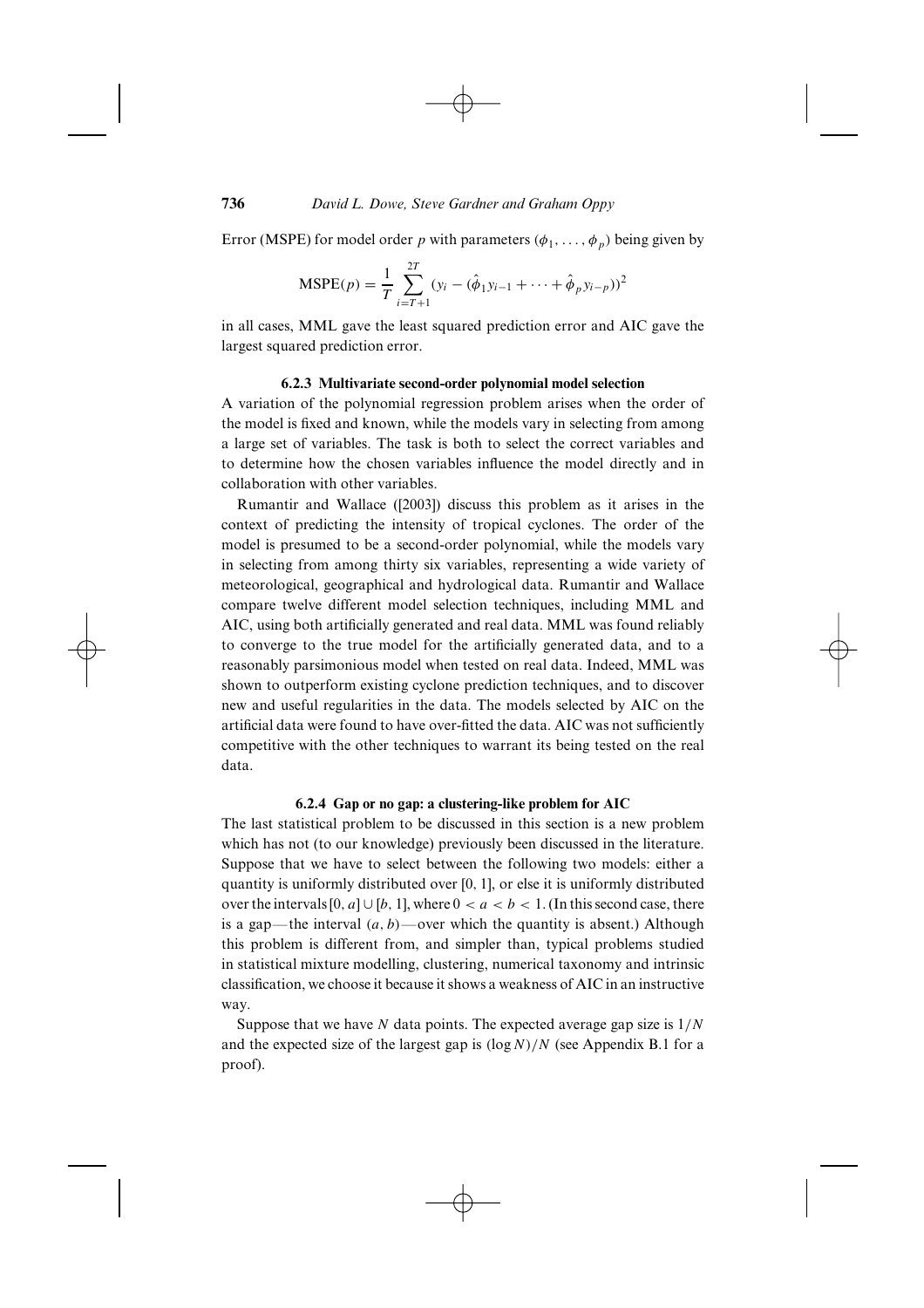Consider the case in which  $b = a + (\log N)/N$ . As we show in Appendix B.2, in this case AIC inconsistently prefers the gappy model to the model without the gap, even though a gap of this size is just what we would expect if the data actually came from a distribution with no gap in it. By contrast, as we show in Appendix B.3, in this case MML correctly prefers the no-gap model. We also show that MML will not prefer the gappy model until the size of the largest gap in the data is approximately *(*2 log *N )/N*. 29

In defence of AIC, it might be pointed out that AIC's estimate of the gap size tends to zero as the number of data approaches infinity. But any tendency to overestimate the gap size—and especially inconsistently so—augurs particularly badly for AIC, since one of the stated aims of AIC is to maximise the predictive accuracy (i.e. minimise the KL-distance). Yet overestimation of the gap size gives an infinite KL-distance.

#### **6.3 Conclusions from the comparison of MML and AIC**

In this section we have compared the performance of MML and AIC on a wide variety of statistical problems. We conclude the section with a summary of the three most significant implications arising from the comparison.

First, the very great superiority of MML over AIC in the inference problems examined should be apparent. MML can be used to do either parameter estimation or model selection. Where the problem is parameter estimation (the Gaussian distribution, the von Mises circular and von Mises–Fisher spherical distributions, the Neyman–Scott problem), AIC is equivalent to maximumlikelihood estimation, which either performs badly or is inconsistent on these problems. MML provides consistent estimates of the parameters in each case.

Where the problem is model selection (univariate polynomial regression, econometric time series autoregression, multivariate second-order polynomial model selection, the gap/no gap problem), AIC is either inconsistent or very bad at choosing the model order, while MML performs well.

Second, Forster ([2002], pp. S129–31) has in the past defended AIC against claims of inconsistency. But we are not merely repeating claims that Forster has already rebutted. Forster's defence of AIC concerns the alleged inconsistency of AIC on only one of the problems we have discussed here, that of univariate polynomial regression. We were careful not to repeat the charge; on that problem we claimed only that the performance of MML is orders of magnitude better than that of AIC, not that AIC is inconsistent. In fact, we accept Forster's

Related, but more complex, illustrations of this point may be found in (Wallace and Boulton [1975]) and (Wallace and Dowe [1999b]).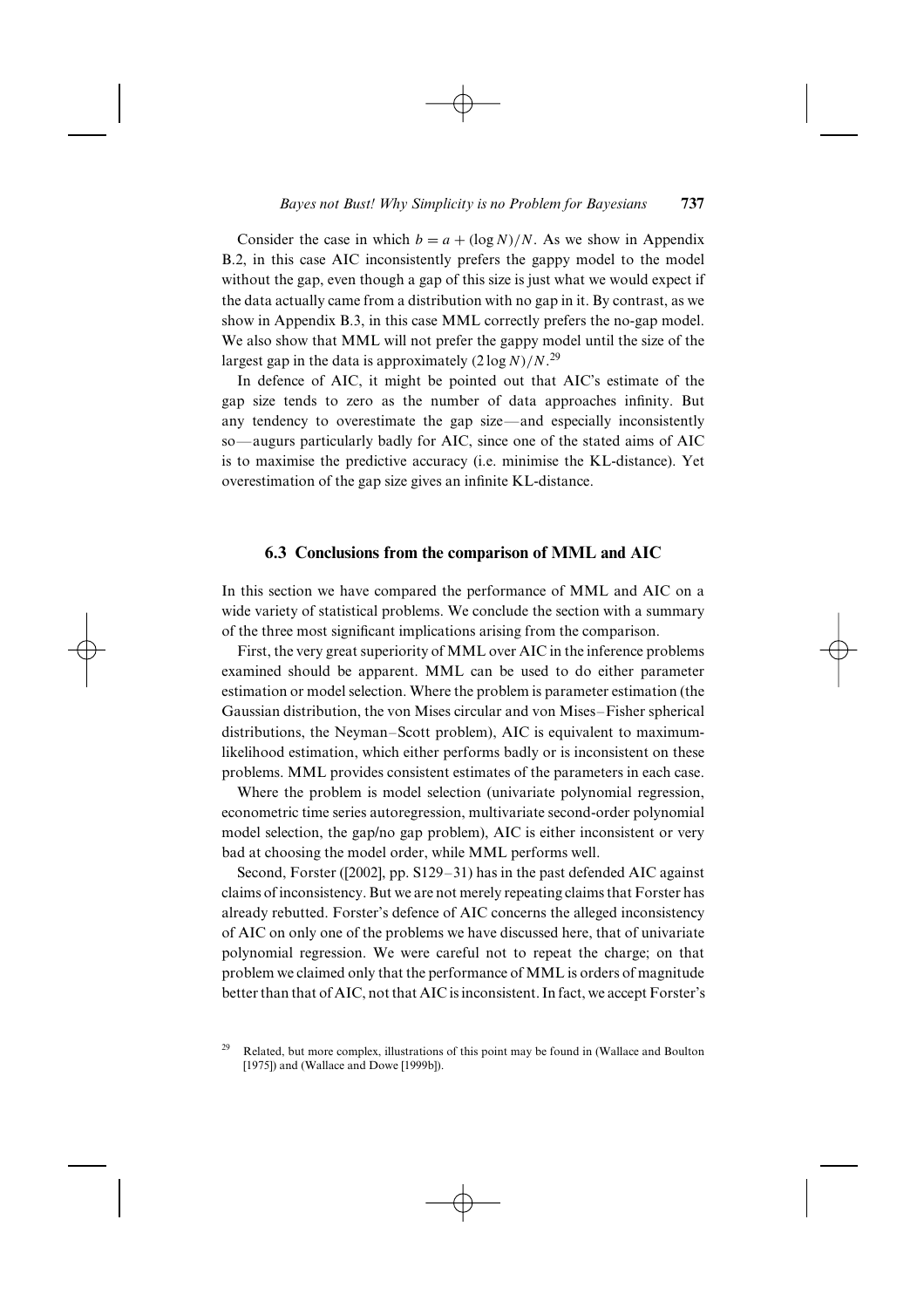defence of the consistency of AIC on this problem, since it is similar to that which we give for SMML below in Section 7.1.<sup>30</sup>

However, Forster's defence of AIC on the problem of univariate polynomial regression is specific to that problem and will not generalise to other problems. For example, it cannot be used to defend AIC against the charge that it inconsistently prefers the gappy model in the gap/no gap problem. Nor to our knowledge, has Forster ever considered the important class of cases, represented in this paper by the Neyman–Scott problem but also including single and multiple factor analysis and fully-parametrised mixture modelling, in which the amount of data per parameter is bounded above. In these problems, ML, and hence AIC, is inconsistent, MML consistent.

Third, the Neyman–Scott problem and the other finite data per parameter problems have highly significant implications for Forster's defence of the goal of predictive accuracy as the goal of statistics. These problems show an important and under-appreciated distinction between inference and prediction: minimising the error in one's predictions of future data is not the same as inferring the true model. It is not that Forster is unaware of this distinction (see, for example Forster [2001], p. 95). But since he believes that Bayesian inference is impossible, he has concluded—too quickly, we think—that the field has been left clear for predictive accuracy to claim as its own. What we take ourselves to have shown here is that Bayesian inference is a viable goal for statistics, and that predictive accuracy cannot be a substitute for it. We discuss this point in more detail below in Section 7.2.

Two final points: while either prediction or inference can be legitimate goals for statistics, it is important to suit one's means to one's goals: maximising predictive accuracy in Neyman–Scott leads to inconsistent estimates (and, therefore, inferences). If you want to maximise predictive accuracy, you should minimise the expected KL distance (MEKLD); if you want the best inference, you should use MML. Finally, it is important to note that on the Neyman–Scott problem, AIC does not converge on the MEKLD estimate, and hence does not deliver predictive accuracy, while MEKLD overestimates

<sup>&</sup>lt;sup>30</sup> Like AIC, Strict MML overshoots the simplest model family containing the true model in the sense that it typically selects a model from a more complex family. (Although SMML does not overshoot in the same way—for SMML, unlike AIC, the terms in the higher co-efficients are insignificant.) Like AIC, Strict MML converges on the true model as the number of data goes to infinity. And we agree with Forster that the definition of the simplest model family containing the true model is dependent on how the parameter space is defined, and so is not something we should be interested in *per se*. Rather, we should be interested in inferring the true model itself. However, as we show below in Section 7.1, a simple modification to Strict MML solves the problem of inferring the simplest model family containing the true model if we are interested in solving it.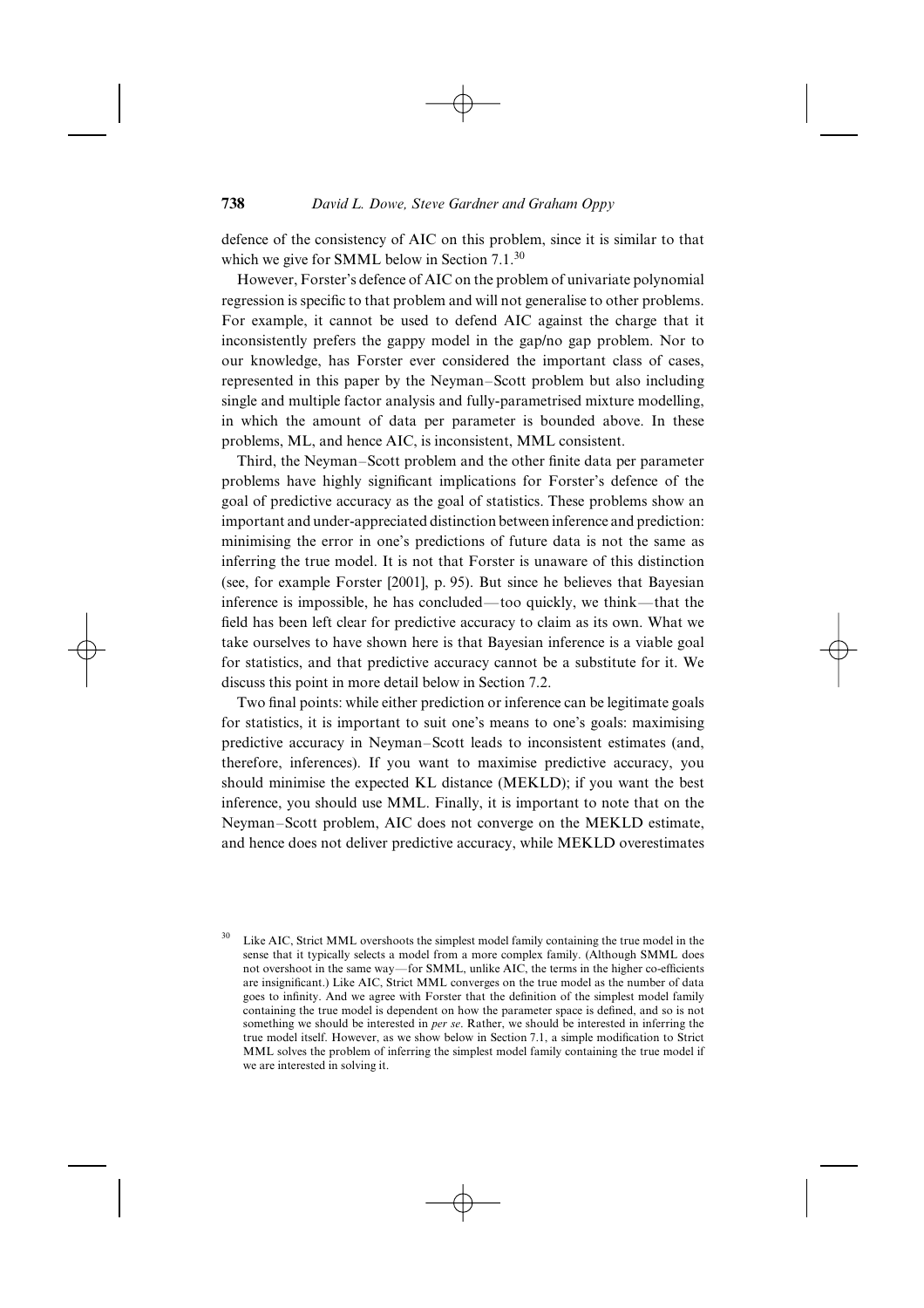the noise in the data, and MML correctly estimates the noise, ML (and hence AIC) underestimates it.

# **7 Meeting Forster's objections to Bayesianism**

We have already seen above how the method of minimising message length is immune to the problem of language variance. In this section, we show how MML enables Bayesians to meet two other objections frequently raised by Forster against Bayesian statistics.

# **7.1 The sub-family problem**

The sub-family problem is a generalised version of the curve-fitting problem. Consider any model selection problem in which one family of models, A, is a subset of another family, B. Then for any consistent assignment of priors and for any possible data,  $p(B|\text{data}) \geq p(A|\text{data})$ . How, ask Forster and Sober (Forster and Sober [1994]; Forster [2000], p. 214), can Bayesians explain the fact we sometimes prefer model family A to model family B?

On the face of it, the SMML estimator described above is vulnerable to this objection. The reason is that in its purest form, the first part of a message constructed according to the strict MML procedure makes no reference to families of models. The SMML estimator is not interested in families of models per se. It partitions the data into subsets each of which is represented by an estimate, which is to say, by a fully specified model. So consider a case of the curve-fitting problem where the true curve is a second degree polynomial (with Gaussian noise added). If asked to select the best curve to account for some data from among all polynomials of, say, degree 8 or less, the particular estimate chosen according to the SMML method is likely to fall very *near* those axes of the parameter space where the higher order co-efficients have values of zero, but it is unlikely to fall precisely on those axes. So the SMML estimator will typically select a polynomial of degree 8, without noticing that the co-efficients of all the terms in  $x^3$  and higher are very close to zero. Thus, while the polynomial chosen as the SMML estimate will, across the range of the data, be virtually indistinguishable from a quadratic, it will not actually be a quadratic.

How then can the Bayesian solve the sub-family problem? There is a clue to the answer in the description of the problem. Why in the case described above does the SMML estimator choose a high-degree polynomial? Because it is not interested in families of models, only in fully specified models. If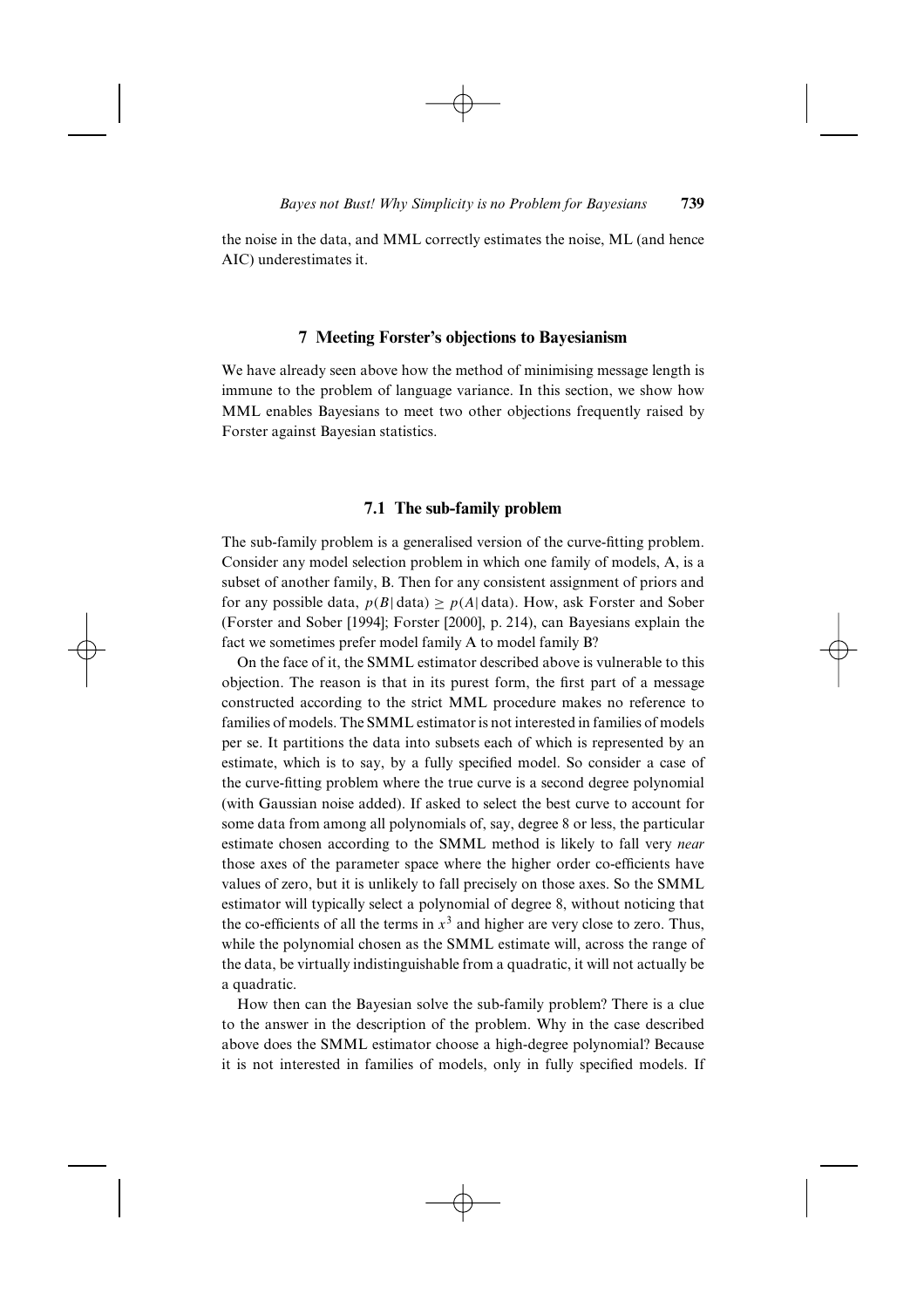we are interested in the question of which is the simplest family of models containing the true model, then we can modify the SMML estimator to direct its attention to that question. As it happens, this can be achieved by a simple modification: we modify the first part of the message so that a model family is asserted. The first part of the message now consists of a statement of the model family, followed by a statement fully specifying the parameters of the chosen family. This modified form of the estimator results in a negligible increase in expected message length and is essentially equivalent<sup>31</sup> to that used in the comparison reported on in Section 6.2.1, where the superior performance of MML shows that the estimator successfully solves the curve-fitting problem.

The treatment of this specific problem illustrates the general form of the answer to the sub-family problem within the Bayesian/MML framework. Since models from family B are more complex than those from family A, asserting a model from family B will lengthen the first part of the message. If this lengthening is not compensated for by a greater shortening in the second part of the message—as will be the case if the extra complexity in model family B brings no extra explanatory power—then MML will prefer the simpler model from family A as its explanation of the data. And this is true notwithstanding the fact that model family B has overall the higher posterior probability. In general, the MML estimate is not equal to the mode of the posterior.

# **7.2 The problem of approximation, or, which framework for statistics?**

At bottom, the competition between MML and AIC is not just a disagreement about which of two statistical methods is superior. There is, as Forster has noted, a fundamental disagreement about the right framework for doing statistics, a disagreement about what statisticians should be trying to do.

Forster defends the *predictive accuracy* framework. In this framework, the basic object of interest is the *model family*, and the basic aim is *prediction*. In the Bayesian/MML framework, the basic object of interest is the *fully specified model*, and the basic aim is *inference*.

This is not to say that in the Bayesian/MML view, prediction is not a legitimate goal of statistics. It is to say that we are sometimes legitimately

<sup>31</sup> The form of the estimator described here and that used in (Wallace [unpublished]) and reported on in Section 6.2.1 are not exactly the same, but the differences are inessential. The purpose of Wallace's study was to compare different model selection criteria. He therefore estimated the parameters of each model family using the method of ML. However, since univariate polynomial regression is one of those problems in which the likelihood function is well-behaved, using MML (rather than ML) to estimate the parameters of each model family would not have given significantly different answers.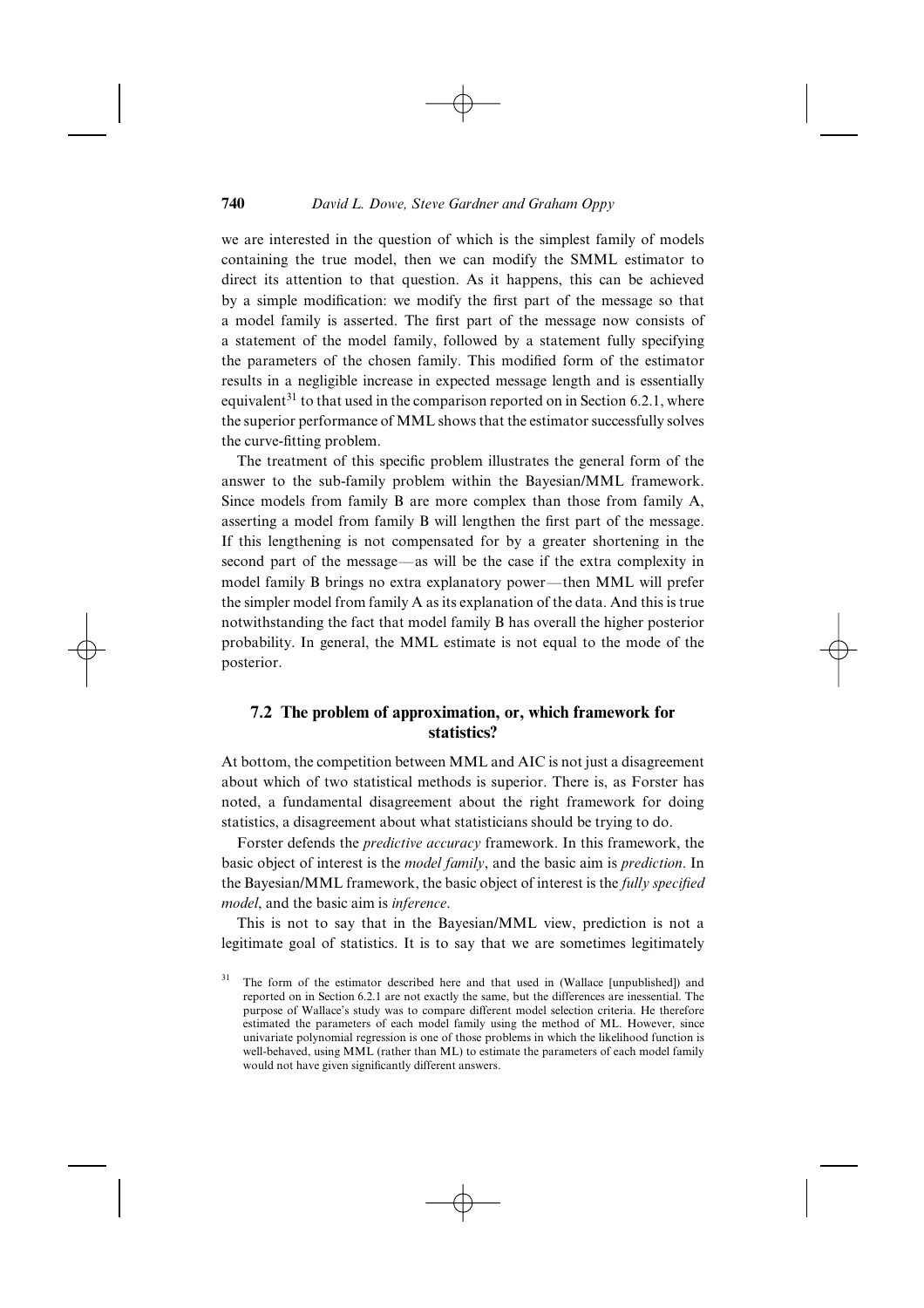interested in which fully specified model is most probably true, and not nearly so much in inferring from which class of models that theory comes, or in predicting what future data sampled from a posterior distribution over that class of models would look like.<sup>32</sup>

Why does Forster think we should be interested in model families rather than in fully specified models? Forster gives two related arguments for preferring the predictive accuracy framework. First, he objects to the Bayesian framework because there is no sensible way to define the probability that a fully specified model (with at least one real-valued parameter) is exactly true. As a result, he thinks that the predictive accuracy framework is truer to the way real scientists behave.

Here is Forster's first argument:

'We work with families of curves because they deliver the most reliable estimates of the predictive accuracy of a few curves; namely their best fitting cases. There is no reason to suspect that such an enterprise can be construed as maximising the probability that these best fitting cases are true. Why should we be interested in the *probability* of these curves' being true, when it is intuitively clear that no curve fitting procedure will ever deliver curves that are *exactly* true? If we have to live with false hypotheses, then it may be wise to lower our sights and aim at hypotheses that have the highest possible *predictive accuracy*.' (Forster and Sober [1994], p. 26, emphasis in the original)

As we have already noted, we agree with Forster that no method of statistical induction delivers inferences that are exactly true of fully-specified models with real-valued parameters.<sup>33</sup> However, what if there were a method capable of delivering inferences which are *approximately* true?

Forster ([2000], p. 214) considers a crude version of this suggestion, where a theory is considered to be approximately true if the true values of parameters differ only infinitesimally from the asserted values. Forster rightly dismisses this attempt; $34$  we agree with him that the idea of infinitesimal closeness is not the right way to define what it means for a theory to be approximately true.

 $32$  A nice example of this from a real world application of MML comes from spam detection (Oliver [2005]). Spammers often use templates that can be filled with random text to make each spam unique. Spam-detectors are therefore interested in the problem of inferring the template from which a given spam was generated. As Oliver explicitly notes, this is a problem where we are interested very much in inference to the best fully specified model, and not at all in predicting the precise form that future spam generated from that model will take.

<sup>33</sup> Strictly speaking, while Forster's claim is very nearly right, we do not completely agree with it. But there is not enough space here to explore the reasons for our slight dissent.

<sup>34</sup> Here is his argument: consider an example in which there are two models *A* and *B*, where *A* asserts that  $\theta = 0$  and *B* asserts that  $\theta \neq 0$ . If the meaning of 'A is approximately true' is 'the true value of  $\theta$  is infinitesimally close to 0', then there is a member of *B* that is also approximately true in virtue of being infinitesimally close to 0.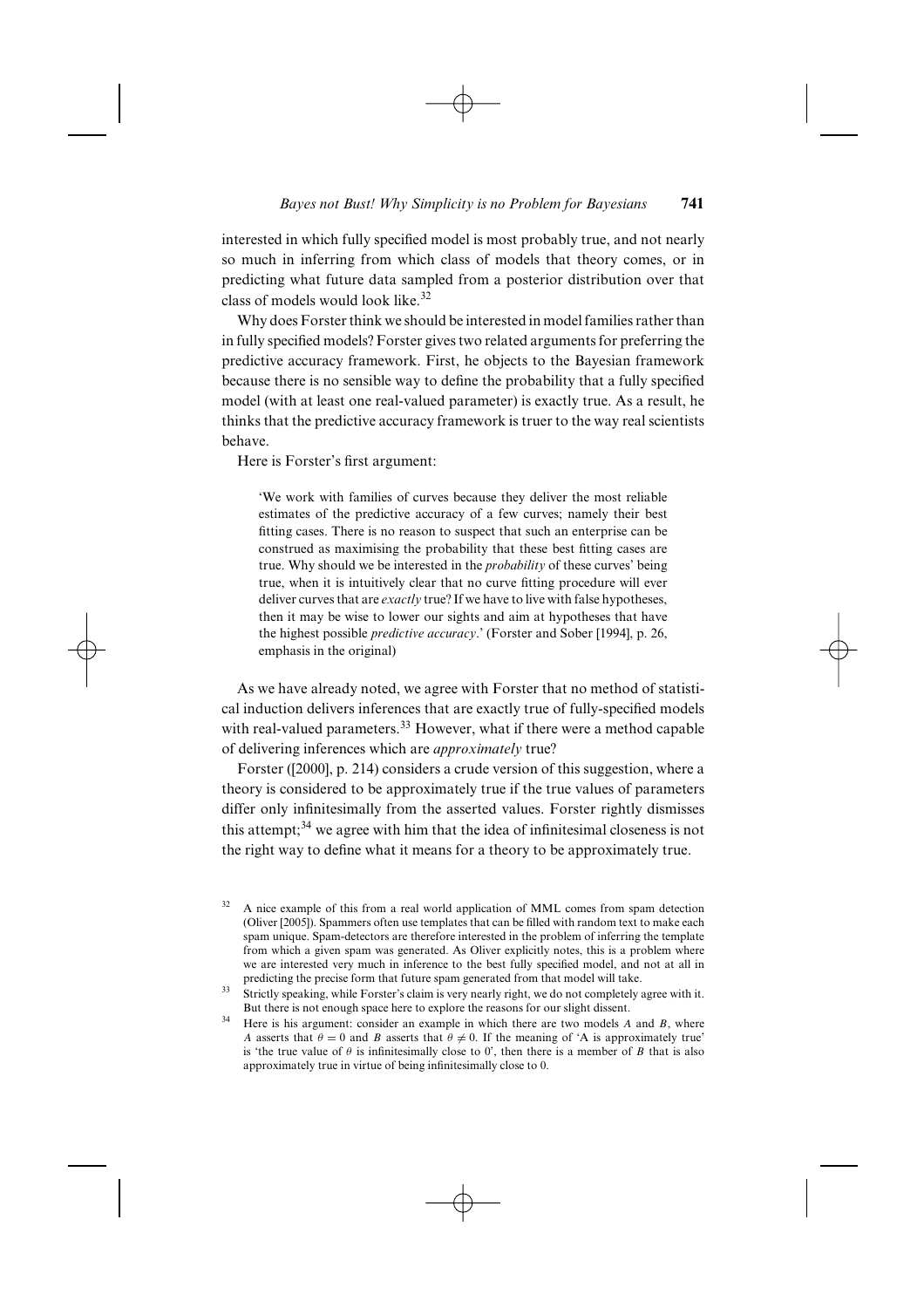However, Forster concludes from this that no better definition of what it means for a theory to be approximately true is available to the Bayesian (or to anyone). His pessimistic response to this ('If we have to live with false hypotheses, then it may be wise to lower our sights...') is to give up entirely on the idea of inferring the best fully-specified model, and move to a framework within which the focus of interest is on model families instead of fully specified models.

We think this pessimism is hasty and unfounded. The MML principle provides a rigorous, consistent and useful way of defining the approximate truth of theories. This is possible because there is a trade-off involved in choosing the precision of an estimate. On the one hand, if the estimates are stated too coarsely, then although the first part of the message, asserting some particular estimate, will be short, the second part of the message, encoding the data values, will have to be longer, because more information is required to locate the values within the large region represented by the coarsely stated estimate. On the other hand, if the estimates are stated too precisely, the length of the first part of the message will be unnecessarily lengthened by redundant information.

The result of the trade-off is that MML methods deliver point estimates stated to a precision *consistent with the expected error in their estimation*. It is in this sense that the assertion of a theory chosen by an MML estimator is approximately true: the data give us no reason for being any more (or less) precise in our estimates.

The availability of this Bayesian method of point estimation undermines Forster's second argument:

'The goals of probable truth and predictive accuracy are clearly different, and it seems that predictive accuracy is the one that scientists care about most. Wherever parameter values are replaced by point estimates, there is zero chance of that specific value being the true one, yet scientists are not perturbed by this. Economists don't care if their predictions of tomorrow's stock prices are *exactly* right; being close would still produce huge profits. Physicists don't care whether their estimate of the speed of light is *exactly* right, so long as it has a high degree of accuracy. Biologists are not concerned if they fail to predict the exact corn yield of a new strain, so long as they are approximately right. If the probability of truth were something that they cared about, then point estimation would be a puzzling practice. But if predictive accuracy is what scientists value, then their methodology makes sense.' (Forster [2001], p. 95)

Since the point estimate asserted by an MML estimator is stated only to a precision warranted by the data, we can see that this argument relies on a false contrast. Scientists can care about probability of truth and still use theories that they know to be only approximately true. The MML framework thus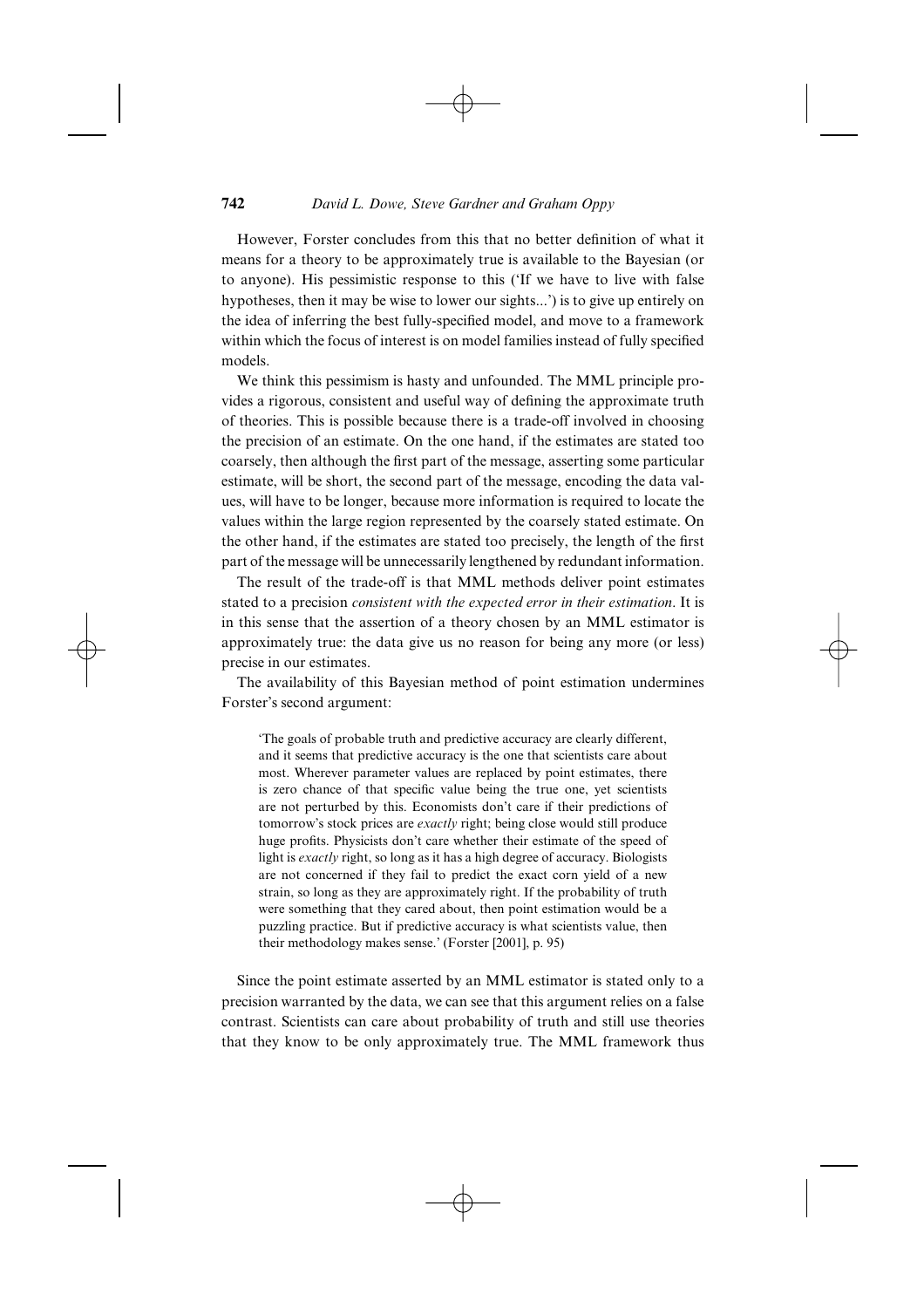preserves the strong intuition that scientists care about *getting to the truth*, that is, inferring the model from which the data actually came.

#### **8 Conclusion**

The mathematical formalisation of the notion of theoretical simplicity is an exciting development for statistics, with profound implications for both statistical theory and practice, and for philosophy of science.

In this paper we have argued for the theoretical and empirical superiority of the Bayesian method of MML over the non-Bayesian AIC, defended by Malcolm Forster and Elliott Sober. The theoretical arguments show that MML is a consistent and invariant Bayesian procedure. It is thus immune to the problem of language variance raised by Forster and Sober as a general objection to Bayesianism. It is also a general method, one which has been applied successfully to problems of a wide range of statistical forms, and originating in many different fields. It can be used for model selection and for parameter estimation, regardless of whether the parameters are continuous or discrete. AIC, by contrast, can only be used for model selection problems with continuous parameters, as far as we know.

Our empirical arguments show that even in those cases where AIC can be applied, in every case where AIC and MML have been directly compared, MML outperforms AIC. For example, in the key case of univariate polynomial regression (the 'curve fitting problem'), AIC is not competitive with MML except under favourable conditions of low noise and large sample. For autoregressive time-series, and for the von Mises circular and von Mises–Fisher spherical distributions, the performance of AIC is even worse, being unable to compete with MML at all.

Of special significance is the Neyman–Scott problem, an example of an important class of cases where the amount of data per parameter to be estimated is bounded above. These cases show the inadequacy of the predictive accuracy framework advocated by Forster and Sober: if we aim to maximise the expected log-likelihood of re-sampled data, we end up with inconsistent estimates. By contrast, MML gives consistent estimates in the Neyman–Scott problem and similar cases.

Having laid out the many advantages of the Bayesian MML approach over the non-Bayesian AIC approach, we leave the reader with Dowe's question (Dowe *et al*. [1998], p. 93; Wallace and Dowe [1999a], p. 282; Wallace and Dowe [2000], Section. 5; Comley and Dowe [2005], Section. 11.3.1) as to whether only MML and closely related Bayesian methods can, in general, infer fully specified models with both statistical consistency and invariance. Even if non-Bayesian methods can achieve this, we doubt that they will be as efficient as MML.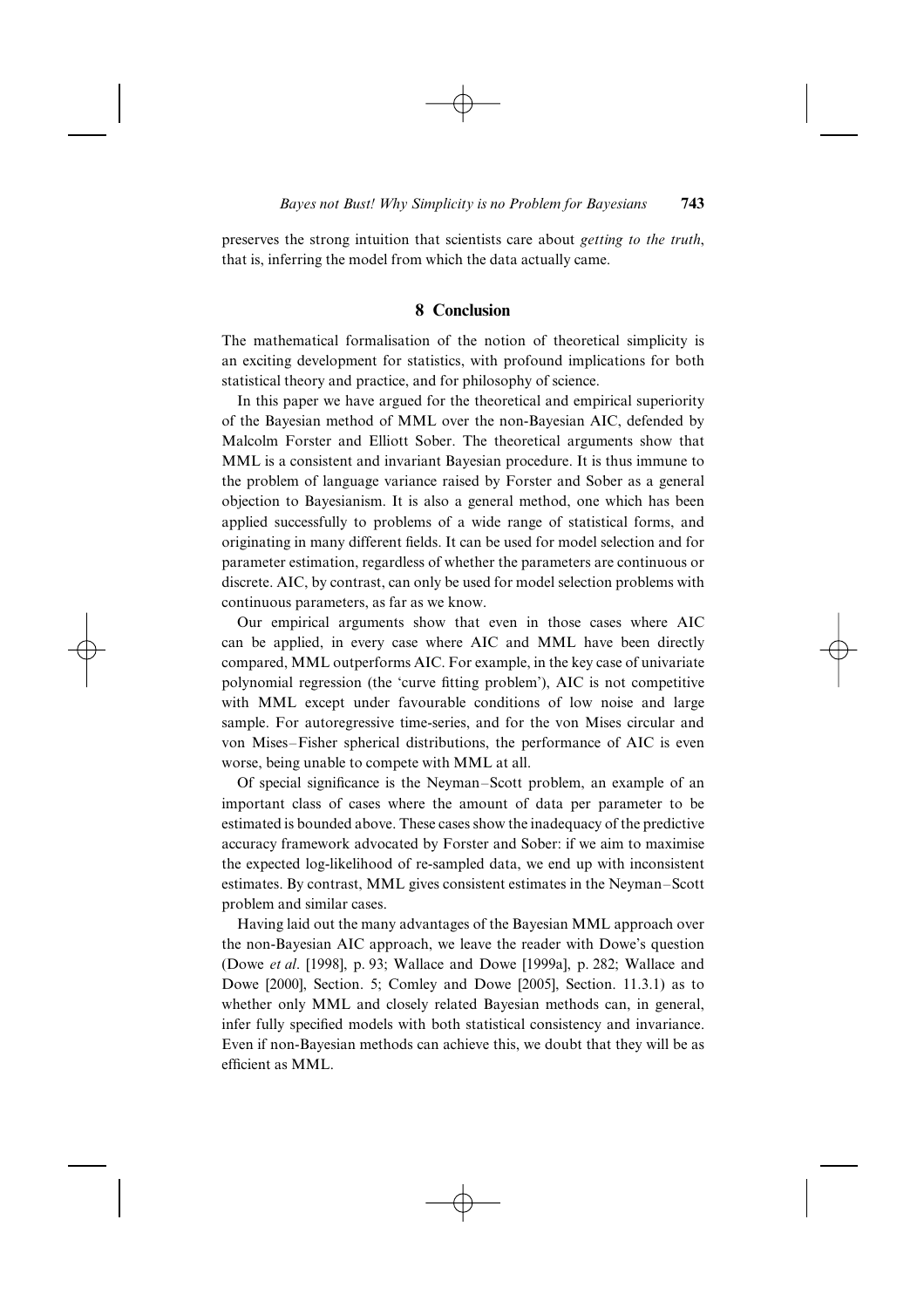#### **Appendices**

#### **A Details of the derivation of the Strict MML estimator**

We begin by observing that the set of possible observations, *X*, is countable. This must be so because any apparatus that we can construct with which to take measurements can do so only with finite accuracy.

We also observe that the number of actual observations must be finite. Since a countable quantity raised to the power of a finite quantity is countable, it follows that the set of distinct hypotheses that the data could justify us in making,  $H^* = \{m(x) : x \in X\}$ , is also countable, i.e.  $H^* = \{h_i : j \in \mathbb{N}\}$ .

For example, if we want to estimate the probability that a coin lands heads from the number of heads in a sequence of 100 tosses, it would not make sense to consider more than 101 different estimates of the bias of the coin, because there are only 101 different possible observations we could make.

Since the number of assertable estimates is countable, we can define  $c_j = \{i : m(x_i) = h_j\}$  for each  $h_j \in H^*$ , and  $C = \{c_j : h_j \in H^*\}$ . That is, each  $c_j$  is a group of possible data points, with all the points in the group being mapped by the estimator *m* to a single estimate,  $h_i$ . *C* is the set of these data groups, which together form a partition of the data space. Given some set of assertable estimates *H*<sup>∗</sup> as defined above, we assign non-zero prior probabilities to the members of *H*∗—constrained by the prior density function—and then, for each  $x \in X$ , choose  $h \in H^*$  to maximise  $p(h|x)$ . This defines  $m^* : X \to H^*$ , and so shows the existence in theory of a solution to our point estimation problem,  $\{H, X, f, p\}$ , provided that we have selected the right  $H^*$ . We now consider how best to choose *H*∗.

For all *j*, let  $q_j = \sum_{i \in c_j} m(x_i)$  be the prior probability assigned to  $h_j$ , which in Section. 5.1 we called the coding prior. We must have  $\sum_{j} q_j = 1$  and  $q_i$  > 0 for all *j*. Moreover, if  $i \in c_j$  then  $p(x_i|h_j)q_j \geq p(x_i|h_{j'})q_{j'}$  for all *i* and  $j \neq j'$ . That is, given a set of data points all of which are mapped to a single estimate  $h_j$ , no other choice of estimate in  $H^*$  gives a greater joint probability of estimate and data.

To get a good approximation, perhaps the best approach would be to compare  $r(x_i) = \int_H p(x_i|h) f(h) dh$ , the marginal probability of making some observation, with  $r^*(x_i) = \sum_j p(x_i | h_j) q_j = \sum_j b(h_j, x_i)$ . Each  $b(h_j, x_i)$  is the joint probability of the estimate  $h_j$  and a datum  $x_i$ .  $r^*(x_i)$  is therefore the marginal probability of datum  $x_i$  given the coding prior. However, we shall instead maximise an average of *b(x, h)* over all *x*.

Suppose that we conduct *N* trials, with observations  $Y = \{y_1, \ldots, y_n, \ldots\}$  $y_N$ }, parameter values  $G = \{g_1, \ldots, g_n, \ldots, g_N\}$ , and estimated values  $K = \{k_1, \ldots, k_n, \ldots, k_N\}$ . The joint probability of *Y* and *G*,  $J(G, Y) =$  $\prod_{n=1}^{N} b(g_n, y_n)$ .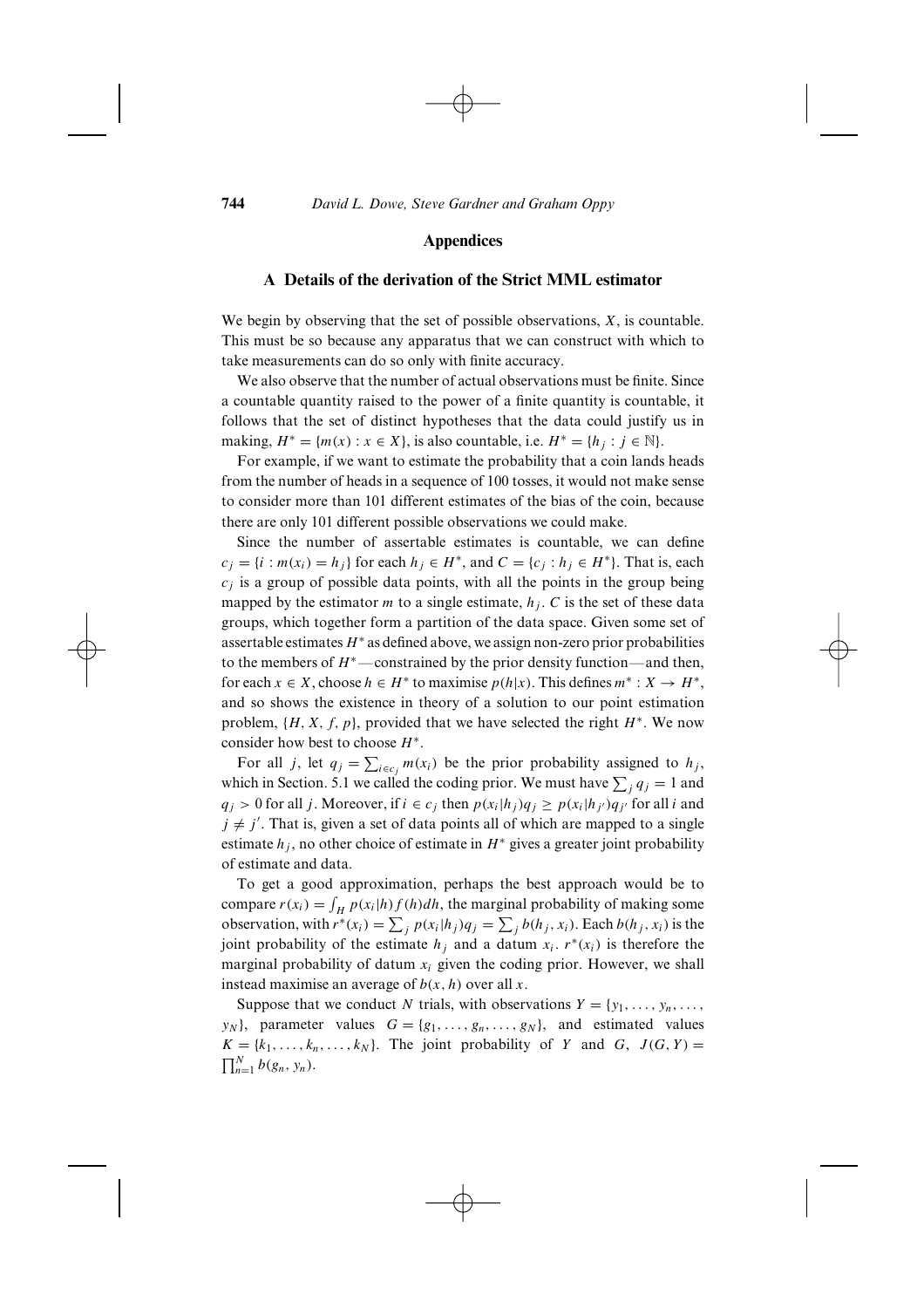Our aim will be to choose the discrete model of the problem and the estimate sequence,  $K$ , so as to give the highest possible joint probability, i.e. to choose the model and *K* to maximise  $J(K, Y) = \prod_{n=1}^{N} b(k_n, y_n)$ .<sup>35</sup>

Let  $D_i$  be the number of times  $x_i$  occurs in *Y*, for all *i*. Then  $J(K, Y) = \prod_i \{b(m(x_i), x_i)\}^{D_i}$ , where *m* is some yet-to-be determined function.

Now, if *N* is large enough, then  $D_i \approx Nr(x_i)$ . So, we aim to choose the model *H*<sup>∗</sup> and *m* to maximise:

$$
B = \frac{1}{N} \sum_{i} Nr(x_i) \log b(m(x_i), x_i)
$$
  
= 
$$
\sum_{j} (\sum_{i \in c_j} r(x_i) \log q_j) + \sum_{j} (\sum_{i \in c_j} r(x_i) \log p(x_i|h_j))
$$

The first term gives the negative expected length of the assertion of the model, and the second term gives the negative expected length of the data, encoded under the assumption that the asserted model is the true model.

# **B MML, AIC and the Gap vs. No Gap Problem**

We have data  $\{0 \le x_i \le 1 : i = 1...N\}$ . Each of the  $x_i$  are stated to some accuracy  $\varepsilon > 0$ <sup>36</sup> We are to decide whether the data come from a uniform distribution over the interval [0,1] with no gap, or from a uniform distribution over  $[0, a] \cup [b, 1]$ ,  $0 < a < b < 1$ , where there is an interval  $(a, b)$  over which the quantity is absent.

#### **B.1 Expected size of the largest gap**

We begin by showing that the expected size of the largest gap between two of *N* data points from the non-gappy distribution is approximately *(*log *N )/N*.

To get things started, we assume that the *N* data points come approximately from a negative exponential distribution, with rate  $r = N +$ 

<sup>35</sup> Wallace and Boulton ([1975], Section. 3.3) give a justification of *why* we should choose this particular discrete model of the problem, appealing to a frequentist interpretation of probability. For problems whose context makes a frequentist interpretation inappropriate, Wallace elsewhere (Wallace and Dowe [1999a]; Wallace [2005], Chapter. 6.7.2, p. 275) appeals to an interpretation of probability in terms of Turing machines and algorithmic complexity.

<sup>&</sup>lt;sup>36</sup> Classical statisticians do not normally discuss the accuracy to which the data is stated, despite the fact that all data must be recorded with some finite accuracy in order that it be recorded at all. *ε* can, however, be arbitrarily small. This is an important technical point: if *ε* were bounded below for all data points, AIC could escape the charge that it always prefers the gappy model: for then at some point, the uncertainty regions around the data points would overlap with each other, leaving no room for any gaps. However, this escape route out of statistical inconsistency for AIC only appears because of the introduction of an MML measurement accuracy, and the inconsistency returns if we simply let the measurement accuracy  $\varepsilon_i$  of data point  $x_i$  (previously  $\epsilon$ ) depend upon *i* and tend to 0 sufficiently quickly.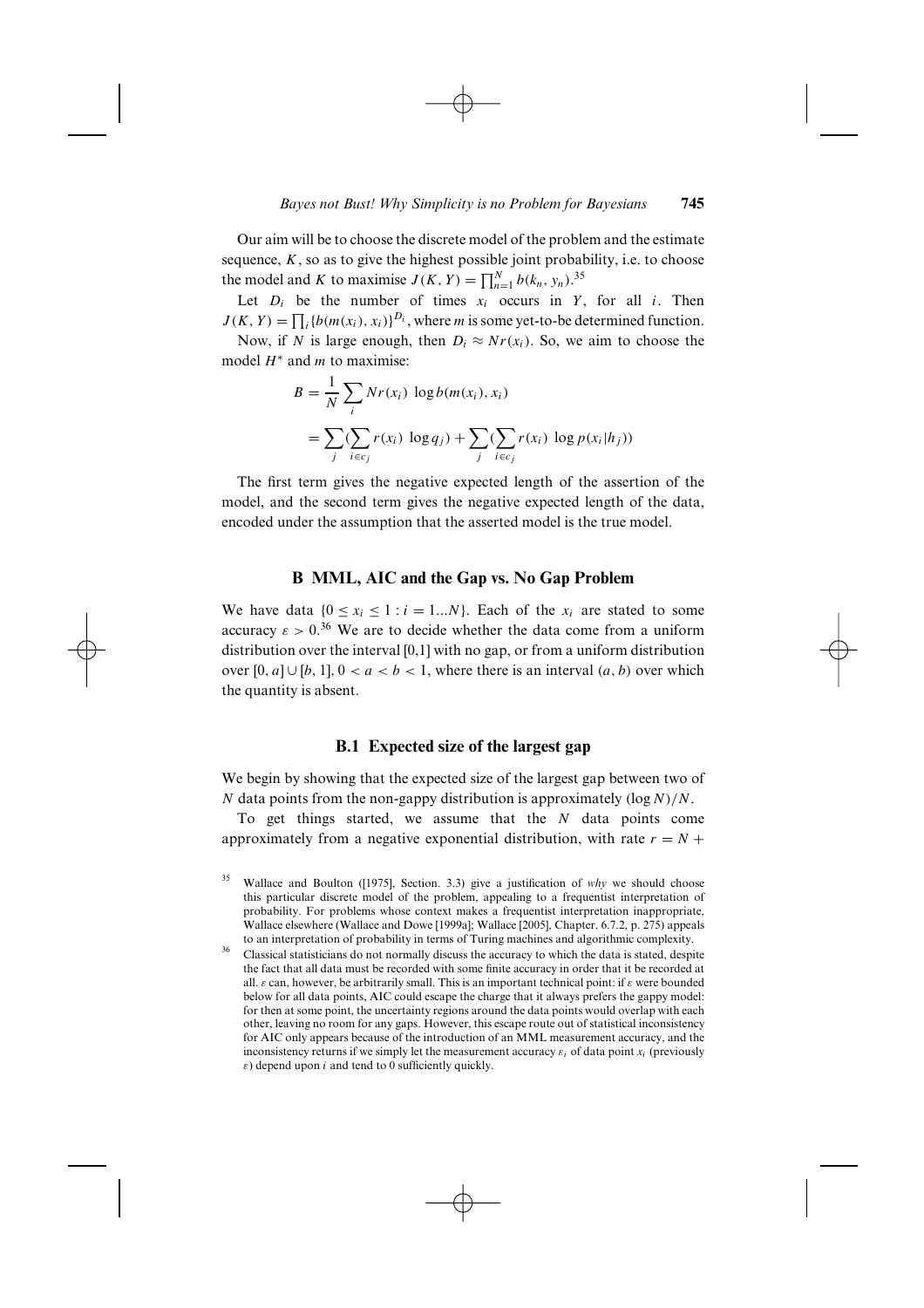$O(\sqrt{N}) \approx N$ ; whereupon  $r/N = 1 + O(1/\sqrt{N}) = N/r$  and  $\lim_{N \to \infty} r/N =$  $1 = \lim_{N \to \infty} N/r$ .

The points are therefore uniformly distributed in [0*,* 1] and the average gap size is 1*/N*. Then,

$$
\begin{aligned} \Pr(\text{largest gap} \le y) &= \Pr(\text{all gaps} \le y) = \left[\Pr(\text{a random gap} \le y)\right]^N \\ &= \left[\int_0^y N e^{-tN} \, dt\right]^N \\ &= \left[\int_0^{yN} e^{-u} \, du\right]^N \\ &= \left(1 - e^{-yN}\right)^N \end{aligned}
$$

We now introduce a few results to be used in the rest of this appendix. As is well known,

$$
\lim_{M \to \infty} \left( 1 + \frac{k}{M} \right)^M = e^k, \text{ and}
$$
 (B.1)

$$
\lim_{M \to \infty} \frac{(M+2)^2}{M^2} = 1
$$
 (B.2)

We also make use of a result suggested to us by Gérald R. Petit, generalising B.1 to the case of  $f(M) = o(\sqrt{M})$ , i.e. where  $\lim_{M\to\infty} \frac{f(M)}{\sqrt{M}} = 0$ :

$$
\lim_{M \to \infty} \frac{\left(1 + \frac{f(M)}{M}\right)^M}{e^{f(M)}} = 1
$$
\n(B.3)

Letting  $\gamma(y, N) = e^{Ny}/N$  and so  $y = (\log \gamma N)/N$ ,  $0 < \gamma < \infty$ , in the special case that  $y = 0$  then  $\gamma = 1/N$  and Pr(largest gap  $\le y$ ) = Pr(largest gap  $\le$ 0*)* = 0 =  $\lim_{N \to \infty} e^{-N}$  =  $\lim_{N \to \infty} e^{-1/\gamma}$ . Otherwise, for *y* > 0, noting that  $-1/\gamma = -N/e^{Ny} = o(\sqrt{N})$  for each *y* in turn, by Equation (B.3) we have that for each  $y > 0$ ,

$$
\begin{aligned} \Pr(\text{largest gap} \le y) &= (1 - e^{-(N \log \gamma N)/N})^N \\ &= (1 - e^{-(\log \gamma + \log N)})^N \\ &= (1 - 1/\gamma N)^N \\ &\to e^{-1/\gamma} \text{ in the asymptotic limit of large } N. \end{aligned} \tag{B.4}
$$

Equation B.4 is a cumulative distribution for the size of the largest gap. Differentiating equation B.4 can similarly be shown to give the distribution for the largest gap itself; we can then find the expectation of this distribution.

$$
f(\gamma) = \frac{\partial}{\partial \gamma} \left[ \Pr \left( \text{largest gap} \le y = \frac{\log N + \log \gamma}{N} \right) \right] \to \frac{\partial}{\partial \gamma} e^{-1/\gamma}
$$
  
=  $\frac{1}{\gamma^2} e^{-1/\gamma}$  (B.5)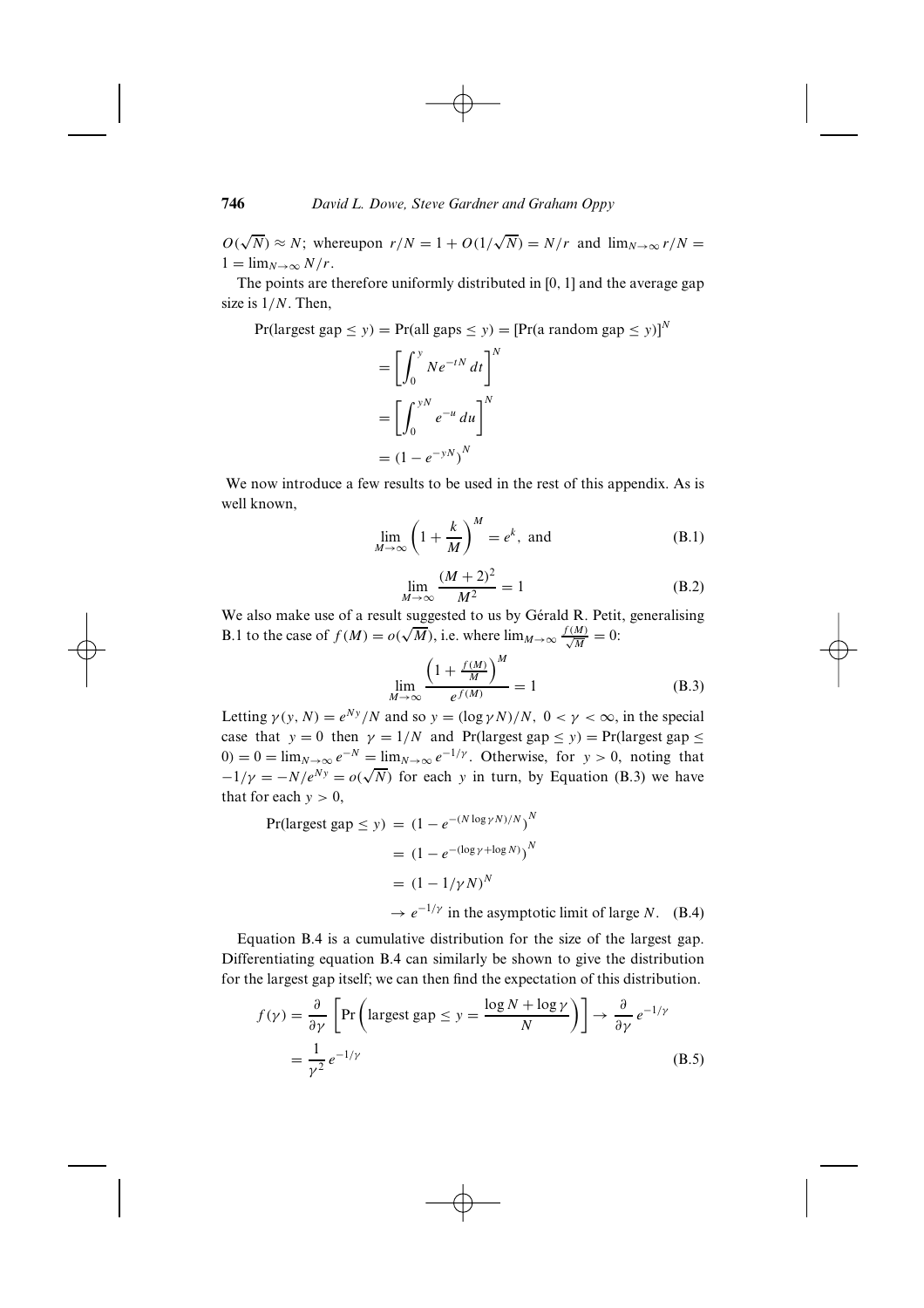Since  $0 \le y \le 1$  and  $y(y)$  is a continuous bounded function of  $\gamma$  for  $0 < \frac{1}{N} \le \gamma \le \frac{e^N}{N}$ , the expected size of the largest gap,  $E[f(\gamma)]$ , is

$$
E[f(\gamma)] = \int_0^{\infty} f(\gamma) y(\gamma) d\gamma
$$
  
\n
$$
= \int_0^{\infty} f(\gamma) \frac{\log \gamma + \log N}{N} d\gamma
$$
  
\n
$$
= \frac{\log N}{N} \int_0^{\infty} f(\gamma) d\gamma + \frac{1}{N} \int_0^{\infty} f(\gamma) \log \gamma d\gamma
$$
  
\n
$$
= \frac{\log N}{N} + \frac{1}{N} \int_0^{\infty} O(1) \frac{e^{-1/\gamma}}{\gamma^2} \times \log \gamma d\gamma
$$
  
\n
$$
= \frac{\log N}{N} + O(\frac{1}{N})
$$
  
\n
$$
\approx \frac{\log N}{N}
$$
  
\nI.e.  $\lim_{N \to \infty} \frac{N}{\log N} E[f(\gamma)] = 1$  (B.6)

# **B.2 Performance of AIC on the gap vs. no gap problem**

Recall that AIC minimises  $-2\log(L(F)) + 2k$ , where *k* is the number of estimated parameters, and  $L(F)$  the likelihood of the best fitting member of the family of curves. (By contrast, ML minimises  $-\log(L(F))$ . AIC differs from ML by the inclusion of the penalty function  $+2k.$ )

We consider a case in which  $b = a + (\log N)/N$ . The likelihood function is  $\left[1 - \frac{\log N}{N}\right]^{-N}$  for the gappy model (for which  $k = 2$ ), and  $1^N$  for the non-gappy model (for which  $k = 0$ ).

So, on the one hand,  $AIC_{NG} = -2 \log(1^N) + 2 \times 0 = 0$ . On the other hand,

$$
AICG = 2N log(1 - (b - a)) + 2 \times 2
$$
  
\n
$$
\approx 2N log(1 - \frac{log N}{N}) + 4
$$
  
\n
$$
= 2N(-\frac{log N}{N} - \frac{1}{2}(\frac{log N}{N})^{2} + \cdots) + 4
$$
  
\n
$$
= -2 log N - \frac{(log N)^{2}}{N} + \cdots + 4
$$

*<* 0*,* for moderately sized N.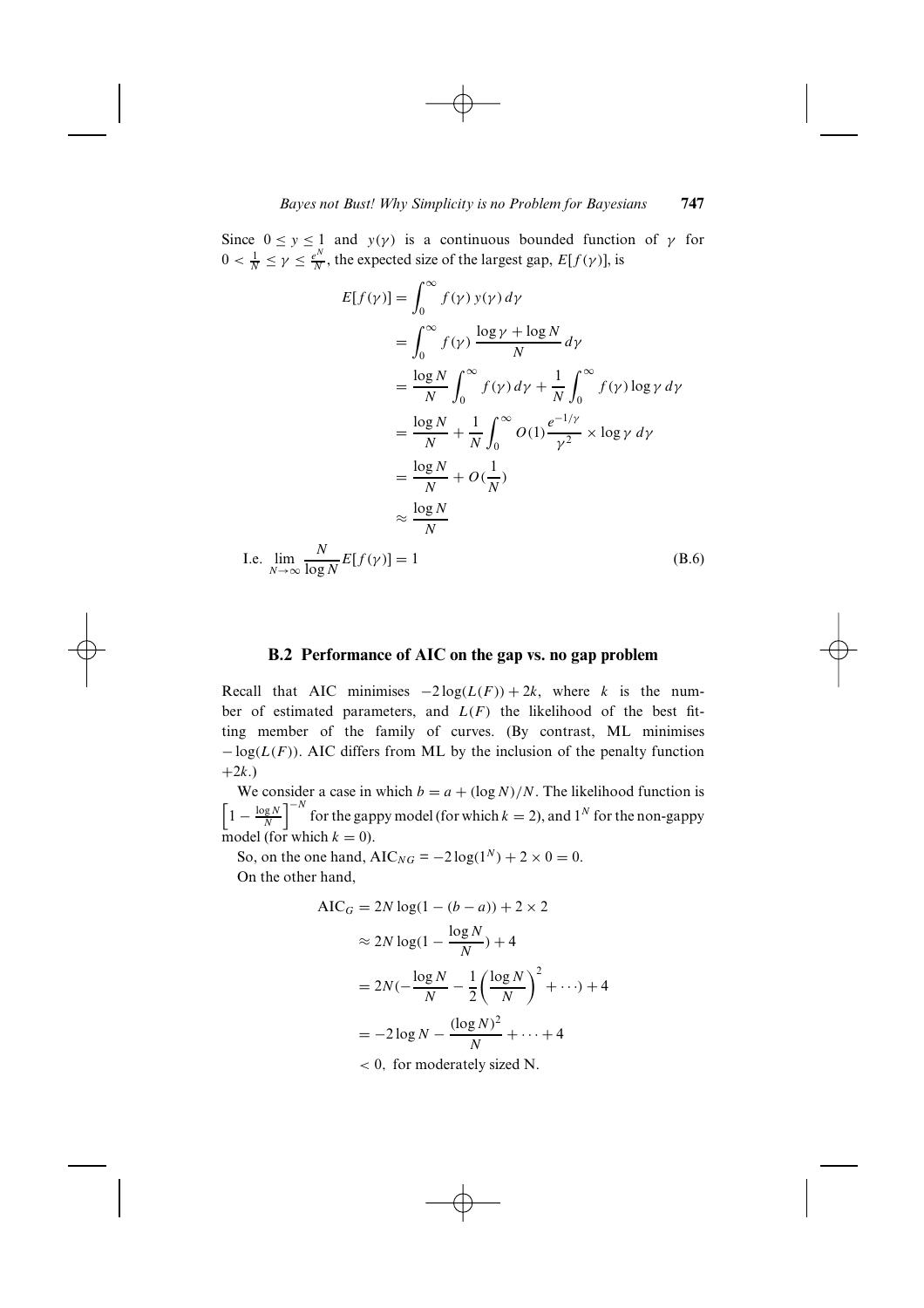So AIC selects the model with the gap.<sup>37</sup>

#### **B.3 Performance of MML in the gap vs. no gap problem**

To encode the models, we employ the following coding scheme: we use 1 bit  $(= \log_e 2 \text{ nits}^{38})$  to indicate which of the two models is being used, then we encode the parameters of the model (none for the no-gap model, the two parameters *a* and *b* for the gappy model), then we encode the data.

For sufficiently small  $\varepsilon$ , the message length for the no-gap model is given straightforwardly by:

model parameters data  

$$
L_{\text{NG}} = \overbrace{log2}^{parameters} + \overbrace{0}^{data} - N \overbrace{log \varepsilon}^{data}.
$$
 (B.7)

For the gappy model (see Fig. 1), we must decide to what precision to state the parameters of the model *a* and *b*. Initially, let us say that we state *a* to precision  $\delta_1$  and *b* to  $\delta_2$ .

Then the message length for the gappy model is given by:

model parameters<sup>39</sup>  
\n
$$
L_{G} = \overbrace{\log 2} - \log \delta_{1} - \log \delta_{2} - \log 2
$$
\n
$$
+ \sqrt{-N \log \varepsilon + N \log(1 - [(b - \delta_{2}) - (a + \delta_{1})])}
$$

Assume (from symmetry) that  $\delta_1 = \delta_2 = \frac{\delta}{2}$ . So<sup>40</sup>

$$
L_{\rm G} = -2\log\frac{\delta}{2} - N\log\varepsilon + N\log(1 - [(b - a) - \delta]).
$$
 (B.8)

We wish to choose  $\delta$  to minimise  $L_G$ . Solving

$$
0 = \frac{\partial L_{\mathcal{G}}}{\partial \delta} = -\frac{2}{\delta} + \frac{N}{1 - [(b - a) - \delta]},
$$

<sup>38</sup> In everything that follows all logarithms are natural logarithms (log*e*), and hence all message lengths are in 'natural bits' or 'nits' (Boulton and Wallace [1970]; Comley and Dowe [2005], Section. 11.4.1). 1 nit =  $\log_2 e$  bits; 1 bit =  $\log_e 2$  nits.<br><sup>39</sup> Because it does not matter in what order we state the parameters of the model, *a* and *b*, it

possible to devise a code that saves log*<sup>e</sup>* 2 nits in the length of the assertion of that part of the gappy model.

40 There is a potential concern with the expression  $L_G$  in the case that  $b - a < \delta$ , because in that case, the uncertainty regions around the gap-limits cross over (see Fig. 1). However, as we show at expression B.14, we only use  $L_G$  (in preference to  $L_{NG}$ ) in the case that  $b - a > \approx (2 \log N)/N$ , which for large *N* is substantially greater than  $\delta = 2[1 - (b - a)]/(N - 2) \approx \frac{2}{N}$ .

 $37$  Since there are regularity conditions that must be satisfied in order to apply AIC, it might be that one of the regularity conditions is not satisfied. But, in that case, AIC selects no model at all!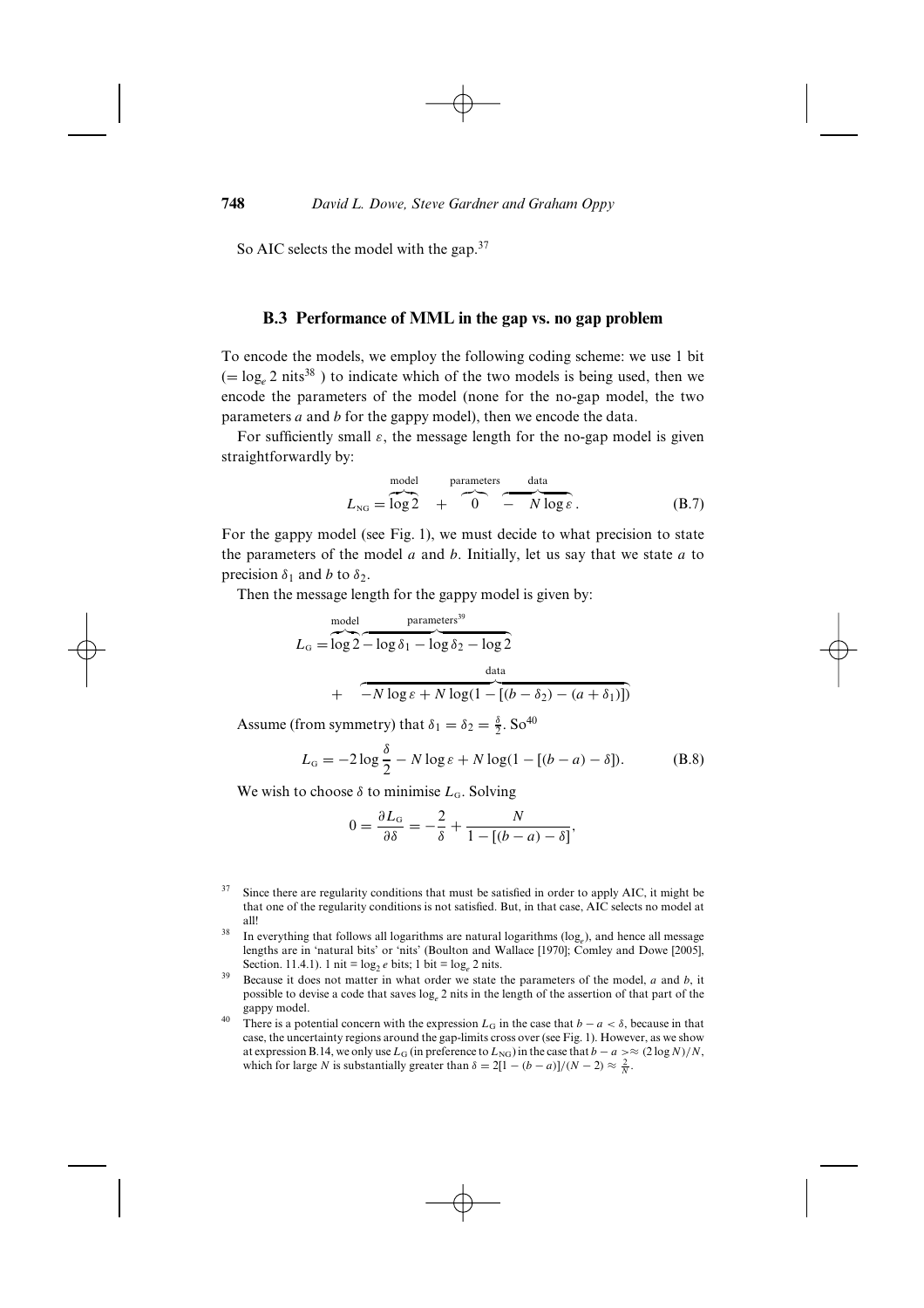

**Figure 1.** The gappy model, showing parameters *a* and *b* stated to precision  $\frac{\delta}{2}$ , and one data point *xi* stated to accuracy *ε*.

we find that  $L_G$  is minimised when

$$
\delta = \frac{2[1 - (b - a)]}{N - 2}, \text{ for } N \ge 3.
$$
 (B.9)

Given N, we wish to know for what size gap MML will prefer the gappy model to the no-gap model. This is equivalent to asking at what point the message lengths  $L_G$  and  $L_{NG}$  are the same. Subtracting B.7 from B.8 we get the expression

$$
L_{G} - L_{NG} = -2\log\frac{\delta}{2} - N\log\varepsilon + N\log(1 - [(b - a) - \delta])
$$

$$
- \log 2 + N\log\varepsilon
$$

$$
= -2\log\frac{\delta}{2} + N\log(1 - [(b - a) - \delta]) - \log 2
$$

Substituting  $\delta = \frac{2[1-(b-a)]}{N-2}$  from Equation B.9 above, and letting the expression equal zero, we get:

$$
0 = L_{G} - L_{NG} = -\log 2 - 2\log \frac{1 - (b - a)}{N - 2}
$$
  
+ N \log \left[ (1 - (b - a)) \left( 1 + \frac{2}{N - 2} \right) \right]  
= -2 \log(1 - (b - a)) + 2 \log(N - 2) + N \log(1 - (b - a))  
+ N \log N - N \log(N - 2) - \log 2  
= (N - 2) \log(1 - (b - a)) - (N - 2) \log(N - 2)  
+ N \log N - \log 2  
= (N - 2) \log \frac{(1 - (b - a))}{N - 2} + N \log N - \log 2  
= 2 \log N + (N - 2) \log \frac{N(1 - (b - a))}{N - 2} - \log 2

Exponentiating, and given *N*, we seek  $(b - a)$  satisfying

$$
1 = e^{0} = \frac{1}{2}N^{2} \cdot \left[\frac{N(1 - (b - a))}{N - 2}\right]^{N - 2}
$$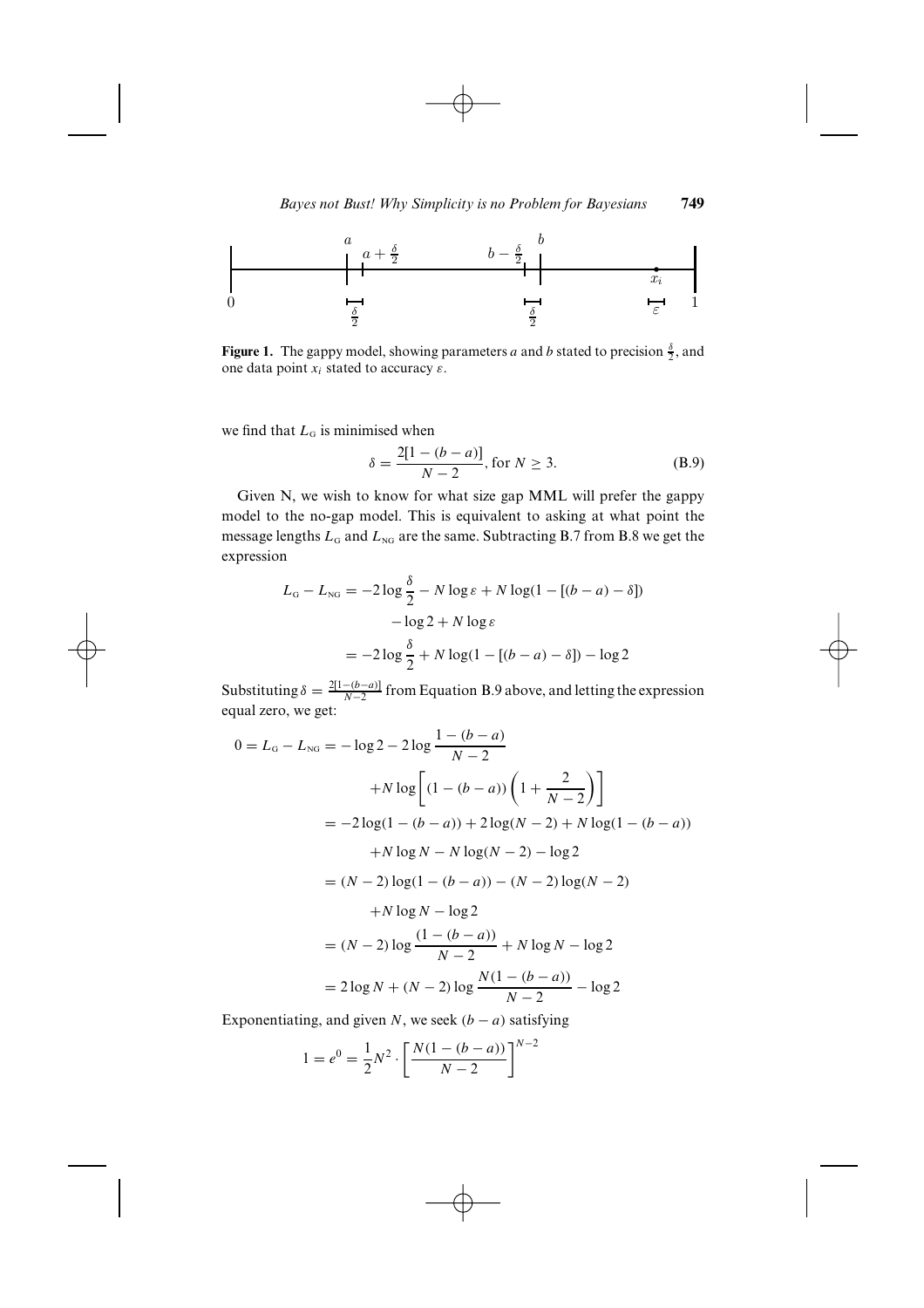$$
1 = \frac{1}{2}N^2 \cdot (1 - (b - a))^{N-2} \cdot \left[\frac{N}{N-2}\right]^{N-2}
$$

$$
1 = \frac{1}{2}N^2 \cdot (1 - (b - a))^{N-2} \cdot \left[1 + \frac{2}{N-2}\right]^{N-2}
$$

For  $N > 3$ , we can let  $M = N - 2$ , and say that

$$
1 = \frac{M^2(M+2)^2}{2M^2} \cdot (1 - (b - a))^M \cdot \left[1 + \frac{2}{M}\right]^M
$$
 (B.10)

Using Equations B.1 and B.2 we can rewrite Equation B.10 as follows:

$$
\lim_{M \to \infty} \frac{1}{2} M^2 e^2 (1 - (b - a))^M = 1,
$$
\n(B.11)

and using Equation B.3 it now follows that

$$
\lim_{M \to \infty} \frac{\left[ (1 + \frac{2}{M})(1 + \frac{2 \log M}{M}) \right]^M}{e^2 M^2} = 1.
$$

Therefore, Equation B.11 can be rewritten as

$$
\lim_{M \to \infty} \frac{1}{2} \left[ (1 + \frac{2}{M})(1 + \frac{2 \log M}{M})(1 - \frac{M(b-a)}{M}) \right]^M = 1.
$$
 (B.12)

Expanding,

$$
\lim_{M \to \infty} \frac{1}{2} \left[ 1 + \frac{1}{M} (-M(b - a) + 2 + 2 \log M) + \frac{1}{M^2} (-2M(b - a) - 2M(b - a) \log M + 4 \log M) + \frac{1}{M^3} (4M(b - a) \log M) \right]^M = 1.
$$

Under the very reasonable assumption that  $M(b − a) = o(\sqrt{M})$ , the terms in  $\frac{1}{M^2}$  and  $\frac{1}{M^3}$  are small enough to be ignored, and we can re-apply Petit's result in Equation B.3, letting  $f(M) = -M(b-a) + 2 + 2 \log M$ . We see that

$$
\lim_{M \to \infty} M^2 e^{2} e^{-M(b-a)} = 2
$$
  
\n
$$
\lim_{M \to \infty} 2(\log M + 1) - M(b - a) = \log 2
$$
  
\n
$$
\lim_{M \to \infty} \frac{M(b - a)}{2(\log M + 1) - \log 2} = 1
$$
 (B.13)

Recalling that  $M = N - 2$  for  $N \geq 3$ , we can say that

$$
\lim_{N \to \infty} \frac{N(b-a)}{2 \log N} = 1
$$
\n(B.14)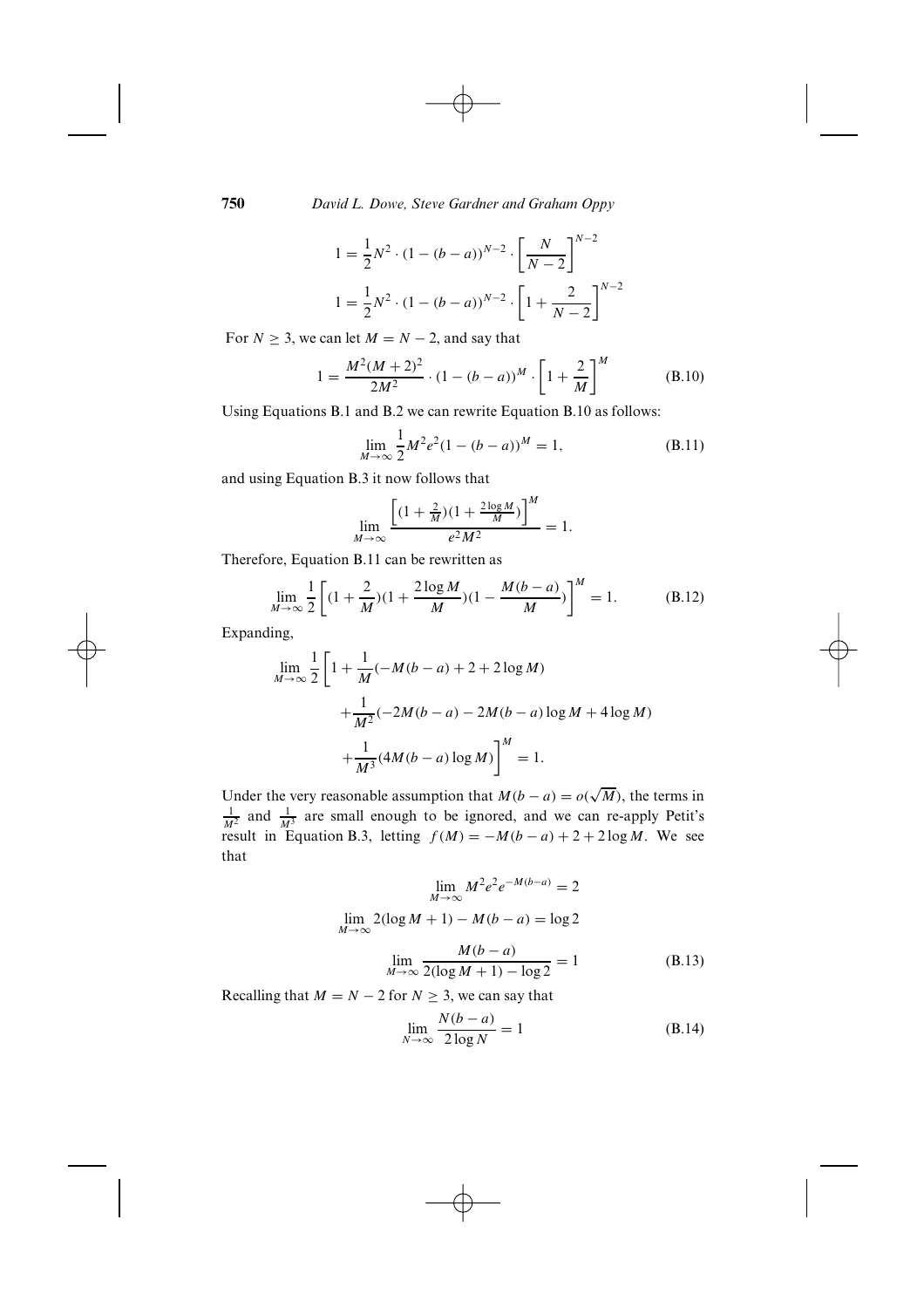What is the meaning of this result? We have shown that MML will prefer the gappy model if there is a gap,  $b - a$ , in the data of approximately  $(2 \log N)/N$ . This is commendable. For if the true distribution were non-gappy, then the expected size of the largest gap would still be  $(\log N)/N$ . Therefore, to prefer the gappy model when the largest gap in the data is  $(\log N)/N$  would be to leap to unwarranted conclusions. In fact, as we showed, this is just what AIC does. Waiting until the the size of the largest gap in the data is *(*2 log *N )/N* before switching over to the gappy model is therefore very sensible behaviour.

# **Dedication and Acknowledgements**

This paper is dedicated to the memory of Chris Wallace (1933–2004). Our thanks to Gérald R. Petit and Vladimir Cherkassky. Our research was made possible by Australian Research Council Discovery Grant DP0343319.

> *David L. Dowe Clayton School of Information Technology Monash University Clayton VIC. Australia 3800 http://www.csse.monash.edu.au/*∼*dld*

> > *Steve Gardner School of Philosophy and Bioethics Monash University Clayton VIC. Australia 3800*

*Graham Oppy School of Philosophy and Bioethics Monash University Clayton VIC. Australia 3800 www.arts.monash.edu.au/phil/staff/oppy/index.html*

# **References**

Akaike, H. [1970]: 'Statistical Prediction Information', *Annals of the Institute of Statistical Mathematics*, **22**, pp. 203–17.

Akaike, H. [1973]: 'Information theory and an extension of the maximum likelihood principle', in B. N. Petrov and F. Csaki (*eds*), *2nd International Symposium on Information Theory*, Budapest: Akademiai Kiado, pp. 267–81.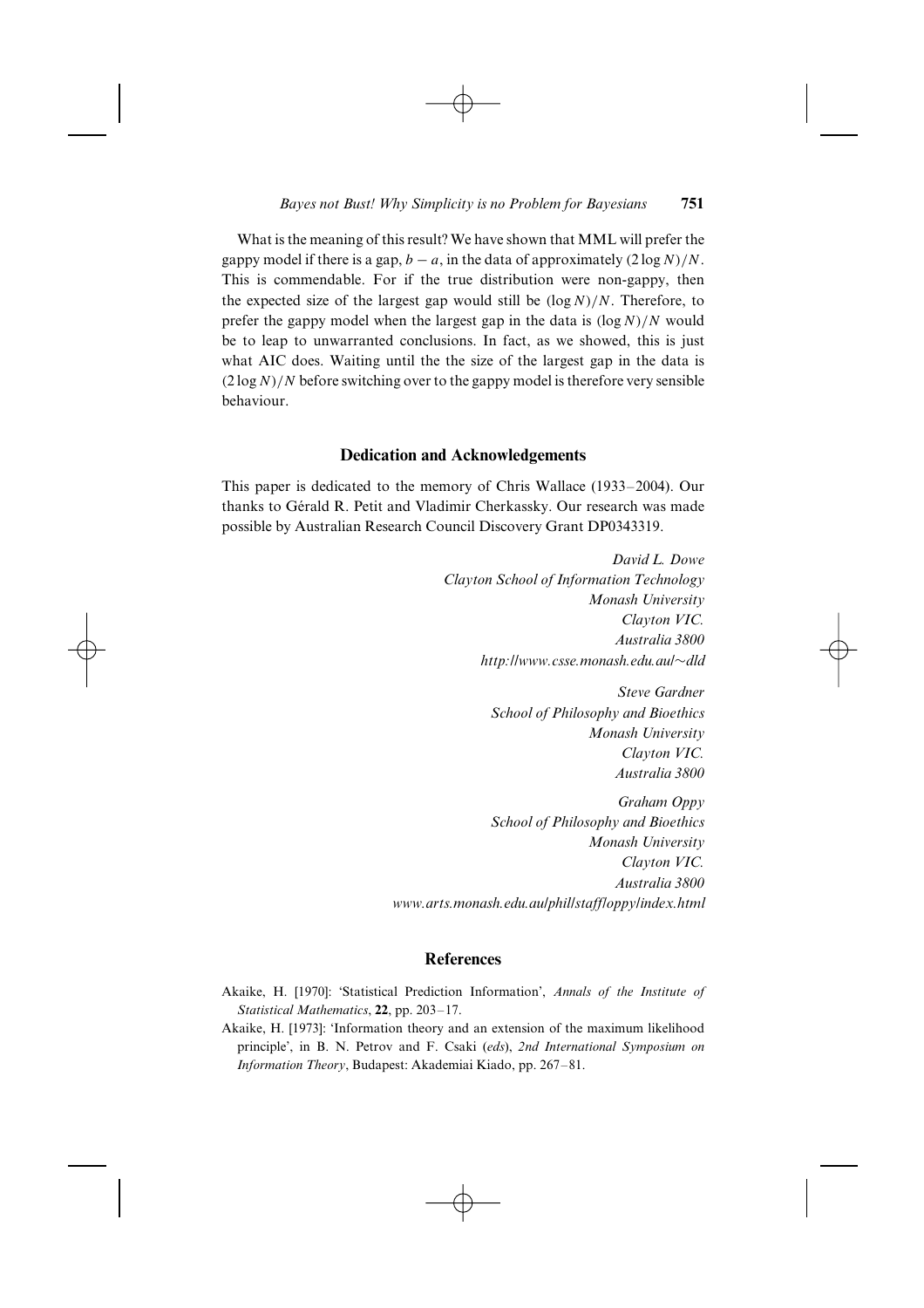Akaike, H. [1987]: 'Factor Analysis and AIC', *Psychometrika*, **52**(3), pp. 317–32.

- Barron, A. and Cover, T. [1991]: 'Minimum Complexity Density Estimation', *IEEE Transactions on Information Theory*, **37**, pp. 1034–54.
- Boulton, D. M. and Wallace, C. S. [1970]: 'A Program for Numerical Classification', *Computer Journal*, **13**, pp. 63–9.
- Boulton, D. M. and Wallace, C. S. [1973]: 'An Information Measure for Hierarchic Classification', *Computer Journal*, **16**, pp. 254–61.
- Cherkassky, V. and Ma, Y. [2003]: 'Comparison of Model Selection for Regression', *Neural Computation*, **15**, pp. 1691–714.
- Comley, J. W. and Dowe, D. L. [2003]: 'General Bayesian Networks and Asymmetric Languages', in *Proceedings of the Hawaii International Conference on Statistics and Related Fields*, 5–8 June.
- Comley, J. W. and Dowe, D. L. [2005]: 'Minimum Message Length and Generalized Bayesian Networks with Asymmetric Languages', in P. Grünwald, M. A. Pitt and I. J. Myung (*eds*), *Advances in Minimum Description Length: Theory and Applications*, Cambridge, Massachusetts: MIT Press, pp. 265–94, Chapter. 11.
- Craven, P. and Wahba, G. [1979]: 'Smoothing Noisy Data with Spline Functions', *Numerische Mathematik*, **31**, pp. 377–403.
- Dowe, D. L., Oliver, J. J. and Wallace, C. S. [1996]: 'MML estimation of the parameters of the spherical Fisher distribution', in S. Arikawa and A. K. Sharma (*eds*), *Proceedings of the 7th Conference Algorithmic Learning Theory (ALT'96), LNAI 1160*, Sydney: Springer, pp. 213–27.
- Dowe, D. L., Baxter, R. A., Oliver, J. J. and Wallace, C. S. [1998]: 'Point Estimation using the Kullback-Leibler Loss Function and MML', *Proceedings of the 2nd Pacific Asian Conference on Knowledge Discovery and Data Mining (PAKDD'98)*, Melbourne: Springer Verlag, pp. 87–95.
- Dowe, D. L. and Wallace, C. S. [1997]: 'Resolving the Neyman-Scott problem by Minimum Message Length', in *Proceedings of the Computing Science and Statistics—28th Symposium on the Interface*, Sydney, vol. 28, pp. 614–8.
- Earman, J. [1992]: *Bayes or Bust? A Critical Examination of Bayesian Confirmation Theory*, Cambridge, Massachusetts and London: MIT Press.
- Farr, G. E. and Wallace, C. S. [2002]: 'The Complexity of Strict Minimum Message Length Inference', *Computer Journal*, **45**(3), pp. 285–92.
- Fisher, N. I. [1993]: *Statistical Analysis of Circular Data*, Cambridge and New York: Cambridge University Press.
- Fitzgibbon, L. J., Dowe, D. L. and Vahid, F. [2004]: 'Minimum message length autoregressive model order selection', in M. Palanaswami, C. C. Sekhar, G. K. Venayagamoorthy, S. Mohan and M. K. Ghantasala (*eds*), *International Conference on Intelligent Sensors and Information Processing (ICISIP), (Special Session on 'Coding and Compression for Model Selection')*, New Jersey: IEEE pp. 439–44.
- Forster, M. R. [1995]: 'Bayes and Bust: Simplicity as a Problem for a Probabilist's Approach to Confirmation', *British Journal for the Philosophy of Science*, **46**, pp. 399–424.
- Forster, M. R. [1999]: 'Model Selection in Science: The Problem of Language Variance', *British Journal for the Philosophy of Science*, **50**, pp. 83–102.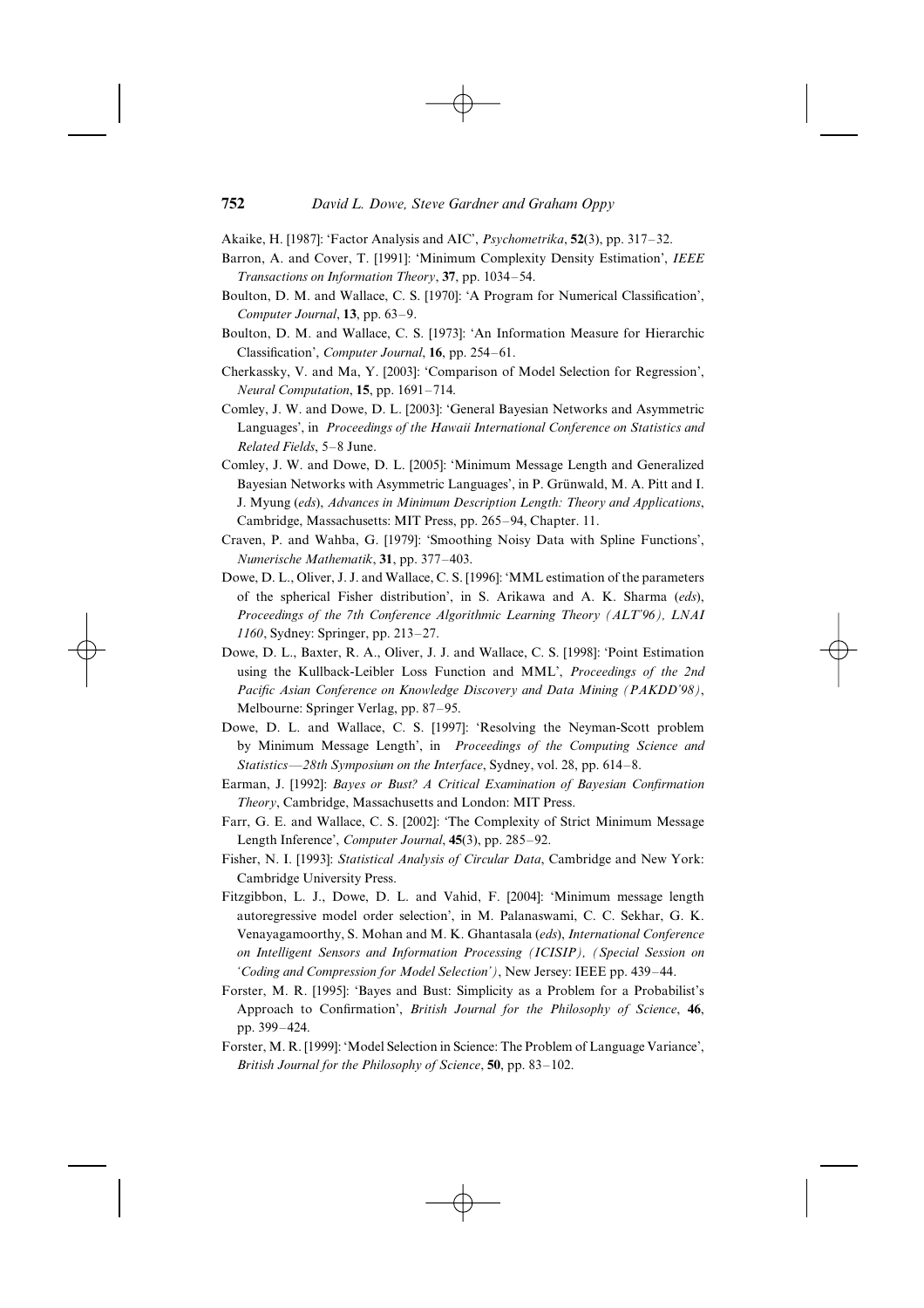- Forster, M. R. [2000]: 'Key Concepts in Model Selection: Performance and Generalizability', *Journal of Mathematical Psychology*, **44**, pp. 205–31.
- Forster, M. R. [2001]: 'The new science of simplicity', in A. Zellner, H. A. Keuzenkamp and M. McAleer (*eds*), *Simplicity, Inference and Modelling*, Cambridge: Cambridge University Press, pp. 83–119.
- Forster, M. R. [2002]: 'Predictive Accuracy As An Achievable Goal in Science', *Philosophy of Science*, **69**, pp. S124–34.
- Forster, M. R. and Sober, E. [1994]: 'How to Tell When Simpler, More Unified or Less Ad Hoc Theories Will Provide More Accurate Predictions', *British Journal for the Philosophy of Science*, **45**, pp. 1–35.
- Hannan, E. J. and Quinn, B. G. [1979]: 'The Determination of the Order of An Autoregression', *Journal of the Royal Statistical Society, Series B (Methodological)*, **41**(2), pp. 190–5.
- Kullback, S. and Leibler, R. A. [1951]: 'On Information and Sufficiency', *Annals of Mathematical Statistics*, **22**, pp. 79–86.
- Murphy, P. M. and Pazzani, M. J. [1994]: 'Exploring the Decision Forest: An Empirical Investigation of Occam's Razor in Decision Tree Induction', *Journal of Artifical Intelligence Research*, **1**, pp. 257–75.
- Needham, S. L. and Dowe, D. L. [2001]: 'Message Length as An Effective Ockham's Razor in Decision Tree Induction', in *Proceedings of the 8th International Workshop on Artificial Intelligence and Statistics* (AI+STATS 2001), Key West, Florida pp. 253–60.
- Neyman, J. and Scott, E. [1948]: 'Consistent Estimates Based on Partially Consistent Observations', *Econometrica*, **16**, pp. 1–32.
- Oliver, J. J. [2005]: 'Using Lexigraphical Distancing to Block Spam', in *Proceedings of the MIT Spam Conference*, Cambridge, Massachusetts.
- Rissanen, J. J. [1978]: 'Modeling by Shortest Data Description', *Automatica*, **14**, pp. 465–71.
- Rissanen, J. J. [1989]: *Stochastic Complexity in Statistical Inquiry*, Singapore: World Scientific.
- Rissanen, J. J. [1999]: 'Hypothesis Selection and Testing by the MDL Principle', *Computer Journal*, **42**, pp. 223–39.
- Rumantir, G. W. and Wallace, C. S. [2003]: 'Minimum Message Length criterion for second-order polynomial model selection applied to tropical cyclone intensity forecasting', in M. R. Berthold, H.-J. Lenz, E. Bradley, M. Kruse and C. Borgelt (*eds*), *Advances in Intelligent Data Analysis V: Fifth International Symposium on Intelligent Data Analysis, IDA (2003)*, Berlin and New York: Springer-Verlag, pp. 486–96.
- Schou, G. [1978]: 'Estimation of the Concentration Parameter in von Mises—Fisher Distributions', *Biometrika*, **65**(1), pp. 369–77.
- Schwartz, G. [1978]: 'Estimating the Dimension of a Model', *Annals of Statistics*, **6**, pp. 461–4.
- Shannon, C. E. [1948]: 'A Mathematical Theory of Communication', *Bell System Technical Journal*, **27**, pp. 379–423, pp. 623–56.
- Vapnik, V. [1995]: *The Nature of Statistical Learning Theory*, New York: Springer.